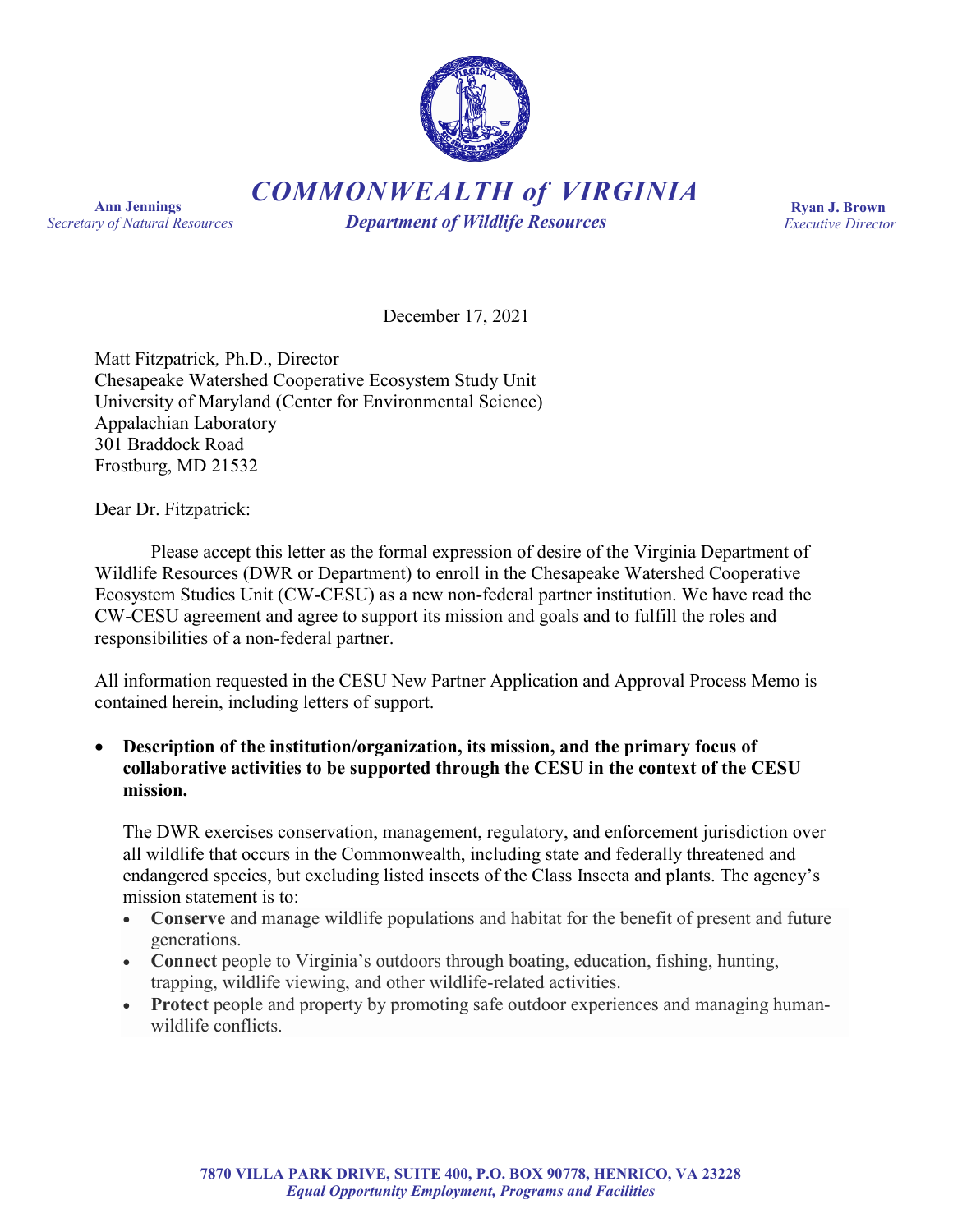The DWR's Wildlife and Aquatic Wildlife Resources divisions engage in work that most closely reflect the primary focus of collaborative activities to be supported through the CESU. The DWR is obligated by Virginia statute (Code of Virginia §29.1-109(A)) to use the best available science to manage wildlife populations and habitat. The Wildlife Division's (WD) overarching responsibilities center on conserving and perpetuating diverse and sustainable wildlife populations and connecting people to Virginia's wildlife and habitats through meaningful educational and recreational experiences. The WD oversees and implements the monitoring, management, and conservation of the Commonwealth's full array of terrestrial wildlife, including state or federally endangered or threatened species (hereafter referred to as listed species). The WD also has management responsibilities over Virginia's listed sea turtles and marine mammals. The WD implements a variety of habitat management, conservation and restoration initiatives on DWR-owned lands, and in partnership with other governmental entities (e.g., U.S. Forest Service, Natural Resources Conservation Service). Subject matter experts in the WD serve as technical consultants to private landowners in efforts that support conservation and restoration of a variety of habitat types (e.g., wetlands, early successional). The WD coordinates all of the Agency's wildlife health initiatives, including responses to emerging diseases. Currently, the WD is comprised of approximately 122 positions.

The Aquatic Wildlife Resources Division (AWRD) seeks to fulfill the following goals: (1) ensure that Virginia's aquatic wildlife populations and habitats are healthy and sustainable and (2) promote an appreciation for the relevance and value of Virginia's aquatic resources by connecting Virginians to a wide variety of aquatic resources and recreational opportunities. Responsibilities of the AWRD include fisheries management, fish culture and stocking, nongame aquatic resource conservation (including listed aquatic species), wildlife information and environmental services (management of the DWR's wildlife spatial database and coordination of NEPA and other environmental reviews), and capital program administration and implementation (facility and infrastructure development and restoration. Currently, the AWRD is comprised of approximately 129 positions.

# • **Description of the DWR's programs of relevance to federal land management, environmental, and research agencies that will likely be engaged in CESU activities.**

The WD and AWRD have worked extensively with federal, non-federal and academic partners through a range of funded initiatives primarily focused on protecting biodiversity in Virginia and on informing, implementing and evaluating natural resource management decisions. Our land-managing federal partners have included the U.S. Fish and Wildlife Service (USFWS), the National Park Service (NPS), the U.S. Forest Service (USFS), the U.S. Geological Survey (USGS, including the Cooperative Fish and Wildlife Research Unit at Virginia Tech), the U.S. Department of Agriculture (USDA), the National Oceanic and Atmospheric Administration (NOAA), the National Aeronautics and Space Administration (NASA), the U.S. Department of Defense (USDoD), and the U.S. Army Corps of Engineers (USACOE). Non-federal partners include, but are not limited to, the Virginia Department of Conservation and Recreation (DCR), the Virginia Department of Environmental Quality (including the Virginia Coastal Zone Management Program, of which the DWR is a formal partner), the Virginia Marine Resources Commission (MRC), the Virginia Department of Forestry (DoF), Center for Conservation Biology, Virginia Aquarium and Marine Science Center, and The Nature Conservancy (TNC). The Department's primary academic partners include Virginia Tech, the College of William and Mary, Virginia Commonwealth University, Virginia Institute of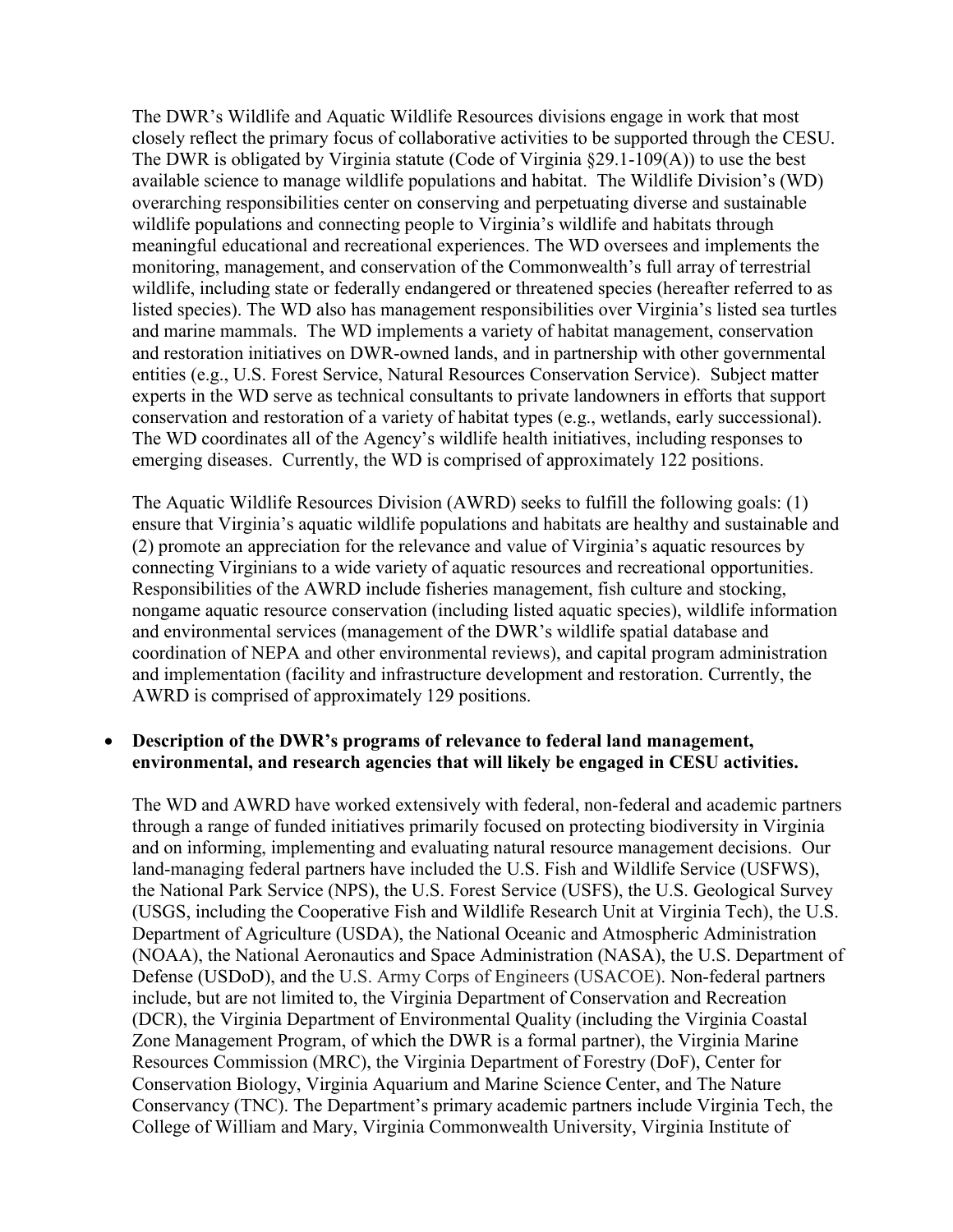Marine Science, Old Dominion University, James Madison University, and West Virginia University.

Below is a general list of relevant activities WD and AWRD biologists engage in that are most relevant to the CESU mission:

*Inventory* - Through its field biologists or contracts, the WD and AWRD conducts and coordinates surveys of the distribution and abundance of wildlife species across Virginia. This information is fundamental to understanding the status of each species, and relationships among species and habitats, throughout the state, and to ensuring the maintenance of biodiversity throughout the Commonwealth. Inventories are also coordinated with other divisions, agencies, and organizations, further allowing the Division to prioritize its efforts to complement, without unnecessarily duplicating, efforts by those entities.

*Research -* Beyond a basic awareness of the distribution of each species within Virginia, wildlife management programs must incorporate more specific information about the status and ecology of these species. Through its field biologists, contractors, and collaboration with other divisions, agencies, and organizations, the WD and AWRD participate in scientific research designed to broaden the knowledge base used to make informed management decisions and effective regulatory proposals. These programs employ scientific principles and procedures developed and recognized by the professional wildlife management community, as required by the Code of Virginia (previously noted,  $\S29.1-109(A)$ ).

*Monitoring* - Long-term monitoring of species and communities plays a key role in the management, conservation, and recovery of protected species. While inventory and research provide critical information, long-term monitoring is effective in tracking listed species and population trends, impacts of significant habitat changes, and effects of outside influences. In addition, monitoring of ecosystems in which rare and imperiled species reside allows WD and AWRD biologists to track impacts of diseases and to document changes in species composition of communities based on natural or human induced changes in habitats.

*Recovery Planning and Management* - Virginia has over 100 species listed by the DWR, NOAA, or the USFWS as endangered or threatened. As the most imperiled of Virginia's species, recovery planning and management of these species through research, habitat management and restoration, and cooperative projects with private or public landowners to restore and protect these species and their habitats are key components of maintaining optimum populations of wildlife and preventing species extirpation/extinction. The WD and AWRD biologists participate on federal species recovery teams and direct the development and implementation of state recovery plans and programs for listed species as resources allow. Habitat restoration and conservation is an important aspect of the recovery of endangered and threatened species. The DWR has pursued innovative Safe Harbors and Conservation Agreements with landowners to improve and protect key habitats. One of the first Safe Harbor Agreements in the eastern U.S. was facilitated by the DWR to effectively protect and manage habitat for the federally endangered Red-cockaded Woodpecker. Division biologists also work within the Department to identify acquisition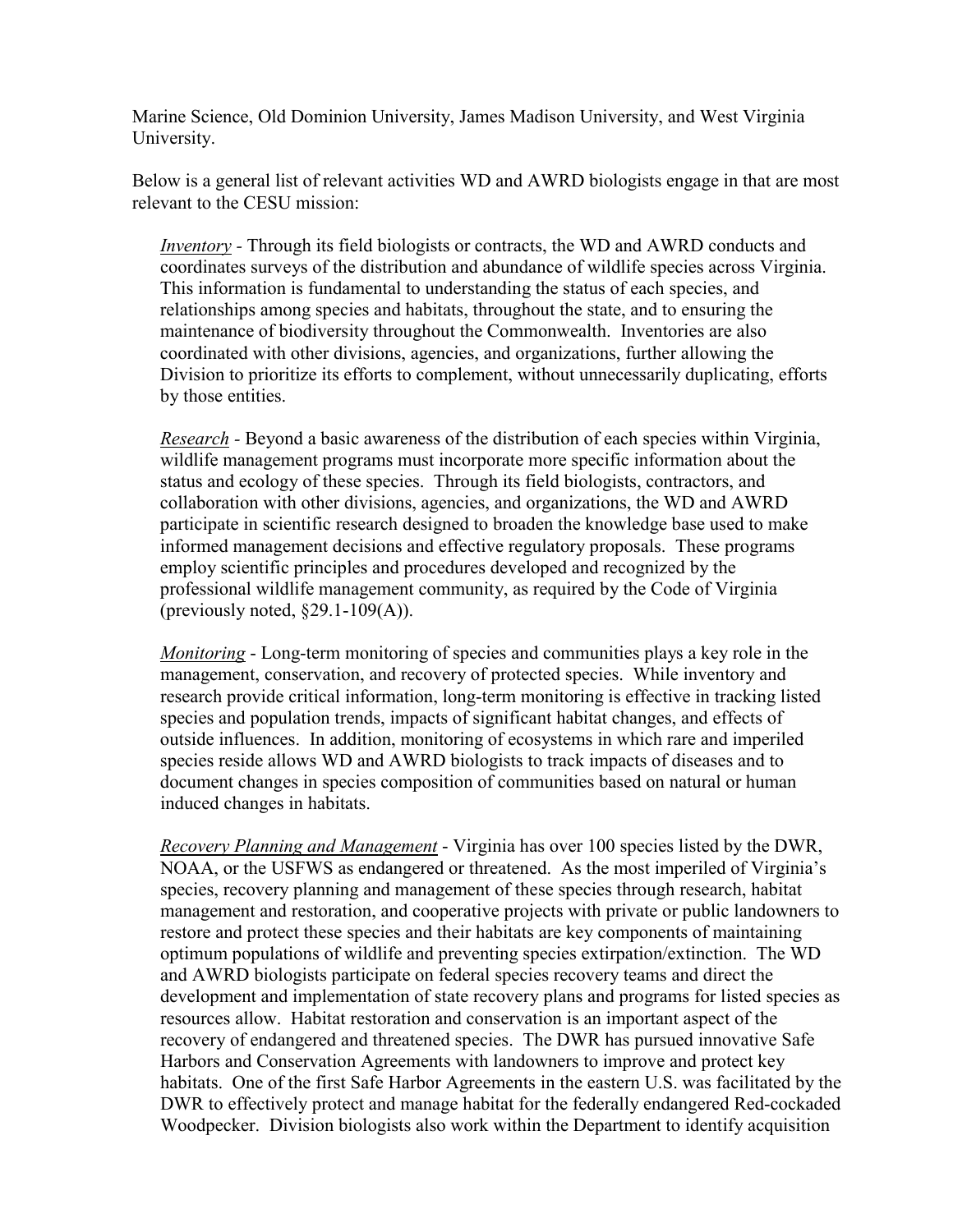opportunities and funding sources to protect essential habitats for imperiled species.

*Land Protection* - WD personnel collaborate with others within the Department to identify priority acquisition needs that further the mission of the agency. Of particular interest is the acquisition and conservation of lands supporting endangered or threatened species. However, the WD is also working with landowners in the development of conservation easements and other protection tools (e.g., gating of bat caves). Voluntary programs, such as Safe Harbors Agreements for endangered species, are also effective tools in engendering landowner participation in the recovery and conservation of habitats for listed and rare species.

*Interagency Consultation* - As in other areas within DWR, WD and AWRD biologists are called upon routinely to participate in interagency species, habitat, or regional planning initiatives. Staff participation in these planning efforts ensures that DWR's interests are represented and considered in each of these initiatives and that the agency's activities support, when appropriate, these efforts. Examples of key interagency initiatives include the Virginia Coastal Avian Partnership, which is addressing the need for conservation planning on the state's coastal plain, as well as the need to monitor and manage the numerous bird species that utilize this geographic area for breeding, wintering, and as migration stopover sites; Partners in Flight, which is addressing the documented population declines of nearly 100 neotropical migratory bird species including shorebirds, hawks, and songbirds; the Partners for Amphibian and Reptile Conservation, established to support regional and national conservation of amphibians, reptiles, and their habitats as integral parts of ecosystems and cultures; development of the Department's *Guidelines for Wildlife (birds and bats) Impact Assessment, Monitoring, and Mitigation at Proposed Wind-Energy Facilities in Virginia: Mountain Regions*; participation on the DEQ's Regulatory Advisory Panel to develop permits-by-rule for small renewable energy development facilities in Virginia; and numerous species- and ecosystem-specific working groups which address monitoring, management, and conservation needs for a wide array of taxa. The scale and scope of these initiatives have a multiplying effect in the development of statewide and regional conservation and management programs, and the synergy of these partnerships has resulted in accomplishments well beyond those that could be achieved by the DWR alone.

Below is a list of programs that fall under the WD and/or AWRD that are most relevant to the CESU mission:

*Watchable Wildlife Program -* In 2001, the DWR established the Watchable Wildlife Program within the WD to provide technical assistance to public and private land stewards who wish to improve their land for wildlife viewing; to address urban wildlife issues through workshops, publications, and web-based information; to sponsor and/or attend wildlife-related public events; and to enhance viewing opportunities on the agency's Wildlife Management Areas (WMAs). The program's most notable accomplishment has been the development of the [Virginia Birding and Wildlife Trail](http://www.dgif.virginia.gov/wildlife/vbwt/index.asp) (VBWT), which is comprised of three geographically distinct trails (i.e. coastal, piedmont, and mountain) each consisting of numerous loops that highlight Virginia's diverse wildlife and natural habitats, long history, and rich culture. The VBWT is the first statewide program of its kind in the United States and features a trail guide that is available online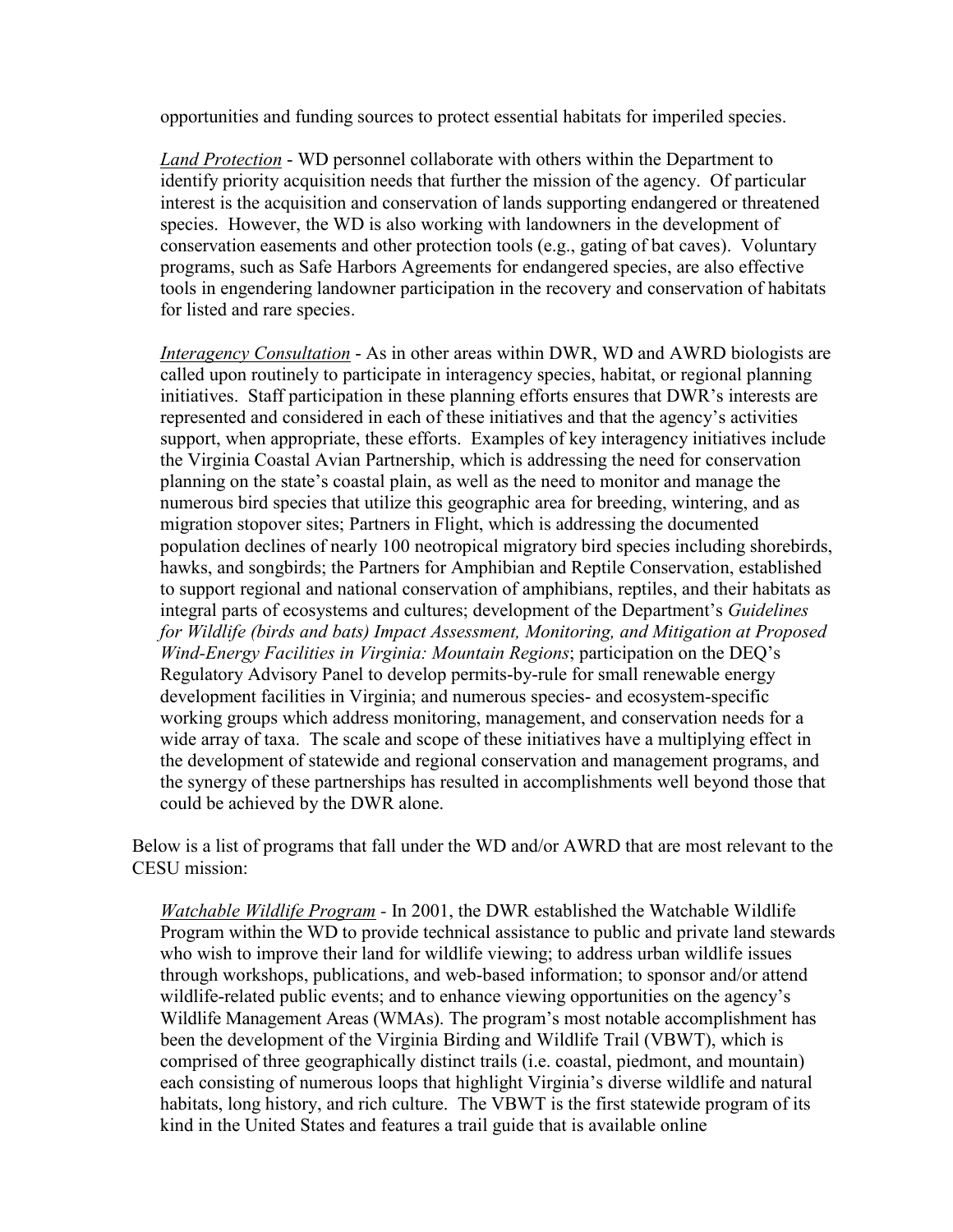[\(https://dwr.virginia.gov/vbwt/\)](https://dwr.virginia.gov/vbwt/). While the Trail is a key tool in providing new recreational opportunities within the state, it also serves as an instrument for increasing awareness and appreciation of Virginia's wildlife resources. Through the development and implementation of the Trail, the DWR has engaged more than 500 agencies, businesses, industries, and organizations as partners, many of whom had not worked previously with the agency. Department staff have used this forum to educate these new and renewing constituencies about the mission, goals, and activities of the DWR.

In 2021, the DWR adopted the Virginia Wildlife Viewing Plan, designed to guide the agency in engaging with and supporting wildlife viewing. This resource is the culmination of a collaborative effort between the Department and Virginia Tech's Department of Fish and Wildlife Conservation and will steer the DWR's efforts related to wildlife viewing through 2031. Additional details on the plan and the plan itself can be found at [dwr.virginia.gov/wildlife-watching/wildlife-viewing-plan/.](http://dwr.virginia.gov/wildlife-watching/wildlife-viewing-plan/)

*Environmental Services Section* - The Environmental Services Section (ESS), which is housed within the AWRD, participates in interagency planning and project reviews by conducting database and field surveys; by analyzing data and proposals submitted by applicants, consultants, other private interests, or government agencies; by negotiating with developers, environmental consultants, and regulatory agency personnel; and by preparing recommendations for project modification or mitigation to minimize and compensate for impacts on wildlife populations and habitats. In conducting these reviews, primary issues of concern to the DWR include impacts upon wildlife and their habitats and protection of endangered or threatened species. Sediment and erosion control, air and water quality protection, and disposal or handling of hazardous or toxic materials, as these issues impact wildlife resources, also are of concern. The ESS staff are responsible for completing the computerized database reviews; WD and AWRD biologists conduct the site-specific project reviews and fieldwork, and prepare draft project comments; and ESS staff oversee the DWR's environmental program, monitor and coordinate individual project reviews, conduct interagency negotiations, and prepare final agency positions and comments.

*Virginia Fish and Wildlife Information System* - In 1994, the DWR launched an Internetversion of the Virginia Fish and Wildlife Information System (VAFWIS), which is accessed daily by biologists and staff from the Department and numerous other agencies, organizations and private consultants for use in environmental reviews/permitting, education, research, planning, zoning, and other purposes. VAFWIS provides wildlife species distribution and habitat association information, locations of species occurrences, threatened and endangered species locations, and threatened and endangered species waters. This system is an essential tool for responding to demands for large quantities of biological data in a timely manner and provides an efficient way to share data with other agencies and organizations. Databases and spatial data layers continue to be created and updated for the integration of individual wildlife and habitat related information systems into more comprehensive systems for broader querying and reporting capabilities, and to facilitate resource mapping. These systems provide user friendly, powerful interfaces between the agency's users and the information systems developed by DWR staff. External cooperators are encouraged to expand use of these data in land management decision-making processes. Moreover, the public has access to this service from which it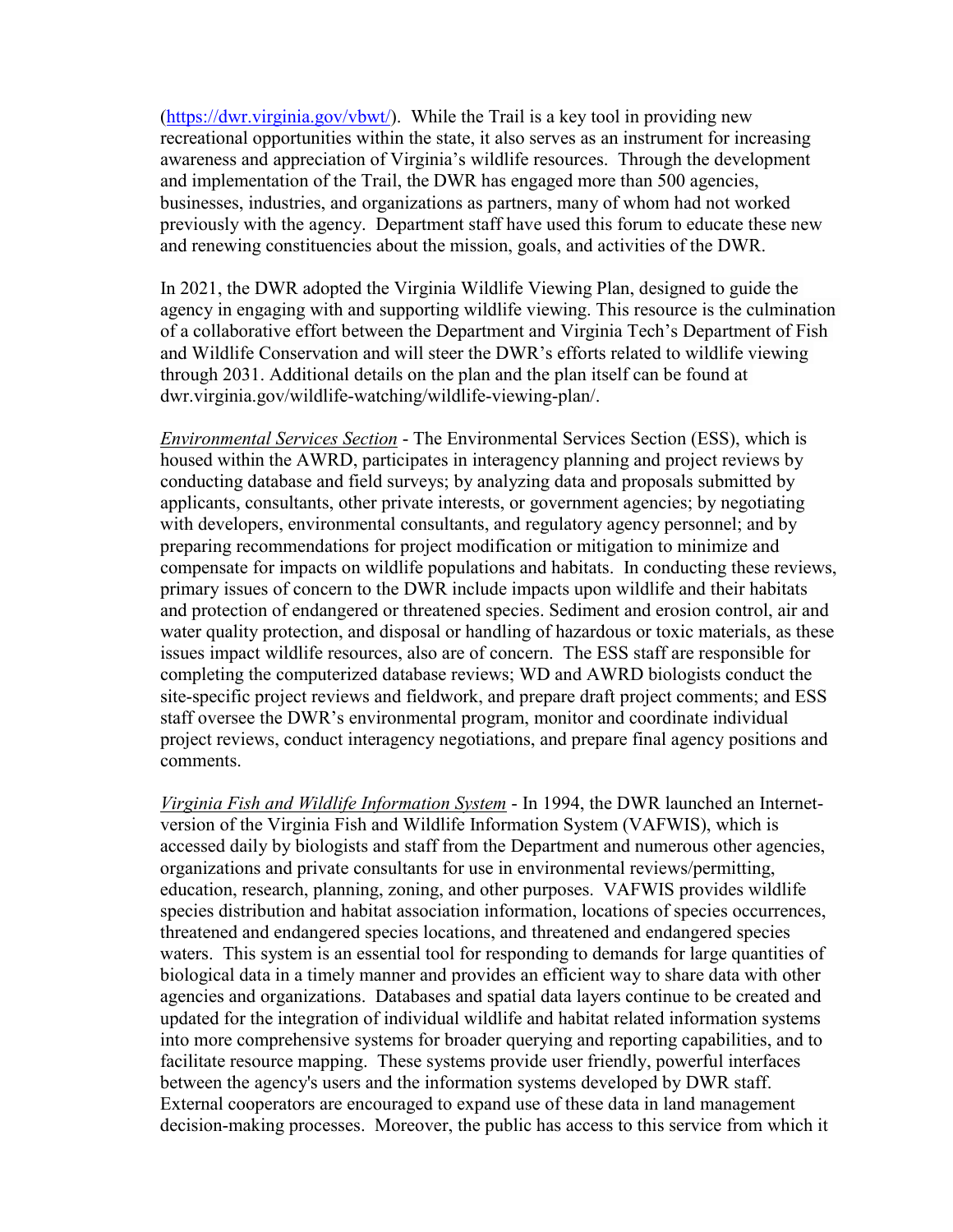can gather geographic and biological information on all wildlife species, but is restricted from obtaining specific location data on state and federally listed species. In addition, the VAFWIS-GIS section provides a variety of mapping services to the public and educational institutions. VAFWIS biologists support statistical and data interpretation needs as requested and develop data collection and reporting standards to facilitate information compilation, computerization, and sharing. VAFWIS can be accessed at [https://services.dwr.virginia.gov/fwis/.](https://services.dwr.virginia.gov/fwis/)

# • **A list and brief description of the DWR's staff or faculty with expertise in disciplines and subject areas of relevance to federal land management, environmental, and research agencies.**

Below is a list of staff most likely to be involved in work with federal agencies in the Chesapeake Watershed:

**David Norris, Regional Wildlife Manager,** employed by the DWR since 1996. David served as the Wetlands Project Leader from 1996 until 2020, and then as the Regional Wildlife Manager. As wetland project leader, David was responsible for wetland habitats statewide. He has restored wetland habitats from the Eastern Shore of Virginia to Craig County, and has provided wetlands technical assistance on state, federal, and private lands statewide. He has also assisted on the acquisitions of several key wetland properties in Virginia. As a Wildlife Regional Manager, David is responsible for all aspects of wildlife management within the southeastern part of Virginia. He directs the work of the statewide Watchable Wildlife Program, the state Herpetologist and three district wildlife biologists. David has also been involved with the temporary relocation of a seabird breeding colony from the Hampton Roads Bridge–Tunnel to an adjacent island and barges. Prior to working with the DWR, David was in charge of wildlife management areas in southeast Nebraska for five years for the Nebraska Game and Parks Commission.

**Gary Costanzo, Ph.D., Manager of the Migratory Bird and Wetlands Programs**, employed by the DWR since 1990. Gary works closely with many professional agencies and organizations in Virginia and the Atlantic Flyway in the development of long-term management plans, monitoring programs, and management-oriented research related to migratory game bird populations and their habitats. Recent projects include work on American Black Ducks, Canada Geese, Clapper Rails and American Woodcock. Prior to accepting his current position, he served as the Department's Waterfowl Biologist. His previous job experience includes work for the U.S. Fish and Wildlife Service (and USGS) at their Research Centers in Patuxent, Maryland, and Jamestown, North Dakota, along with work in other state agencies and in private industry.

**Ben Lewis, Waterfowl Biologist,** employed by the DWR since 2011. Ben has 15 years of experience with waterfowl research, monitoring and habitat management. Ben is responsible for coordinating and implementing population monitoring, research, management and conservation initiatives for waterfowl populations in Virginia. Ben serves as chair for both the Black Duck committee of the Atlantic Flyway Technical Section and the Black Duck Action Team of the Chesapeake Bay Program Habitat Goal Implementation Team. Prior to joining the DWR, Ben worked as the Mid-Atlantic Regional Biologist for Ducks Unlimited, completed a wintering waterfowl habitat carrying capacity project on the Eastern Shore of Virginia as a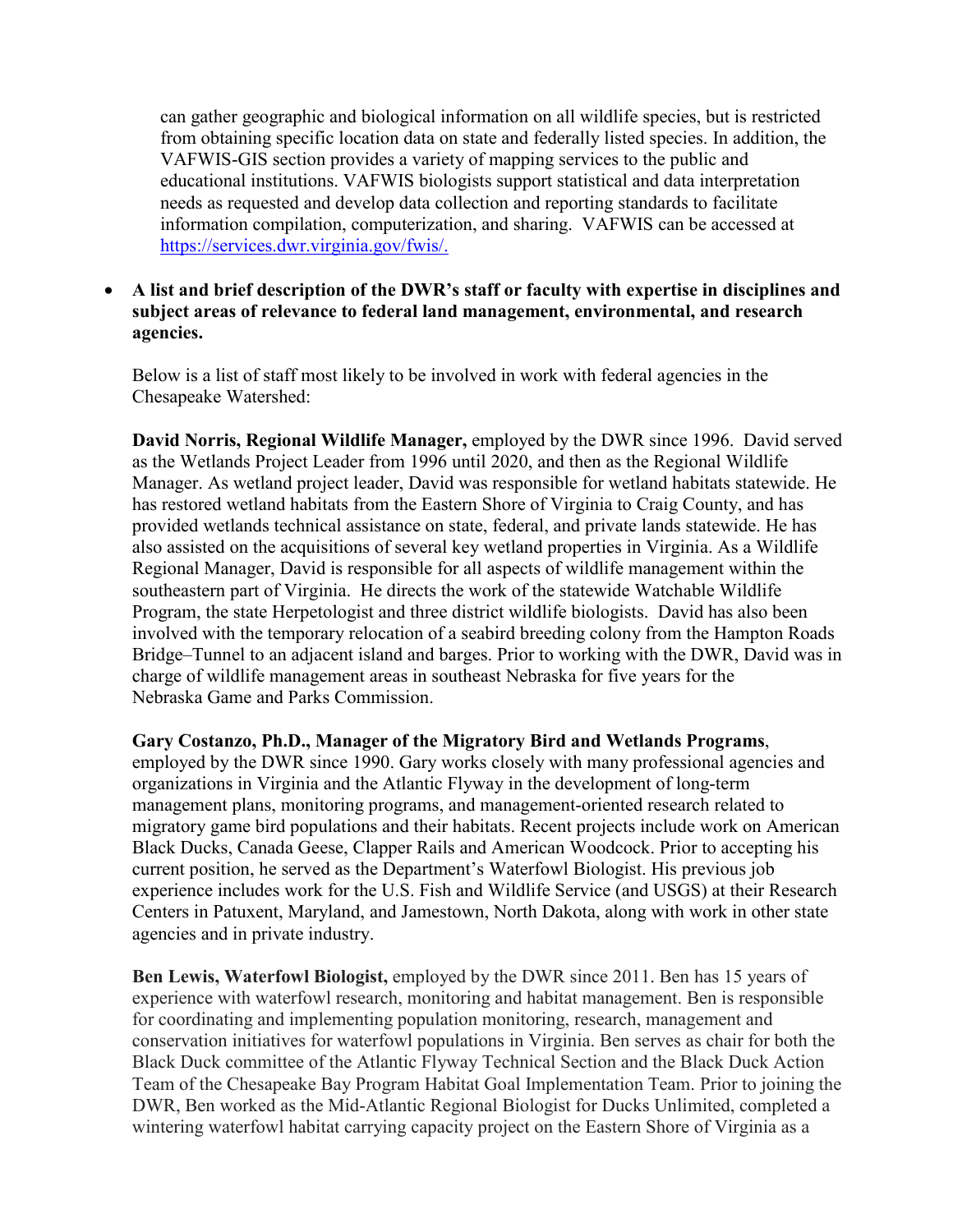Graduate Research Assistant and conducted waterfowl nesting ecology research on the prairie potholes of North Dakota.

**Sergio Harding, Nongame Bird Conservation Biologist,** employed by the DWR since 2005. Prior to this, he was employed as data manager for the Natural Heritage Program of the MA Division of Fisheries and Wildlife, where he also designed and conducted avian surveys. Sergio has 28 years of experience in avian inventory in the eastern United States spanning various systems, including deciduous and mixed forest, pine savanna, grassland, early-successional upland and emergent marsh. In his current position he has led, designed and conducted avian field surveys and research, both individually and collaboratively with partners (including NPS, USFS, USFWS, Virginia Commonwealth University); provided technical consultation on habitat management and co-authored management publications; authored numerous outreach publications and articles; assisted with regulatory review; and led the Virginia Golden-Winged Warbler Partners working group (including Appalachian Mountains Joint Venture (AMJV), Natural Resources Conservation Service, National Wild Turkey Federation, Appalachian Trail Conservancy, USFS, TNC, Virginia Commonwealth University) and co-led the Loggerhead Shrike Working Group (including state wildlife management agencies, academics, non-governmental organizations). He is/has served on numerous partner-based avian conservation committees, including the AMJV technical committee and various AMJV teams, Southeast Partners in Flight Working Group, Rusty Blackbird Working Group, Golden-winged Warbler Working Group and Southern Appalachians Golden-winged Warbler Working Group.

**Jeff Cooper, Nongame Bird Conservation Biologist,** employed by the DWR for 20 years. He has worked with birds for over 30 years which include eagles, raptors, vultures, passerines, and marsh birds. He has worked extensively in Virginia with Bald and Golden Eagles. Major areas of work with Bald Eagles in the Chesapeake Bay Region include federal and state de-listing from the list of threatened and endangered species, investigating aircraft strike risk with Bald Eagles and aircraft, Bald Eagle winter concentration area along Virginia's tidal rivers, and winter ranging behavior. Jeff's work with Golden Eagles was focused on investigating winter ranging behavior and minimizing the risk that wind energy poses on Golden Eagle populations. He also co-developed, initiated and helped conduct a large scale investigation of blood lead levels in avian scavengers in Virginia. He has co-authored over 17 peer reviewed publications related to his work with raptors. Jeff has also worked extensively with passerines (wildlife management area inventories, MAPS banding stations), secretive marsh bird surveys, Peregrine Falcons, and investigating Black Vulture movements. He works extensively with land owners, businesses, non-governmental organizations, and governmental agencies to implement management strategies for species conservation and to resolve conflicts with wildlife. Jeff works with a wide array of conservation partners some of which include the USFWS, USDA-Wildlife Services, College of William and Mary, West Virginia University, USGS, Conservation Science Global, numerous military installations, and Virginia state agencies.

**Ruth Boettcher, Coastal Nongame Biologist,** employed by the DWR since 2001. Ruth is based on the Eastern Shore of Virginia, and her area of responsibility includes the lower Delmarva Peninsula and adjacent seaward marshes and barrier islands as well the waters, shorelines, islands and major tributaries of the Chesapeake Bay. Her work focuses primarily on all aspects of nongame waterbird (i.e. shorebirds, seabirds, long-legged wading birds and rails)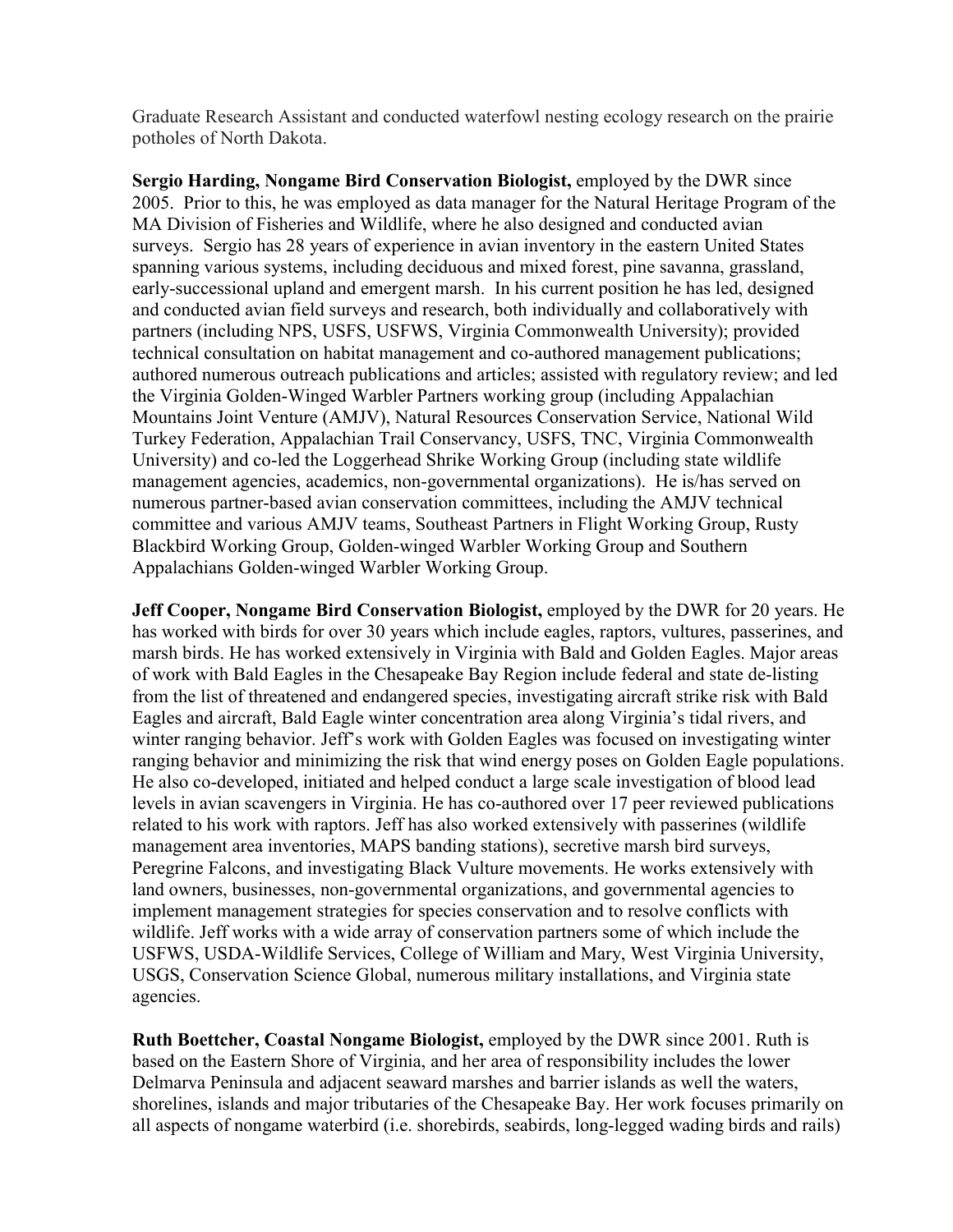conservation, research, monitoring and management. Ruth works in partnership with the USFWS and TNC to survey and monitor the breeding success of the federally and state threatened Piping Plover, the state threatened Wilson's Plover and the American Oystercatcher in the barrier island/saltmarsh complex seaward of the lower Delmarva Peninsula. She also helps coordinate and participates in Virginia's coast-wide colonial waterbird breeding surveys, conducts annual seabird breeding surveys, and played a key role in the temporary relocation of the Commonwealth's largest seabird colony from the Hampton Roads Bridge – Tunnel to an adjacent island and barges. She conducted research on the reproductive success of American Oystercatchers in the Chesapeake Bay, assessed the hatching success of wading birds on the Eastern Shore and has published and co-authored multiple peer-reviewed papers. Ruth serves as the Virginia representative on the Atlantic Flyway Nongame Migratory Bird Technical Section (NGTS) and is the co-chair of NGTS's Waterbird Committee. She is also a representative on the Atlantic Coast Joint Venture Technical Committee and is a member of the American Oystercatcher Working Group and the Black Rail Working Group. Her other responsibilities include providing administrative and field support to Virginia's marine mammal and sea turtle stranding networks and overseeing sea turtle nest monitoring efforts in Virginia. Prior to her arrival in Virginia, she served as the Sea Turtle Project Coordinator for the North Carolina Wildlife Resources Commission for five years.

**John Kleopfer, State Herpetologist,** employed by the DWR since 2005. From 1990-2000, J.D. was employed by the Virginia Living Museum as the Curator of Aquariums and Herpetology. In 2000, he went to work for the USFWS in Grand Junction Colorado as a Wildlife Biologist in their Ecological Services department. His current duties cover a wide variety of topics ranging from assisting law enforcement with wildlife tracking investigations to conducting surveys and monitoring of Species of Greatest Conservation Need in Virginia's Wildlife Action Plan. Since joining the Department, he has also published over 20 manuscripts in peer-reviewed journals and his work has been featured in numerous newspapers and popular magazines. Of the more significant publications are *A Guide to the Frogs and Toads of Virginia*, *A Guide to the Turtles of Virginia*, *A Guide to the Snakes and Lizards of Virginia,* and *A Guide to the Salamanders of Virginia*. J.D. has presented at dozens of professional and public forums, including the 2012 World Congress of Herpetology in Vancouver, Canada. He routinely coordinates with several non-profit, governmental and nongovernmental agencies, including both Southeast and Northeast chapters of PARC (Partners in Amphibian and Reptile Conservation).

**Rick Reynolds, Wildlife Biologist**, employed by the DWR since 1990. Rick has over 40 years of experience surveying, monitoring, and conducting research on birds, mammals and herpetofauna in eastern and western United States. Prior to coming to the DWR, he worked in California, Nevada, and Oregon with multiple agencies including the U.S. Forest Service, U.S. Fish and Wildlife Service, and the California Department of Fish and Game. He has authored or co-authored manuscripts covering several taxa with emphasis on Virginia mammals. Rick's current duties include surveying, monitoring, and managing the rare nongame mammals of Virginia. He currently serves on the White-nose Syndrome Surveillance and Monitoring Working Group, and the Recovery and Conservation Working Group, is past-president of the Northeast Bat Working Group, and is the state representative for several federally listed species including Indiana, gray, and northern long-eared bats.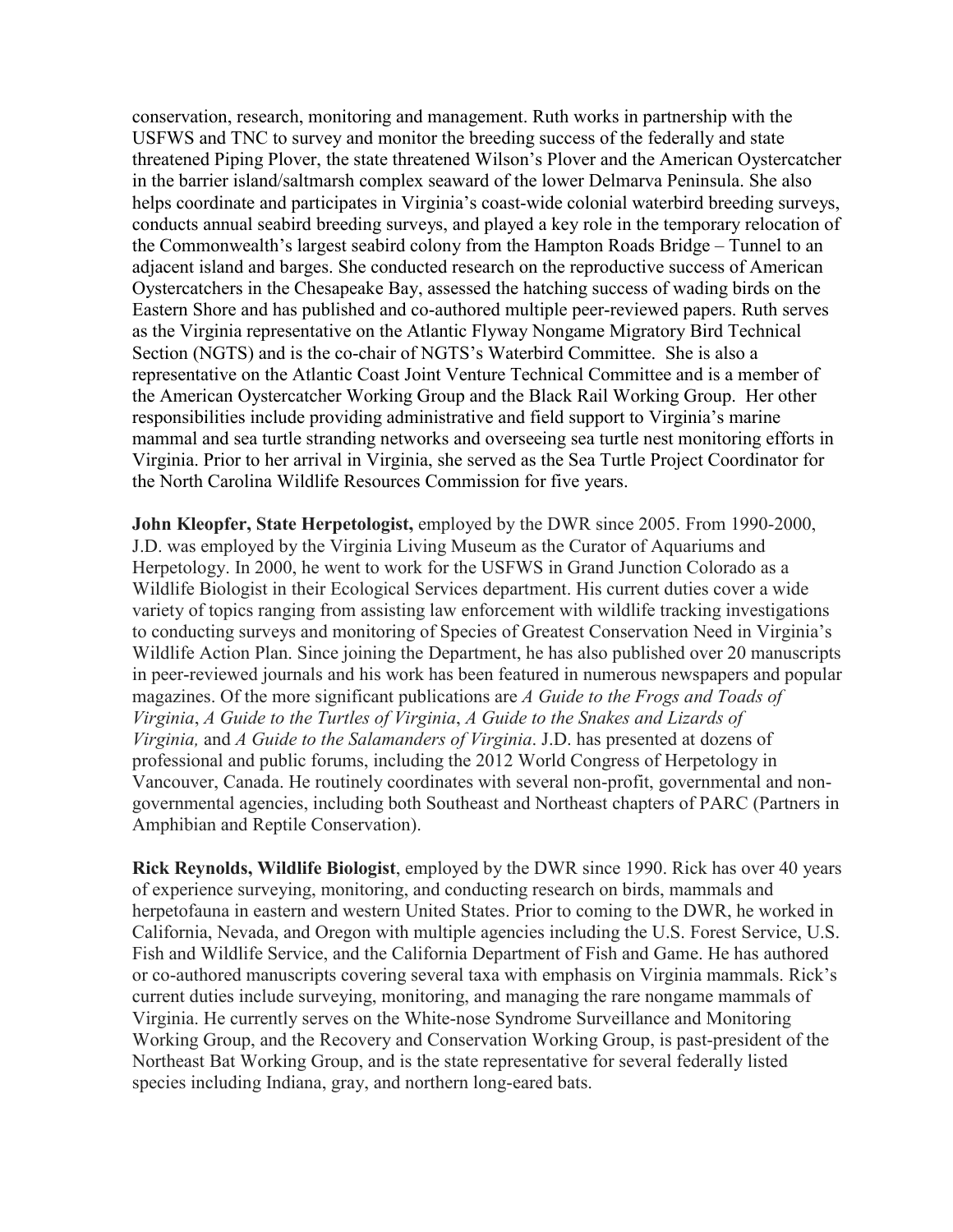**Mike Fies**, **Wildlife Research Biologist**, employed by the DWR since 1983. Mike has 38 years of experience working as a wildlife research biologist for the Virginia Department of Wildlife Resources and is currently the state Furbearer Project Leader. His job responsibilities include conducting research, monitoring populations, developing management recommendations, resolving wildlife conflicts, and providing information to the public related to Virginia's furbearer species. Mike has also served as the agency's Small Game Project Leader and conducted numerous field studies on bobwhite quail. He has also studied Appalachian cottontails, snowshoe hares, and northern flying squirrels. While conducting and coordinating research projects, Mike has worked with many other agencies, including the USFS, USFWS, USDA-Wildlife Services, NPS, DoD, Conservation Management Institute, and various wildlife agencies in other states. Mike also works with several universities on collaborative research projects and has partnered with other conservation organizations in various studies. He serves on the Association of Fish and Wildlife Agencies Furbearer Technical Working Group, Northeast Furbearer Resources Technical Committee, and the Southeast Furbearer Working Group.

**Jay Howell, Small Game Project Leader**, employed by the DWR since 2006. Jay has 20 years of experience with population surveys, data analysis, and database design. He has served as chair of the Research Committee and as the Northeastern Association of Fish and Wildlife Agencies' representative to the steering committee of the Northern Bobwhite Technical Committee. He currently operates several statewide small game surveys as well as coordinating Virginia's participation in the Coordinated Implementation Program for the Northern Bobwhite Conservation Initiative.

#### **Marc Puckett, Small Game Project Leader and Private Lands Biologist Manager**,

employed by the DWR since 1996. He served as a DWR private lands biologist, district wildlife biologist and since 2008 as small game project leader. Marc studied bobwhite quail for his Master's degree in relation to modern agriculture. He specializes in habitat management of forested and agricultural ecosystems, specifically relating to private landowners. He has led multiple workshops on habitat management for landowners and wildlife and forestry professionals. Marc has participated in research projects pertaining to bobwhite quail and southeastern fox squirrels. He served on the steering committee of the National Bobwhite Technical Committee from 2010 – 2016, two years as chair. He served as an officer with the Virginia Chapter of the Wildlife Society for four years, one as president. Since 2010, Marc has helped lead a multi-partner team of five private lands biologists working closely with the Virginia Natural Resources Conservation Service, the Conservation Management Institute of Virginia Tech, and Quail Forever. He has also been involved in partner projects with the National Wild Turkey Federation, Ft. Pickett Army Maneuver Training Center, DCR, and DoF.

**Stephen Living**, **Habitat Education Coordinator**, employed by the DWR since 2006. Stephen promotes beneficial habitat practices across the Commonwealth and highlight the excellent habitat work of the Department and its partners. Stephen has been with the agency for 15 years and has previously served as a Regional Lands and Access Manager (8 years) and as a Biologist in the Watchable Wildlife program (7 years). He has extensive habitat experience, including longleaf pine restoration, wetland management, prescribed fire and timber management. Stephen worked extensively with the Interagency burn partnership in eastern Virginia, working to leverage resources to implement prescribed fire across an array of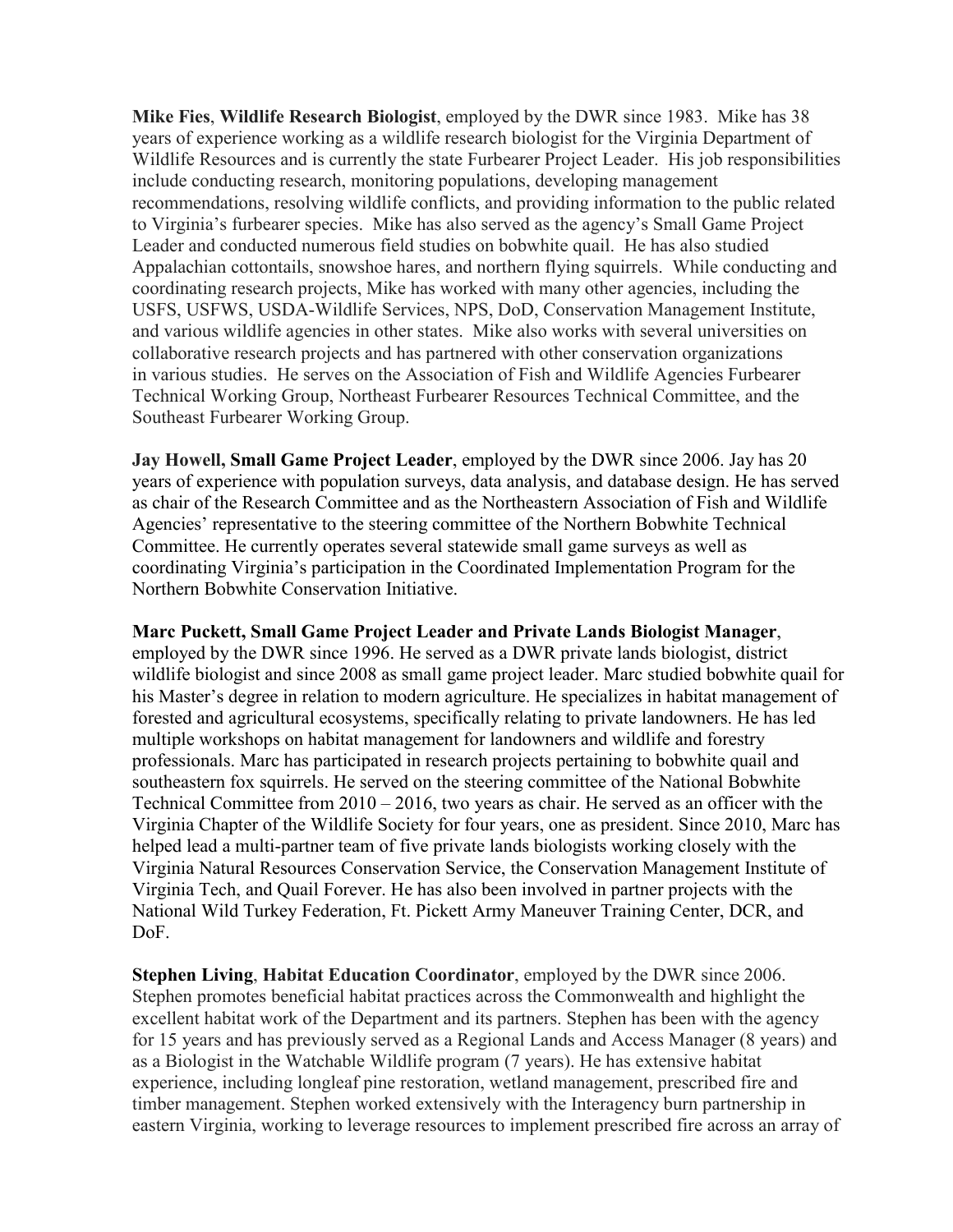agency and partner lands. Stephen oversaw efforts to provide access to a variety of wildlife, water-based and outdoor related recreational opportunities at Agency lands and facilities and in cooperative agreement with localities. Stephen has worked with a variety of species including: bald eagles, peregrine falcons, prothonotary warblers and red-cockaded woodpeckers. His professional experience includes work as a consultant in habitat management and invasive species control, environmental education and university level instruction; as well as experience leading a wide variety of natural history trips.

**Clint Morgeson, Regional Aquatics Manager,** employed by the DWR since 2020. In his capacity as Regional Aquatics Manager, Clint oversees the management of inland aquatic resources in eastern Virginia, including Chesapeake Bay tributaries, coordinates with partner agencies and groups for effective resource management, and represents the agency in multiple advisory groups and committees. Prior to beginning his position at the DWR, Clint worked for the North Carolina Wildlife Resources Commission as a fisheries biologist in the coastal and piedmont regions of the state and as a large rivers ecologist for the Illinois Natural History Survey focused on aquatic invasive species management.

**Alan Weaver**, **Fish Passage Coordinator**, employed by the DWR since 1993. He focuses on restoring diadromous fishes in Virginia Chesapeake Bay tributaries through dam removals, fishway construction, and migratory fish monitoring and protection. He is currently chairing the Virginia Alosa Task Force and he represents the DWR on the CBP Fish Passage Work Group. He was a key participant in the Fish Passage Workgroup's development of the Chesapeake Bay Fish Passage Prioritization tool that ranks fish passage projects based on multiple ecological metrics. He is also an active member of the Virginia Stream Barriers Task Force. He has published fish passage monitoring and Alosine monitoring research in scientific journals. Alan has collaborated with numerous state, federal, local, non-governmental organizations and private partners to implement dam removals and fishway construction over the past 28 years. Examples include the MRC, USFWS, NOAA, American Rivers, James River Association, and Stafford County. He worked for the Virginia Water Control Board prior to becoming an Urban Fishing Project biologist with the state of Florida in 1992.

**Mike Pinder, Aquatic Biologist,** employed by the DWR since 1994. During his tenure with DWR, Mike has overseen the establishment of a freshwater mussel propagation facility in Southwest Virginia, managed reptiles and amphibians (Bog and Wood turtles, Eastern Hellbenders, and Timber Rattlesnakes), and conducted surveys for freshwater mussel surveys in the New and Tennessee drainages. His main focus is the conservation and management of nongame and endangered freshwater fishes throughout Virginia. He oversees the Nongame Fish Taxonomic Committee, Candy Darter Conservation Committee, Duskytail Darter Conservation Committee, Yellowfin Madtom Conservation Committee, Copper Creek Conservation Committee to name a few. He has authored the *Field Guide to Freshwater Fishes of Virginia* and *A Guide to the Snakes of Virginia* in addition to papers and notes on nongame fish, crayfish and freshwater mussels. He has published multiple papers on freshwater mussels and nongame fishes. He works closely with public and private partners including Virginia Tech, USFWS, USFS, Conservation Fisheries, Inc., TNC, DEQ and DCR.

**Brian Watson, State Aquatic Invertebrate Biologist,** employed by the DWR since 2002. As the DWR's State Aquatic Invertebrate Biologist, Brian focuses on the conservation and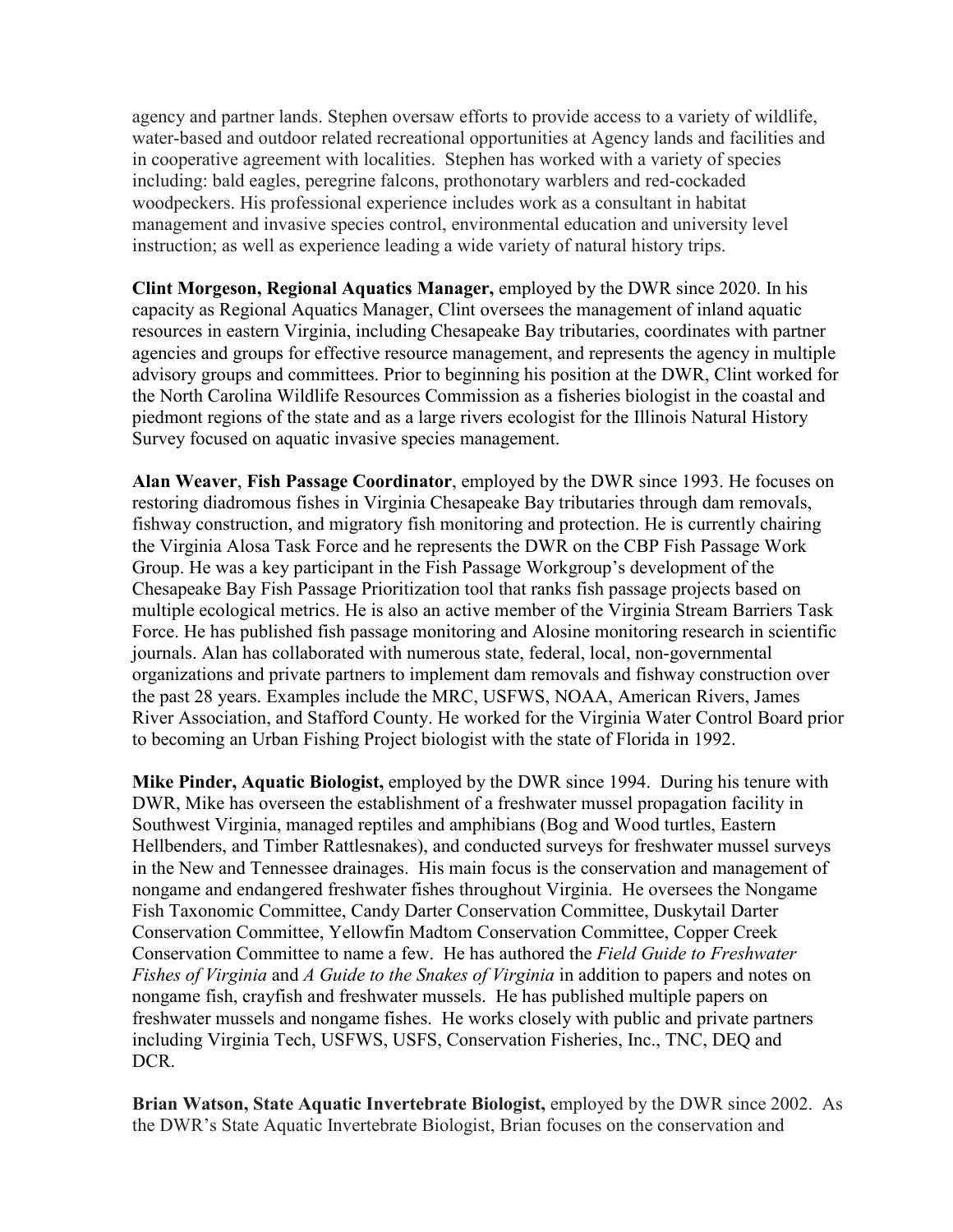recovery of freshwater mussels, snails and clams, and crayfishes, with a focus on mussels. Brian has over 25 years of experience working with these taxa, mostly in the southeast United States. Prior to coming to the DWR, he worked for the North Carolina Wildlife Resources Commission for over four years, serving as an Aquatic Nongame Biologist, and his M.S research at Virginia Tech involved life history and genetics of freshwater mussels. He has authored numerous grey literature reports, and more recently peer-reviewed papers regarding a crayfish checklist of Virginia and a rapid survey protocol for the Brook Floater. Given Brian's wide-ranging job duties, he works with numerous partners such as the USFWS, USFS, TNC, Maryland Department of Natural Resources, North Carolina Wildlife Resources Commission, James River Association, Anacostia Watershed Society, and Virginia Tech. Brian leads or participates with various groups and committees such as the Virginia Freshwater Mussel Taxonomic Committee, Virginia Invertebrate Taxonomic Committee, Virginia Atlantic Slope Mollusk Recovery Group, Virginia Upper Tennessee Mussel Recovery Group, Southeast Atlantic Slope Freshwater Mollusk Conservation Group, and the Brook Floater Working Group.

**Jessica Ruthenberg, Watchable Wildlife Biologist,** employed by the DWR since 2014. In this position, Jessica has worked for over seven years providing and promoting wildlife viewing opportunities and fostering public appreciation for wildlife and habitat. Partnerships, relationship building, and ecotourism are a key component of her work, particularly in regards to her work coordinating the statewide Virginia Bird & Wildlife Trail and serving on multiple birding and wildlife festival steering committees. An additional major component of her work has been interpreting scientific topics on wildlife, habitat, and conservation projects to the public through a variety of communication media. She serves as a co-advisor of the Tidewater Chapter of the Virginia Master Naturalists and as a board member of the Virginia Society of Ornithology. During the six years prior to her work in Virginia, Jessica worked for a variety of conservation agencies and organizations. She was previously a Conservation Assistant for Ducks Unlimited at its Great Lakes/Atlantic Regional Office, a Field Researcher for Texas A& M University, and a Field Researcher for Michigan Natural Features Inventory. Jessica also has a background as an environmental educator, having worked as a Teacher-Naturalist at the Audubon Center of Debs Park in Los Angeles and an Educator at the Los Angeles Zoo.

**Meagan Thomas, Watchable Wildlife Biologist,** employed by the DWR since 2020. Meagan has ten years of experience inventorying, monitoring, and evaluating applied conservation techniques for imperiled and/or understudied herpetofaunal communities across the southeast. Her professional background has included extensive partnership and collaboration with local, state, regional, and federal partners as well as academics which have resulted in 10+ peerreviewed publications and technical reports. In addition to her own experience with biological inventorying and monitoring, she has designed and implemented multiple citizen science projects which have resulted in biologically relevant datasets of supplemental use to government entities (both federal and state) as well as academic partners. Meagan serves as a chapter advisor to the Historic Rivers Virginia Master Naturalist Chapter, is a board member on the Virginia Herpetological Society Executive Committee, and is a Certified Wildlife Biologist® through The Wildlife Society. Prior to her work with the DWR, she spent two years working as Human-wildlife Interactions Biologist for the North Carolina Wildlife Resources Commission and four years working as the Research Manager for the Davidson College Herpetology Lab.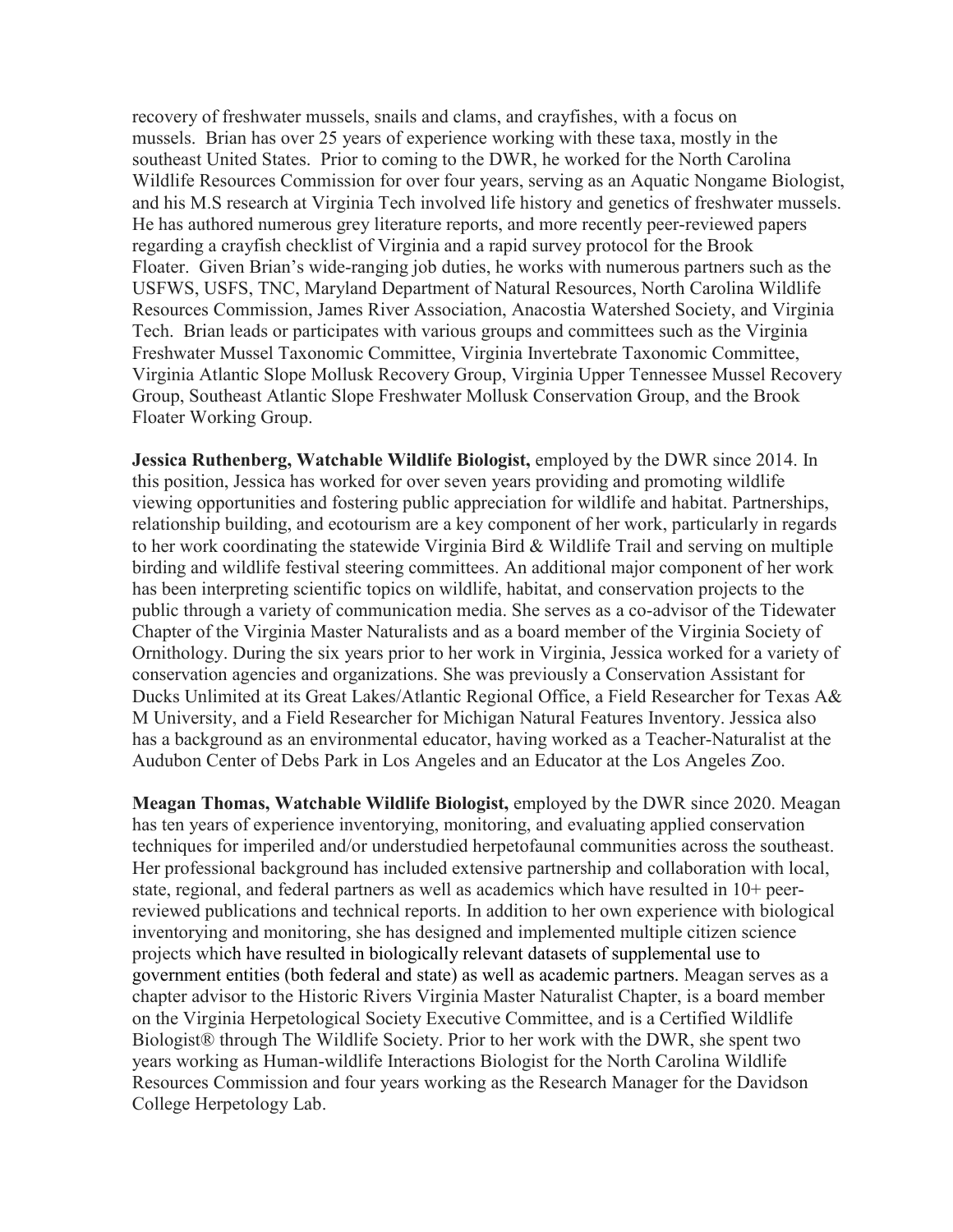# • **Description or list of facilities, equipment, centers, or institutes that would provide support to the research, technical assistance, or educational activities of relevance to federal land management, environmental, and research agencies that will be engaged in CESU activities.**

Currently, the DWR has a central office in Henrico, Virginia, and five regional offices throughout the Commonwealth, three of which are located in the Chesapeake Bay Watershed (Charles City, Fredericksburg and Verona). The Department also has two satellite offices in the watershed; one in Belle Haven and the other in Chesapeake. The DWR also made major capital outlays for equipment needed for research, monitoring, management and technical assistance, including vehicles, fire engines, ATVs, watercraft (small to large motor boats, canoes and kayaks), fire equipment (pumps, hose arrays, back-pack equipment), GPS units, binoculars, spotting scopes, photographic equipment, drones and other field equipment and management tools, as well as full computer work stations and associated peripherals and software licenses for those work stations. The Department also owns an extensive inventory of heavy equipment and tools to restore and manage wildlife habitat on WMAs (tractors, dump trucks, excavators). The Department also owns agricultural and forestry equipment and tools to grow and manage vegetation and forests for the benefit of wildlife or to control invasive plant species.

The Commonwealth of Virginia owns 42 Wildlife Management Areas (WMAs) comprising more than 230,000 acres. Fourteen WMAs (41,000 ac) are located in the Coastal Plain physiographic region; 15 WMAs (38,000 ac) are in the Piedmont; and 13 WMAs (129,000 ac) are in the Mountains (Blue Ridge and Ridge & Valley physiographic regions). These lands are held in trust by the DWR and are managed to maintain, create, or enhance a variety of high quality habitats that support healthy and diverse populations of game and nongame wildlife at optimum levels. Where feasible and compatible with habitat conservation goals, public access is provided for a variety of outdoor recreational opportunities, including hunting, fishing and wildlife viewing.

The DWR owns or shares management responsibilities for approximately 235 boating access sites across Virginia. These sites provide public access to hunting, fishing and unique wildlife viewing opportunities, as well as general recreational boating access to public waters. They are also used extensively by Department staff and conservation partners to conduct species surveys and to monitor, manage and study wildlife on islands and other habitats that are accessible only by boat.

In 1998, the DWR established the Aquatic Wildlife Conservation Center (AWCC) in Marion, Virginia, to actively recover Virginia's freshwater mussels. Since then over 7,000,000 juvenile mussels of 39 species (19 federally and state listed species and six state listed species) have been propagated, with nearly 800,000 released into the wild. The AWCC has also begun work with other aquatic wildlife, including the Eastern Hellbender and the state-threatened Spiny River Snail. Presently, the AWCC staff is working closely with Virginia Tech's Freshwater Mussel Conservation Center in Blacksburg, Virginia to understand the complexities of freshwater mussel biology and ecology. The ability to cultivate freshwater mussels has taken decades of research most of which has been funded by the USFWS, the USGS, the DWR and other state partners.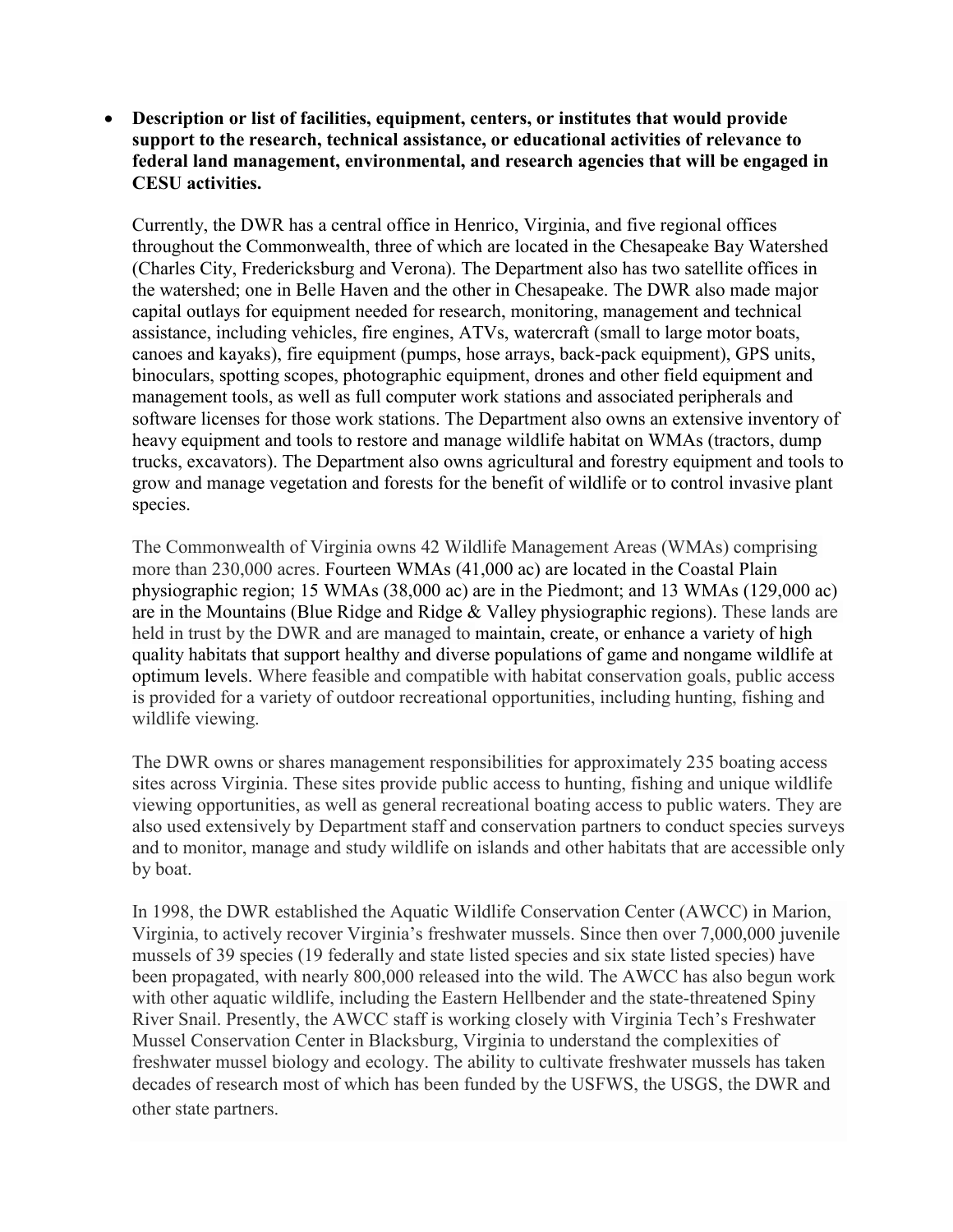The Virginia Fisheries and Aquatic Wildlife Center (VFAWC) is a DWR and USFWS cooperative propagation facility at Harrison Lake National Fish Hatchery in Charles City, Virginia. Started in 2007, the VFAWC's primary focus has been the propagation and release of freshwater mussels in Atlantic Slope streams and rivers in Virginia. Since 2007, the VFAWC has propagated over 13.6 million mussels of 18 species, and released over 315,000 mussels of 12 species. The VFAWC also has provided mussels to partners like North Carolina Wildlife Resources Commission, Maryland Department of Natural Resources and Anacostia Watershed Society for recovery activities. Partners like North Carolina State University, University of Georgia, and the USFWS have been provided mussels for research-related activities.

• **A list of past research, technical assistance, and educational services supported through federal financial assistance awards that are of relevance to federal land management, environmental, and research agencies that will be engaged in CESU activities. An abridged list of peer-reviewed publications and technical reports generated by the DWR staff is contained in Appendix A.** 

The DWR uses federal funds to implement a diversity of research, management, and technical assistance efforts. These efforts facilitate the agency's management of the Commonwealth's wildlife and habitat resources as well as the DWR's efforts to provide Virginians with a diversity of services and benefits. For terrestrial species, the majority of these efforts are supported by the Wildlife Restoration Program, State Wildlife Grants Program, or the Cooperative Endangered Species Conservation (Section 6) White-nose Syndrome National Response Implementation Program. These programs are managed by and administered through the U.S. Fish and Wildlife Service's Wildlife and Sportfish Restoration Program. Details regarding the DWR's specific efforts follow.

# Wildlife Restoration Program:

Since the 1930s, the DWR has used awards from the Wildlife Restoration Program to conserve and manage wild birds and mammals; acquire conservation lands; manage conservation lands and related habitats; provide technical assistance to landowners, municipalities, and agencies; and provide Virginians with opportunities to engage in wildlife-associated recreation. These awards have a 5-year period of performance. The DWR uses these funds to implement the following programs: Deer Investigations; Elk Investigations; Black Bear Investigations; Furbearer Investigations; Nongame Mammal Investigations; Turkey Investigations; Waterfowl Investigations; Webless Migratory Game Bird Investigations; Quail, Rabbit, and Squirrel Investigations; Ruffed Grouse Investigations; Nongame Bird Investigations; Invasive Species Investigations; Wildlife Health Programs; Hunting and Human Dimensions Investigations; Wetland Conservation Technical Assistance; and Early Successional Habitat Technical Assistance. Since 2013, the DWR has provided the following reports to the USFWS:

F13AF00648 Virginia Birds and Mammals Conservation Project – Interim Report FY2014; F13AF00648 Virginia Birds and Mammals Conservation Project – Interim Report FY2015; F13AF00648 Virginia Birds and Mammals Conservation Project – Interim Report FY2016; F13AF00648 Virginia Birds and Mammals Conservation Project – Interim Report FY2017; F13AF00648 Virginia Birds and Mammals Conservation Project – Interim Report FY2018; F18AF00664 Virginia Wild Bird and Mammal Research and Management – Interim Report FY2019;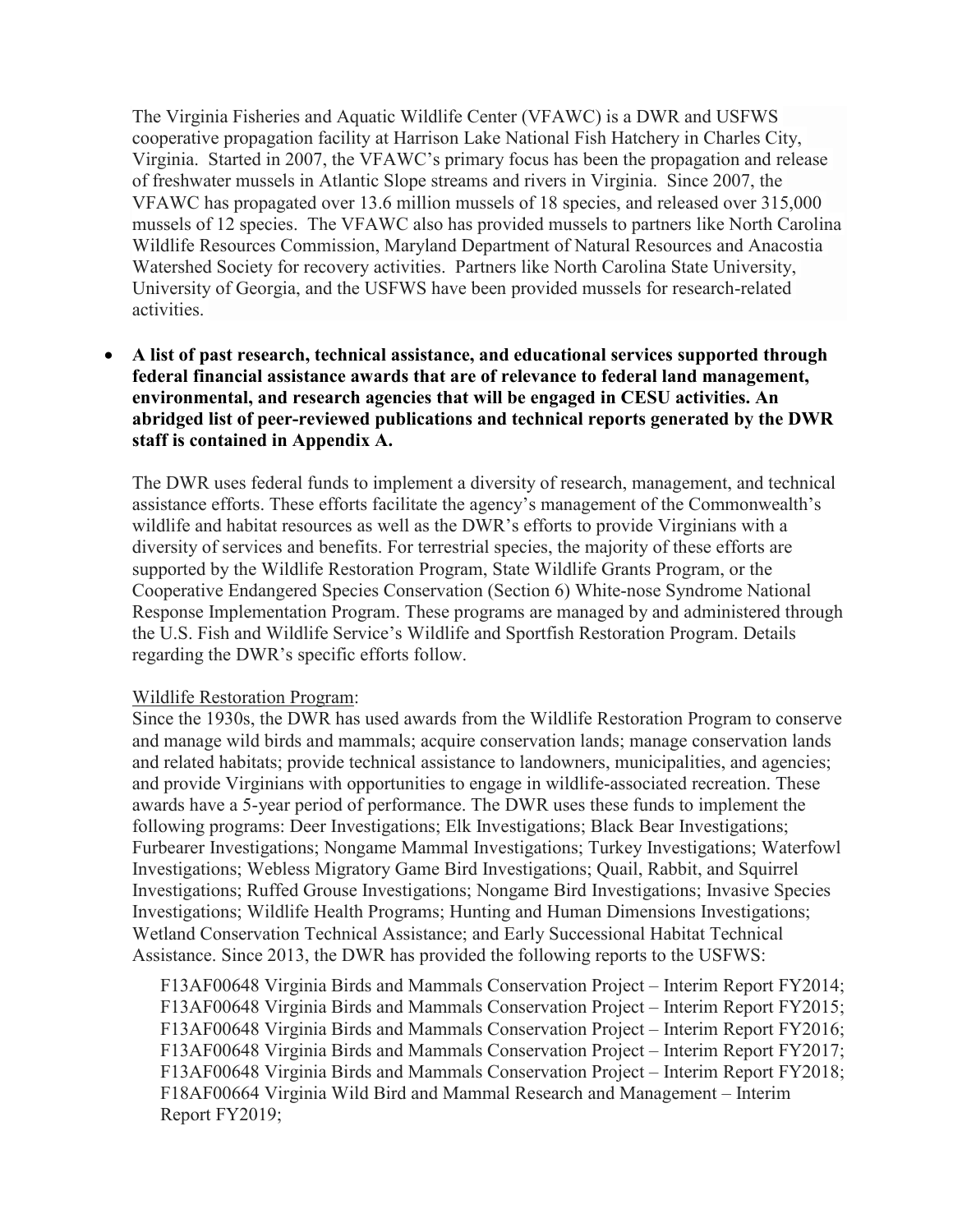F18AF00664 Virginia Wild Bird and Mammal Research and Management – Interim Report FY2020; F18AF00664 Virginia Wild Bird and Mammal Research and Management – Interim Report FY2021.

# State Wildlife Grants Program:

On November 5, 2001, President Bush signed the Department of the Interior and Related Agencies Appropriations Act, 2002, which created the State Wildlife Grants (SWG) program. These grants were established to help fund the development and implementation of programs for the benefit of wildlife and associated habitats, including nongame species. Since its creation, the SWG program has received annual Congressional appropriations that are administered by the USFWS. The USFWS apportions these funds, using a legislated formula based on human population and geographic area, to fish and wildlife management agencies within the 50 states, the five U.S. territories, and the District of Columbia.

To receive annual SWG appropriations, Congress stipulated that each wildlife agency must produce a Comprehensive Wildlife Conservation Strategy by October 1, 2005. In 2005, the DWR submitted its self-authored Wildlife Action Plan (WAP). This document contained information on Virginia's Species of Greatest Conservation Need (SGCN; species that are either critically imperiled or in decline), the habitats those species depend upon, factors that negatively impact those species and habitats, and conservation actions that need to be taken to ameliorate causes of the declines.

In 2015, the Department prepared a second version, as required, of the WAP that included an updated list of SGCN ( $n = 883$  species) and strategies necessary to conserve and restore these species. In addition to a statewide overview, the current WAP describes strategies for 21 multicounty planning regions which are roughly consistent with Virginia's Planning District Commissions. For each planning region, the WAP identifies: the local wildlife and habitat priorities; threats impacting these species and habitats; conservation actions that can be taken to address those threats; priority places for either conservation or restoration; programs working to address threats or define best management practices; and data that could be used to document and evaluate the success of conservation actions. Finally, the updated WAP describes climate trends that have been projected for Virginia and identifies actions that can be taken to conserve wildlife under changing climatic conditions. To date, the majority of conservation efforts funded with SWG money have focused on Tier 1 species - those that are the most critically imperiled, including federally listed species for which Virginia plays an important role in their life cycle. The WAP can be accessed at [http://www.bewildvirginia.org/wildlifeplan/.](http://www.bewildvirginia.org/wildlifeplan/)

Since 2007, the DWR has used awards from the SWG Program to implement Virginia's WAP. Specifically, efforts focus on preventing species from becoming endangered, restoring critically imperiled species, and providing technical assistance to Virginia's conservation community. The DWR has utilized two SWG awards to implement the following DWR programs: Nongame Fish Conservation; Aquatic Invertebrate Conservation; Reptile Conservation; Amphibian Conservation; Nongame Mammal Conservation; Nongame Bird Conservation; Habitat Restoration; Technical Assistance – Environmental Services; Conservation Planning; Species Propagation; Predator Control; and Virginia Fish and Wildlife Information Service Implementation. Since 2007, the following reports have been generated: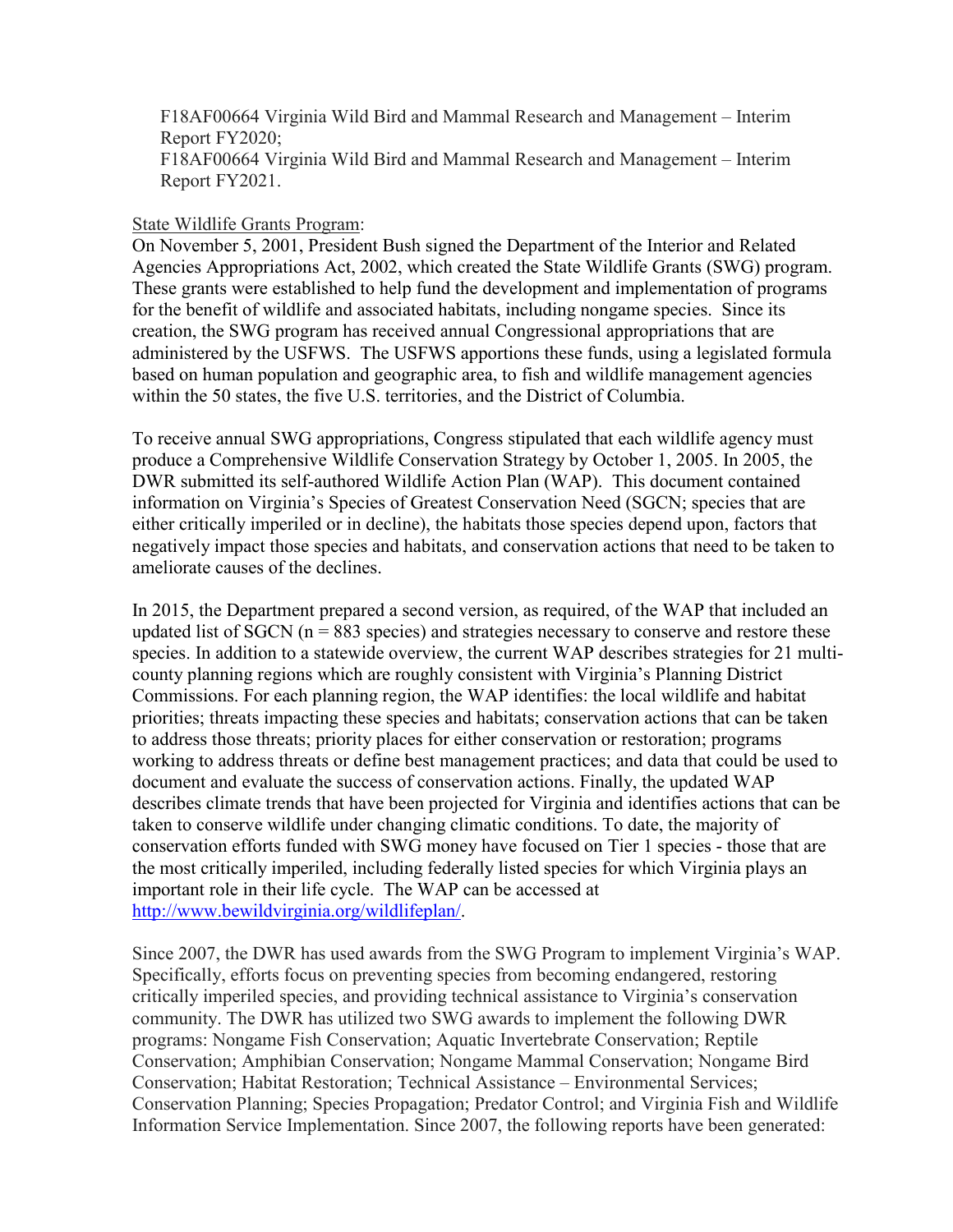F07AF00038 Virginia State Wildlife Grants Program – Interim Report FY2008; F07AF00038 Virginia State Wildlife Grants Program – Interim Report FY2009; F07AF00038 Virginia State Wildlife Grants Program – Interim Report FY2010; F07AF00038 Virginia State Wildlife Grants Program – Interim Report FY2011; F07AF00038 Virginia State Wildlife Grants Program – Interim Report FY2012; F07AF00038 Virginia State Wildlife Grants Program – Interim Report FY2013; F07AF00038 Virginia State Wildlife Grants Program – Interim Report FY2014; F07AF00038 Virginia State Wildlife Grants Program – Interim Report FY2015; F07AF00038 Virginia State Wildlife Grants Program – Interim Report FY2016; F07AF00038 Virginia State Wildlife Grants Program – Interim Report FY2017; F17AF00815 Virginia State Wildlife Grants Program – Interim Report FY2018; F17AF00815 Virginia State Wildlife Grants Program – Interim Report FY2019; F17AF00815 Virginia State Wildlife Grants Program – Interim Report FY2020; and F17AF00815 Virginia State Wildlife Grants Program – Interim Report FY2021.

# USFWS Section 6 White-Nose Syndrome National Response Implementation

Since it was first detected in North America, white-nose syndrome has severely impacted the populations and distributions of several bat species. Since 2014, the DWR and partners have used funds from this program to implement the following research efforts:

- Identification and Characterization of Northern Long-Eared Bat Maternity Roost Habitat;
- Identification and Characterization of Northern Long-Eared Bat Maternity Roost Habitat in the Piedmont and Coastal Plain;
- Identification and Characterization of Northern Myotis, Indiana, Little Brown, and Tricolored Bat Winter Roost Habitat in the Coastal Plain of Virginia;
- Delineating the Distributional Extent and Habitat Characteristics of Non-Hibernating, overwintering, *Myotis septentrionalis* and other WNS-Impacted bats in the Coastal Plain of southeastern Virginia; and
- Assessing Presence and Identifying Maternity Roosts and Hibernacula of the WNS-Impacted Little Brown Bat in Virginia.

# • **A list of current formal agreements and informal relationships with federal agencies that are of relevance to federal land management, environmental, and research agencies that will be engaged in CESU activities.**

# *Relevant Formal Agreements, Memberships and Funding Streams*

- Full Section 6 Cooperative Agreement between the DWR and the USFWS that authorizes the DWR to carry out activities for the benefit of federally listed species that are under the jurisdiction of the USFWS (1976 – present).
- Limited Section 6 Cooperative Agreement between the DWR and NOAA National Marine Fisheries Service (NMFS) that authorizes the DWR to establish conservation programs for federally listed marine species that are under the jurisdiction of the NMFS  $(2009 - present).$
- Cooperative Service Agreements between the DWR and the USDA–Wildlife Services (WS) that authorizes WS to reduce mammal and bird species that are reservoirs for zoonotic diseases, are injurious or a nuisance to fish and wildlife species of high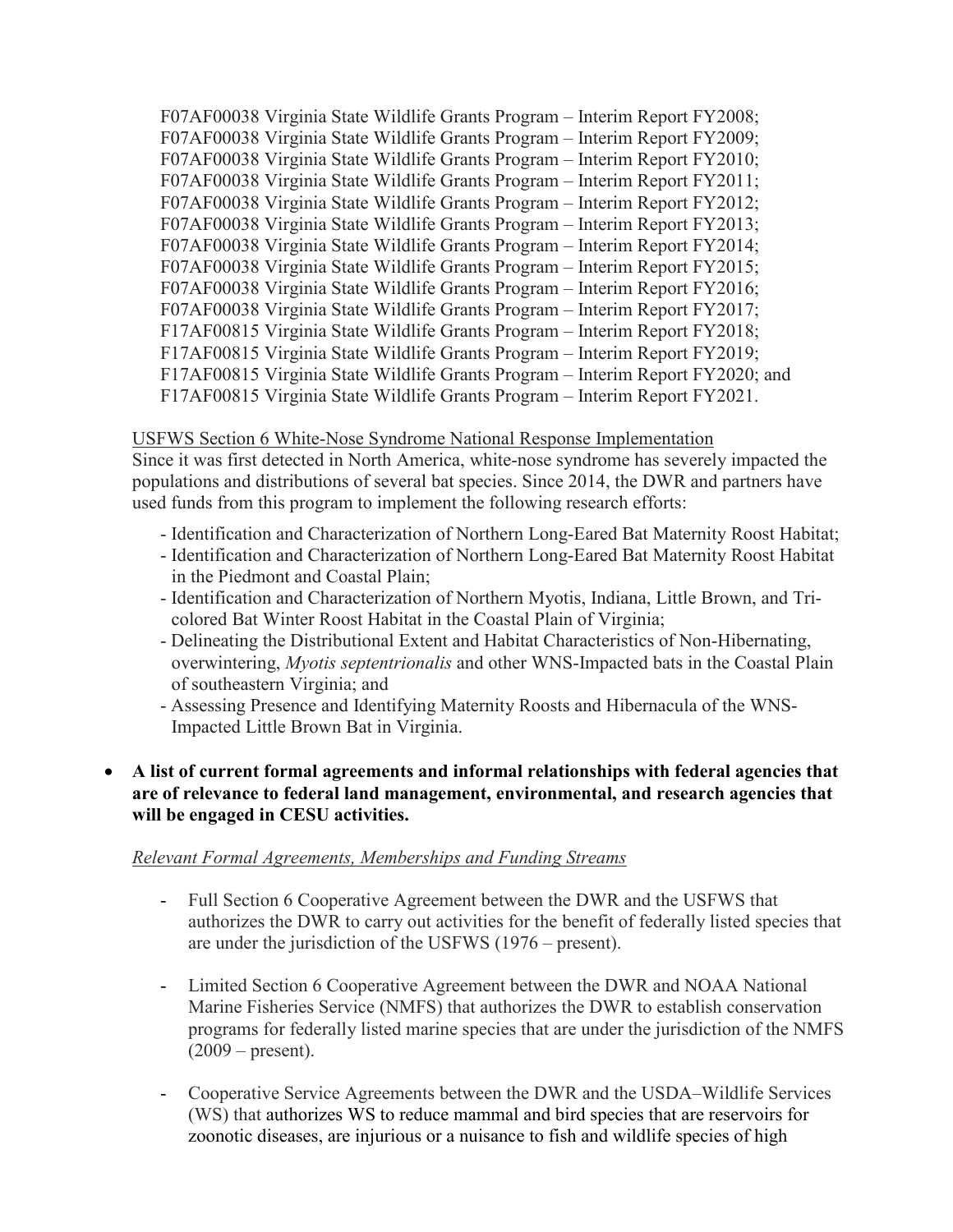conservation or recreational concern, and/or pose a threat to human health and safety on behalf of the DWR, and obligates the DWR to reimburse the WS for costs associated with the services provided (updated annually).

- Cooperative Agreement between the DWR and the USFS that establishes a partnership supporting the development and management of habitat and conservation of wildlife on National Forest lands in Virginia (1970 – present).
- Northeast and Southeastern Associations of Fish and Wildlife Agencies, which are regional partnerships between fish and wildlife agencies and federal partners (e.g., USFWS, USGS, USFS), supporting regional species, habitat and landscape-level conservation. The DWR is a member of both regional Associations and of the national Association of Fish and Wildlife Agencies (1970-present)
- Atlantic Flyway Council (AFC or Council) is a coalition of 17 states, Puerto Rico, one territory, and six Canadian provinces that works in conjunction with respective federal governments to manage migratory birds and their habitats in eastern North America. Council members, cooperating with various federal agencies and non-governmental partners, deliver many of the conservation programs for migratory birds over a significant portion of the eastern seaboard of North America. The Council is composed of representatives (usually administrators) from all the agencies that have management responsibility for migratory bird resources in the Flyway. Council actions are largely directed by its Game and Nongame Migratory Bird Technical Sections that are composed of avian biologists from all wildlife resource agencies in the Flyway. The DWR has one representative on the Council, two representatives on the Game Migratory Bird Technical Section and one representative on the Nongame Migratory Bird Technical Section.
- The Atlantic Coast Joint Venture (ACJV) is a regional partnership that collaborates to restore and sustain native bird populations and habitats throughout the ACJV region. The ACJV is comprised of 16 state wildlife agencies from Maine to Florida and the territory of Puerto Rico; federal and regional habitat conservation agencies; and other organizations that share its vision. The partnership is currently focused on one of the most imperiled habitats in the ACJV region – coastal marshes and the suite of vulnerable birds that depend on them. The ACJV is leading a coordinated marsh restoration and protection effort across the flyway to ensure that the partnership can achieve its vision. The DWR has four representatives on the ACJV Technical Committee and the Department's Deputy Director serves on the ACJV Executive Committee.
- The Appalachian Mountains Joint Venture (AMJV) is a regional partnership of over 55 state and federal agencies, conservation organizations, and universities. The AMJV is committed to the conservation of habitat for the benefit of birds, wildlife, and people in the core of the Appalachian Region. The partnership stretches from the southwestern Appalachians in Alabama to the northeastern highlands in southern New York. This area encompasses 103 million acres and contains some of the largest expanses of forest remaining in the eastern United States. The AMJV is located on the campus of Virginia Tech within the Conservation Management Institute. The DWR has two representatives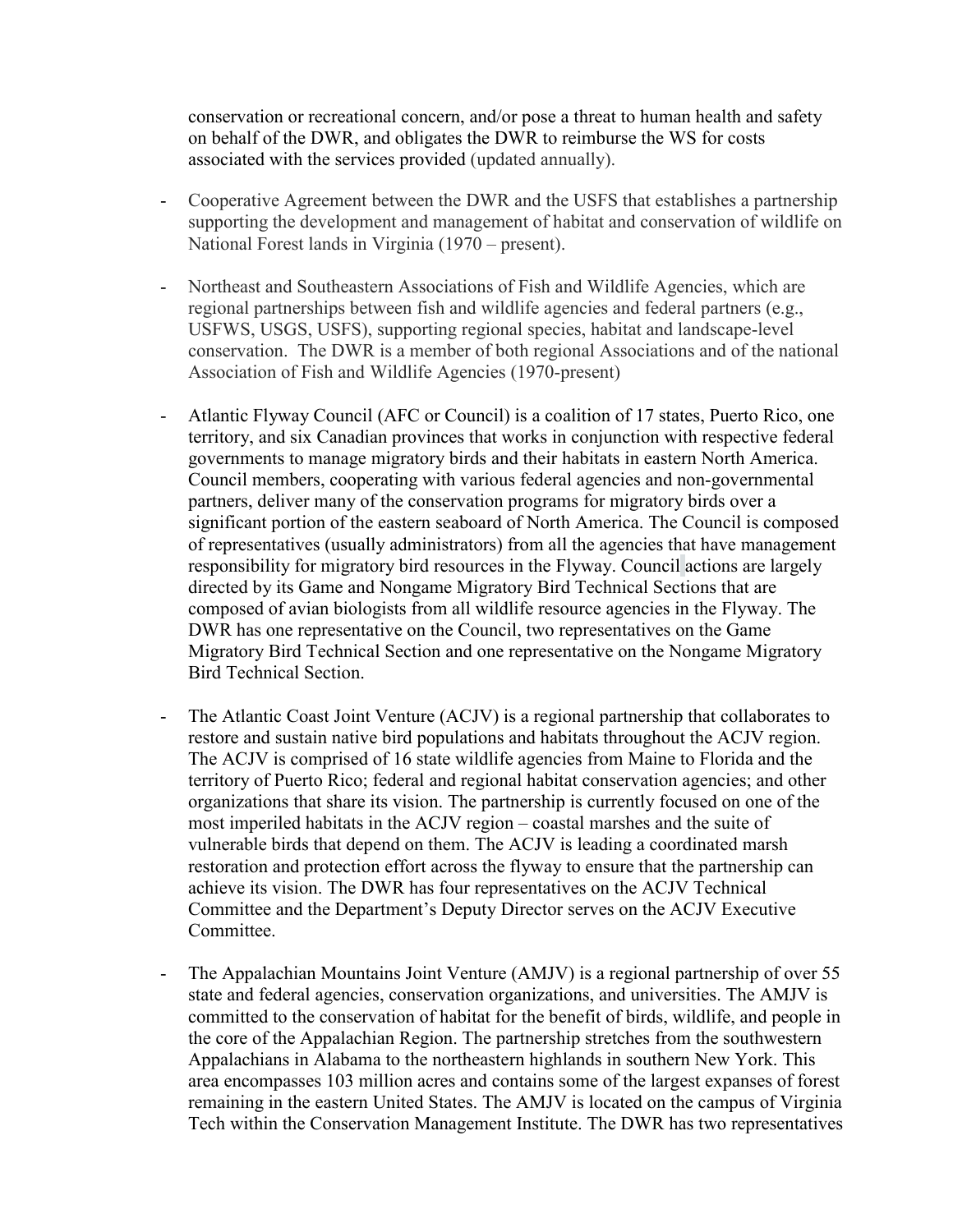on AMJV's Technical Committee and the Department's Assistant Chief of Aquatic Wildlife Resources serves on its Executive Committee.

- The Mid-Atlantic Panel on Aquatic Invasive Species is a regional partnership, formed in 2003, that assists state and federal agencies, and other stakeholders, in developing and implementing strategic, coordinated, action-oriented approaches to prevent and control aquatic invasive species in the mid-Atlantic region. The Panel was established through the efforts of the Chesapeake Bay Program's Invasive Species Workgroup and has a diverse membership of state and federal agencies, academic institutions, environmental organizations, commercial interests, and regional entities. The DWR has been a long-standing member of the organization, with its representative serving as Chair in 2015-2016.
- The Chesapeake Bay Program is a unique regional partnership that has led and directed the restoration of the Chesapeake Bay since 1983. The partnership includes federal and state agencies; local governments, academic institutions, and non-governmental organizations (businesses, non-profits, and advocacy groups). The DWR participates in number workgroups and goal implementation teams, with staff periodically serving in leadership roles (e.g., Habitat Goal Implementation Team, 2018-2019).
- The DWR is a standing member of the Virginia Coastal Zone Management Program partnership. The agency has worked cooperatively with CZM program staff on a variety of protection projects throughout the coastal zone of Virginia, including the development of sea turtle and marine mammal conservation plans, acquisition of land for wildlife habitat and public access, developing of wildlife viewing opportunities, and restoration of degraded habitats on key areas on Virginia's Eastern Shore. The DWR is also a standing member of the Virginia Eastern Shore Conservation Alliance, a consortium of federal and state agencies and non-governmental conservation organizations collaborating to conserve resources in this area.

# • **Final application requirements**

- The DWR confirms that it is willing to accept the CESU programmatic indirect cost (IDC) rate of 17.5% and cost items to which this rate is applicable for activities conducted through the CESU, including research, technical assistance, and educational activities (this IDC rate applies to the entire institution/organization for CESU activities).
- The DWR designates Rebecca Gwynn, Deputy Director, 7870 Villa Park Drive, P.O. Box 90778, Henrico, VA 23228-0778, 804-593-2043 (O), 804-389-3953 (M), [becky.gwynn@dwr.virginia.gov\)](mailto:becky.gwynn@dwr.virginia.gov) as its representative to serve on the CESU Executive Committee, participate in CESU annual/semi-annual partner meetings, and facilitate internal and external communication, promotion, and response to CESU correspondence and administrative actions (e.g., announcements, new partner applications, processing agreements/amendments, five-year reviews, periodic reporting).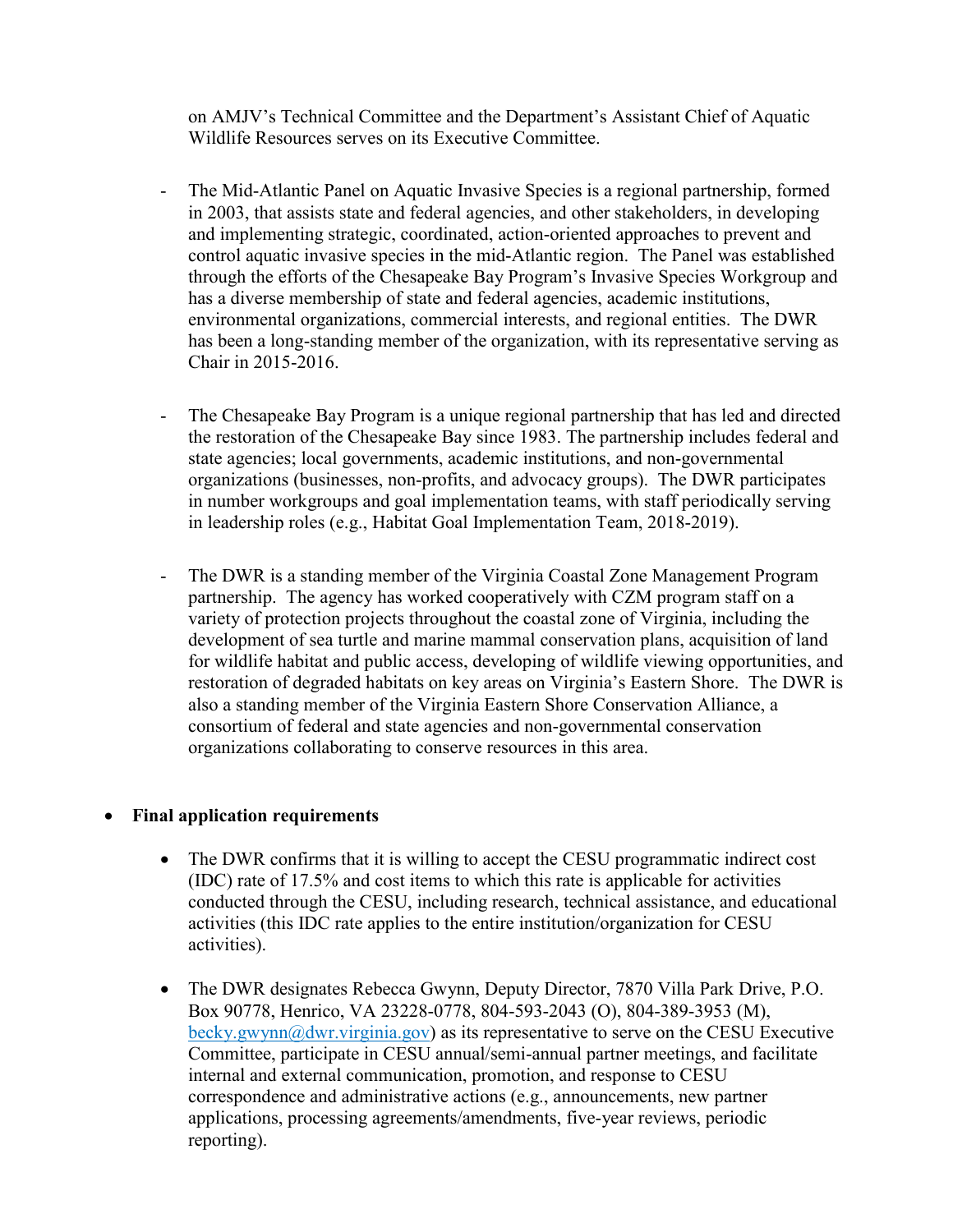- The DWR designates Darin Moore (Director of Planning and Finance, 7870 Villa Park  $\bullet$ Drive, P.O. Box 90778, Henrico, VA 23228-0778, 804-367-1103 (O), darin.moore@dwr.virginia.gov) to serve as its financial assistance point of contact.
- The DWR agrees to relay agency-specific research, technical assistance, and  $\bullet$ educational needs and associated funding opportunities to other institutional/organizational members (e.g., faculty, students, staff).

Thank you for accepting this formal letter expressing the desire of the DWR to enroll in the Chesapeake Watershed Cooperative Ecosystem Study Unit as a new partner institution. If we can be of further assistance or answer questions that remain, please feel free to contact me. With the signature below, we commit institutional resources in a binding multi-year federal cooperative and joint venture agreement.

Sincerely,

 $272$ 

Ryan J. Brown **Executive Director** 

Cc: Becky Gwynn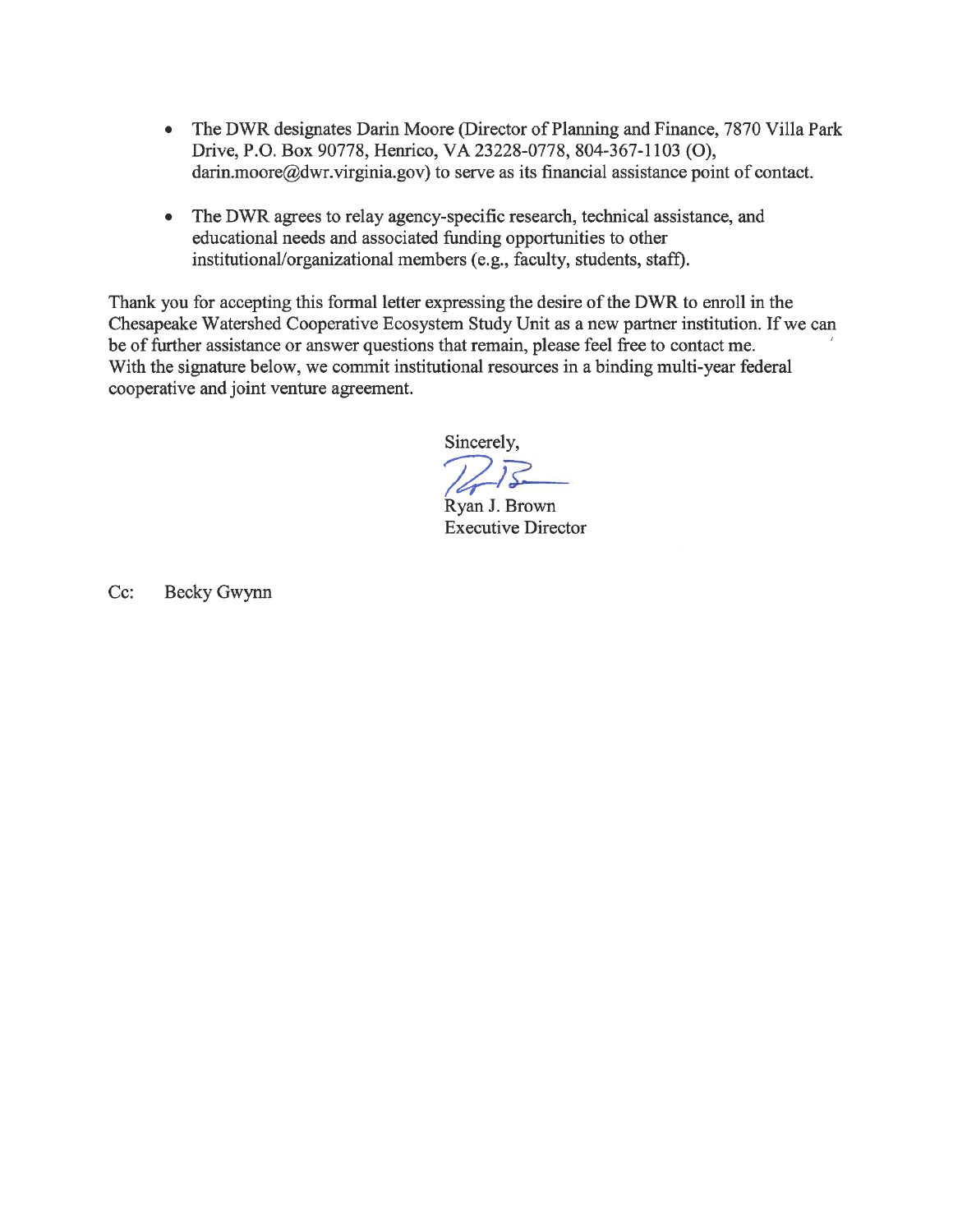# **Virginia Department of Wildlife Resources' Chesapeake Watershed Cooperative Ecosystem Studies Unit Application**

# **Appendix A**

# **Abridged List of Peer-reviewed Publications and Technical Reports Generated by the Virginia Department of Wildlife Resources Staff**

#### **Non-game Birds**

- **Boettcher, R.**, S. M. Haig, and W. C. Bridges, Jr. 1994. Behavioral patterns and nearest neighbor distances among nonbreeding American avocets. Condor 96:973-986.
- **Boettcher, R**., S. M. Haig, and W. C. Bridges, Jr. 1995. Habitat-related factors affecting the distribution of nonbreeding American avocets in coastal South Carolina. Condor 97:68- 81.
- **Boettcher, R.** and E. K. Mojica. 2016. First record of Peregrine Falcon (*Falco peregrinus*) ground nesting activity on the U.S. Atlantic coast. J. Raptor Research. 50(3):313–315.
- **Boettcher, R.**, T. Penn, R.R. Cross, K.T. Terwilliger, and R.A. Beck. 2007*.* An overview of the status and distribution of Piping Plovers in Virginia. Waterbirds 30 (sp1): 138-151.
- Brown, J.L., B. Bedrosian, D.A. Bell, M.A. Braham, **J. Cooper**, R.H. Crandall, J. DiDonato, R. Domenech, A.E. Duerr, T. Katzner, M.J. Lanzone, D.W. LaPlante, C.L. McIntyre, T.A. Miller, R.K. Murphy, A. Shreading, S.J. Slater, J.P. Smith, B.W. Smith, J.W. Watson & B. Woodbridge. 2017. Patterns of spatial distribution of golden eagles across North America: how do they fit into existing landscape-scale mapping systems? Journal of Raptor Research. 51: 197 – 215.
- Duerr, A.E., M.A. Braham, T.A. Miller, **J. Cooper**, J.T. Anderson & T.E. Katzner. 2019. Roostand perch-site selection by Golden Eagles (*Aquila chrysaetos*) in eastern North America. Wilson Journal of Ornithology. 131: 310-328.
- Duerr, A., T. Miller, M. Lanzone, D. Brandes, **J. Cooper**, K. O'Malley, C. Maisonneuve, J. Tremblay, T. Katzner. 2012. Testing an emerging paradigm in migration ecology shows surprising differences in efficiency between flight modes. PLoS ONE 7(4): e35548. doi:10.1371/journal.pone.0035548
- Duerr, A.E., T. Miller, M. Lanzone, D. Brandes, **J. Cooper**, K. O'Malley, C. Maisonneuve, J. Tremblay, & T. Katzner. 2014. Flight response of slope-soaring birds to seasonal variation in thermal generation. Functional Ecology. 29(6): 779 – 790. doi: 10.1111/1365-2435.12381.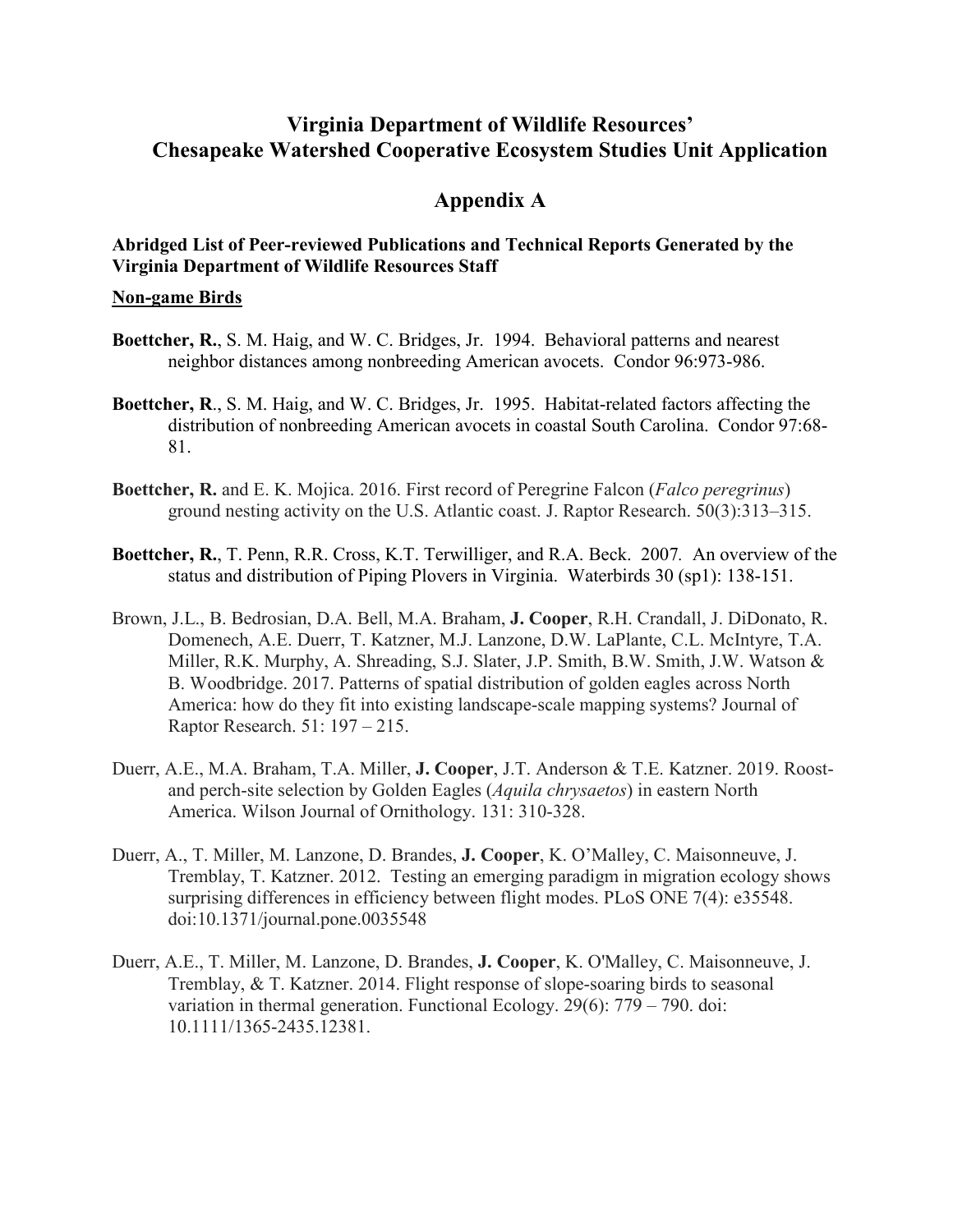- Emslie, S.D., J.S. Weske, M.M. Browne, S. Cameron, **R. Boettcher**, D.F. Brinker and W. Golder. 2009. Population Trends in Royal and Sandwich terns along the Mid-Atlantic seaboard, USA, 1975-2005. Waterbirds 32(1): 54-63.
- Erwin, R. M., D. F. Brinker, B. D. Watts, **G.R. Costanzo**, D. D. Morton. 2011. Islands at bay: rising seas, eroding islands, and waterbird habitat loss in Chesapeake Bay (USA). Journal of Coastal Conservation 15: 51-60.
- **Harding, S.R.**, and J.R. Walters, J. R. 2002. Processes Regulating the Population Dynamics of Red-Cockaded Woodpecker Cavities. The Journal of Wildlife Management, 66(4): 1083– 1095.
- **Harding, S.R.**, and J.R. Walters. 2004. Dynamics of cavity excavation by red-cockaded woodpeckers. *In:* Costa, R., Daniels, S.J. (Eds.), Red-cockaded Woodpecker: Road to Recovery. Hancock House, Blaine, Washington, USA, pp. 412-422.
- Hostetter, N.J., B. Gardner, S.H. Schweitzer, **R. Boettcher**, A.L. Wilke, L. Addison, W.R. Swilling, K.H. Pollock and T.R. Simons. 2015*.* Repeated count surveys help standardize multi-agency estimates of American Oystercatcher (*Haematopus palliates*) abundance. The Condor: Ornithological Applications 117:354–363.
- Katzner, T.E., D. Driscoll, R.E. Jackman, P.H. Bloom, **J.L. Cooper**, **S. Living**, T. Grubb, J. M. Doyle, D.A. Bell, J.E. DiDonato & J.A. DeWoody. 2018. Non-anthropogenic diet-based oiling of predatory birds. Journal of Raptor Research 52: 82-88.
- Katzner, T**.,** B.W. Smith, T.A. Miller, D. Brandes, **J. Cooper**, M. Lanzone, D. Brauning, C. Farmer, **S.R. Harding**, D. Kramar, C. Koppie, C. Maisonneuve, M. Martell, E..K. Mojica, C. Todd, J.A. Tremblay, M. Wheeler, D.F. Brinker, T.E. Chubbs, R. Gubler, K. O'Malley, S. Mehus, B. Porter, R.P. Brooks, B.D. Watts, and K.L. Bildstein. 2012. Status, biology and conservation priorities for North America's eastern Golden Eagle (*Aquila chrysaetos*) population. The Auk 129(1): 168-176.
- Katzner**,** T.E**.,** M.J. Stuber, V.A. Slabe, J.T. Anderson, **J.L. Cooper**, L.L. Rhea and B.A. Millsap. 2018. Origins of lead in populations of raptors. Animal Conservation 21: 232– 240.
- Katzner, T.E**.**, P.J. Turk, A.E. Duerr, T.A. Miller, M.J. Lanzone, **J.L. Cooper**, D. Brandes, J.A. Tremblay & J. Lemaître. 2015. Use of multiple modes of flight subsidy by a soaring terrestrial bird, the golden eagle *Aquila chrysaetos*, when on migration. Journal of the Royal Society Interface. 12: 20150530. DOI: 10.1098/rsif.2015.0530*.*
- Kramer G.R., D.E. Andersen, D.A. Buehler, P.B. Wood, S.M. Peterson, J.A. Lehman, K.R. Aldinger, L.P. Bulluck, **S.R. Harding**, J.A. Jones, J.P. Loegering, C. Smalling, R. Vallender, and H.M. Streby. 2018. Population trends in Vermivora warblers are linked to strong migratory connectivity. Proc Natl Acad Sci. 115: E3192–3200.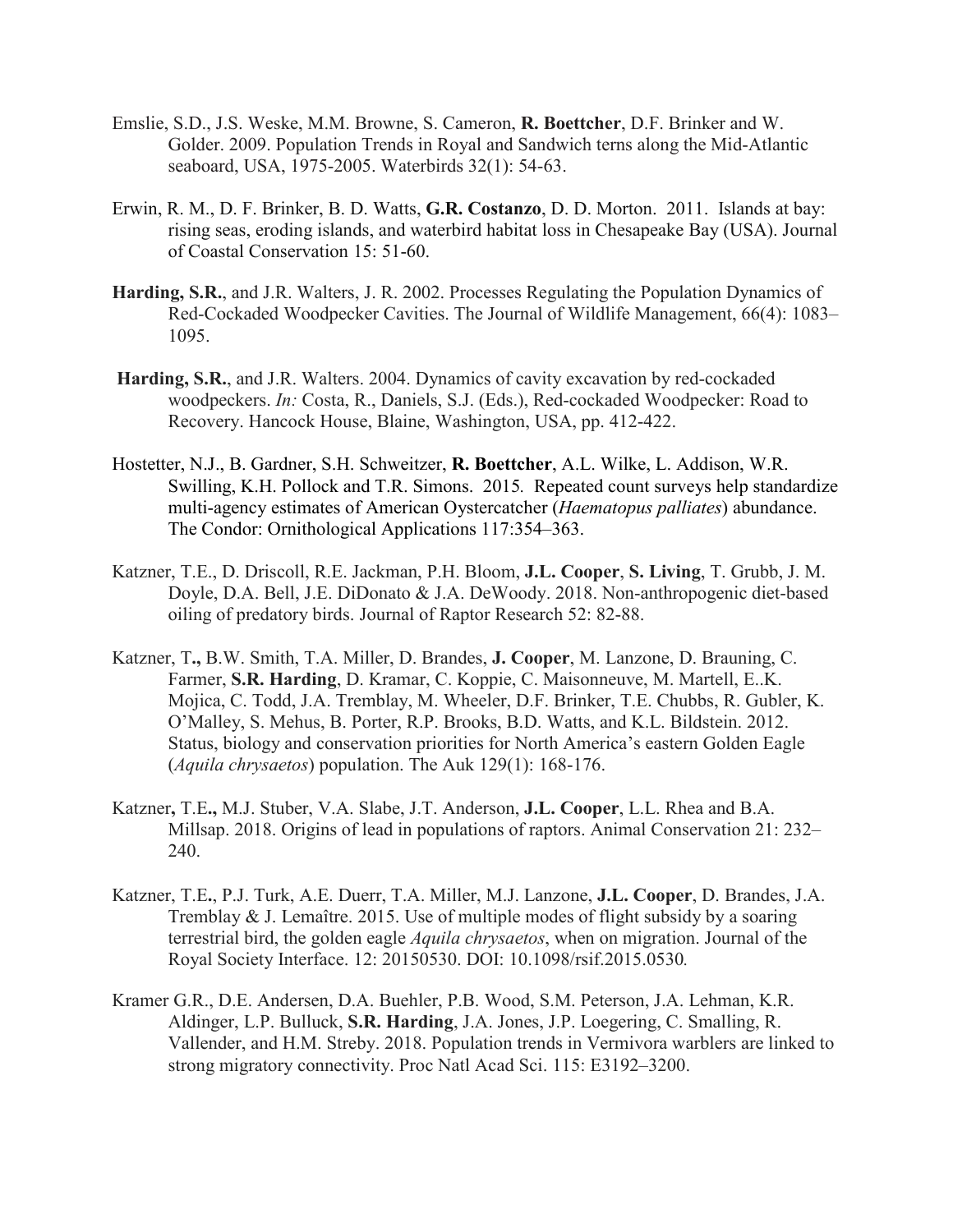- Lanzone, M., T. Miller, P. Turk, D. Brandes, C. Halverson, C. Maisonneuve, J. Tremblay, **J. Cooper**, K. O'Malley, R. Brooks, & T. Katzner. 2012. Flight responses by a migratory soaring raptor to changing meteorological conditions. Biology Letters 8:710-713.
- Miller, T.M. R.P. Brooks, M. Lanzone, D. Brandes, **J. Cooper**, K. O'Malley, C. Maisonneuve, J. Tremblay, A. Duerr & T. Katzner. 2014. Assessing risk to birds from industrial wind energy development via paired resource selection models. Conservation Biology 28:745 – 755. doi: 10.1111/cobi.12227*.*
- Miller, T.A., R.P. Brooks, M.J. Lanzone, D. Brandes, **J. Cooper**, J.A. Tremblay, J. Wilhelm, A. Duerr & T.E. Katzner. 2016. Limitations and mechanisms influencing the migratory performance of soaring birds. Ibis 158: 116 – 134.
- Miller, T.A., R.P. Brooks, M.J. Lanzone, **J. Cooper**, K. O'Malley, D. Brandes, A. Duerr & T.E. Katzner. 2017. Space use and home range characteristics of Golden Eagles (*Aquila chrysaetos*) in eastern North America during breeding season and winter. The Condor 119: 697-719.
- Miller, T.A., **J.L. Cooper**, A.E. Duerr, M.A. Braham, J.T. Anderson & T.E. Katzner. 2019. Implications for Bird Aircraft Strike Hazard by Bald Eagles. Journal of Wildlife Management 83: 879-892.
- Nelson, D.M., M. Braham, T.A. Miller, A.E. Duerr, **J. Cooper**, M. Lanzone, J. Lemaître & T.E. Katzner. 2015. Stable hydrogen isotopes identify leapfrog migration, degree of connectivity and summer distribution of Golden Eagles in eastern North America. The Condor 117: 414-429. DOI: 10.1650/CONDOR-14-209.1
- **Reynolds, R.J.** 2003. 2003 Virginia Aerial Mountain Survey for Nesting Peregrine Falcons. Wildlife Diversity Technical Report TR2004.1 Virginia Department of Game and Inland Fisheries, Wildlife Diversity Division, Richmond, Virginia. Unpublished report submitted to U.S. Fish and Wildlife Service. 44 pp.
- Savereno, L.A., A.J. Savereno, **R. Boettcher**, and S.M. Haig. 1996. Avian species composition and movement rates in two coastal habitats near Charleston, South Carolina. The Chat 60:29-43.
- Savereno, A J., L.A. Savereno, **R. Boettcher**, and S. M. Haig. 1996. Avian behavior and mortality at power lines in coastal South Carolina. Wildlife Society Bulletin 24(4):636- 648.
- Slabe, V.A., J.T. Anderson, **J. Cooper**, B. Brown, P. Ortiz, J. Buchweitz, D. McRuer & T. Katzner. 2019. Lead in piscivorous raptors during breeding season in the Chesapeake Bay region of Maryland and Virginia, USA. Environmental Toxicology and Chemistry 38:  $862 - 871.$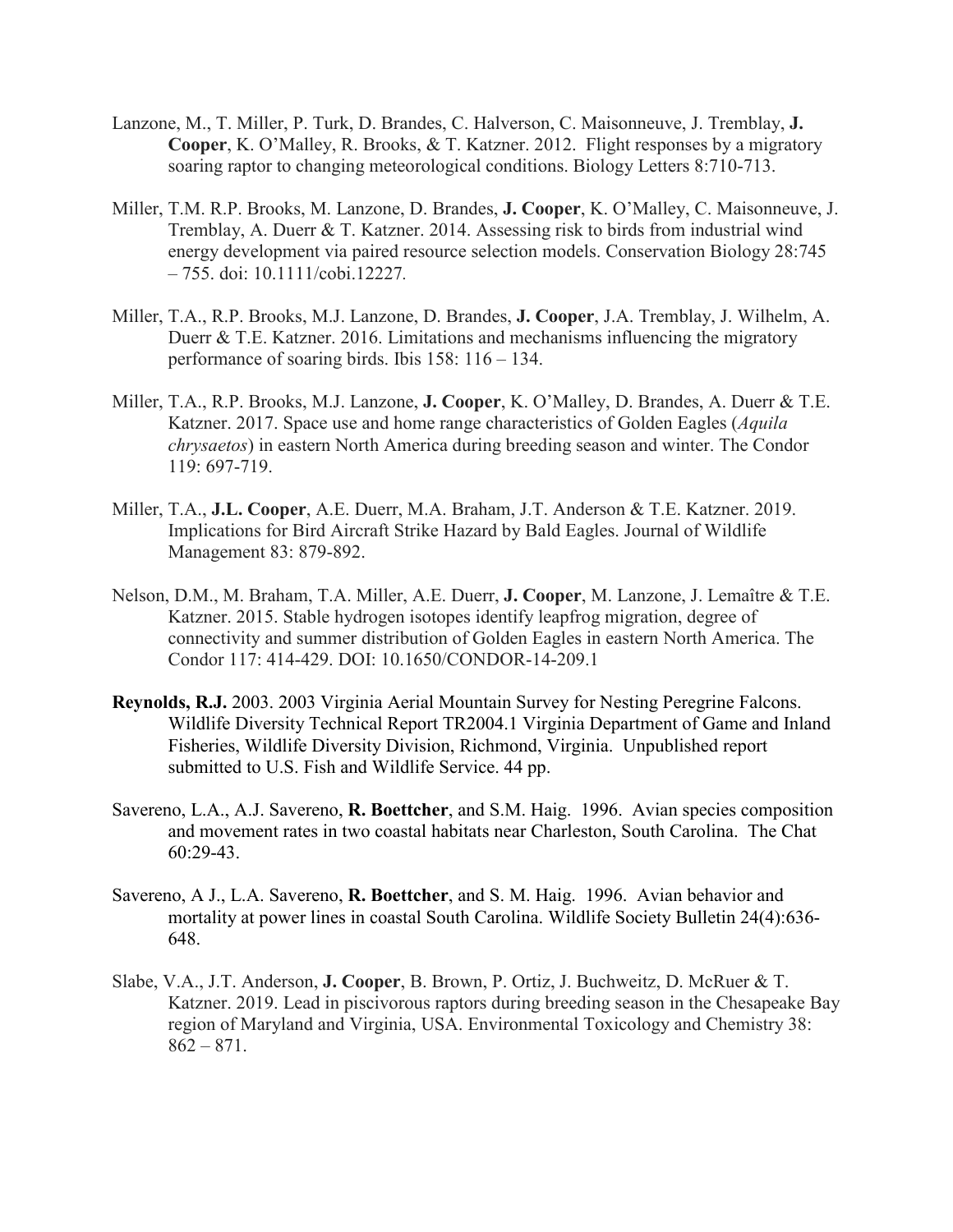- Slabe, V.A., J.T. Anderson, **J. Cooper**, T.A. Miller, B. Brown, A. Wrona, P. Ortiz, J. Buchweitz, D. McRuer, E. Dominguez-Villegas, S. Behmke and T.E. Katzner. 2020. Feeding ecology drives lead exposure of facultative and obligate avian scavengers in the eastern United States. Environmental Toxicology & Chemistry 39: 882-892.
- Slabe, V.A., J.T. Anderson, **J. Cooper**, P. Ortiz, A. Wrona, M.K. Jensen, J. Buchweitz & T.E. Katzner. 2019. Lead exposure of red-shouldered hawks during the breeding season in the central Appalachians, USA. Bulletin of Environmental Contamination & Toxicology 103: 783–788.
- Watts, B.D., M.A. Byrd, E.K. Mojica, S.M. Padgett, **S.R. Harding**, and C.A. Koppie. 2018. Recovery of Peregrine Falcons in Virginia. Ornis Hungarica 26(2): 104–11
- Watts, B.D., B.J. Paxton, **R. Boettcher**, and A.L. Wilke. 2019. Status and distribution of colonial waterbirds in coastal Virginia: 2018 breeding season. Center for Conservation Biology Technical Report Series, CCBTR-19-06. College of William and Mary & Virginia Commonwealth University, Williamsburg, VA. 28 pp.
- Wilke, A.L., **R. Boettcher**, A. Duerr, P. Denmon, B.R. Truitt, K. Holcomb, and B.D. Watts. 2017*.* Population Dynamics and Survival Rates of American Oystercatchers (*Haematopus palliatus*) in Virginia, USA. Waterbirds 40 (sp1): 55-71.
- Wilke, A.L., D.F. Brinker, B.D. Watts, A.H. Traut, **R. Boettcher**, J.M. McCann, B.R. Truitt, and P. Denmon. 2007. American Oystercatchers in Maryland and Virginia: status and distribution. Waterbirds 30 (sp1): 152‐162.
- Wilke, A.L., B.D. Watts, B.R. Truitt and **R. Boettcher**. 2005. Breeding season status of the American Oystercatcher in Virginia, USA. Waterbirds 28(3): 308-315.

#### **Game Birds**

- Castelli, P., **G.R. Costanzo**, M. Dibona, J. Fuller, M. Huang, J. Osenkowski, and C. Poussart. 2009. Management Plan for Greater Snow Geese in the Atlantic Flyway. Atlantic Flyway Council. 37 pp.
- Conroy, M.C., **G.R. Costanzo** and D.B. Stotts. 1987. Winter movements of American Black ducks in relation to natural and impounded wetlands in New Jersey. Pages 30-43 in W.R. Whitman and W.H. Meredith, eds. Waterfowl and Wetlands Symposium, Proc. Int. Symp. Waterfowl and Wetlands. 245pp.
- Conroy, M.C., **G.R. Costanzo** and D.B. Stotts. 1989. Winter survival of female American black ducks on the Atlantic Coast. Journal of Wildlife Management. 53:99-109.
- **Costanzo, G.R.** 1990. Sarcocystis in American black ducks wintering in New Jersey. Journal of Wildlife Diseases 23:387-389.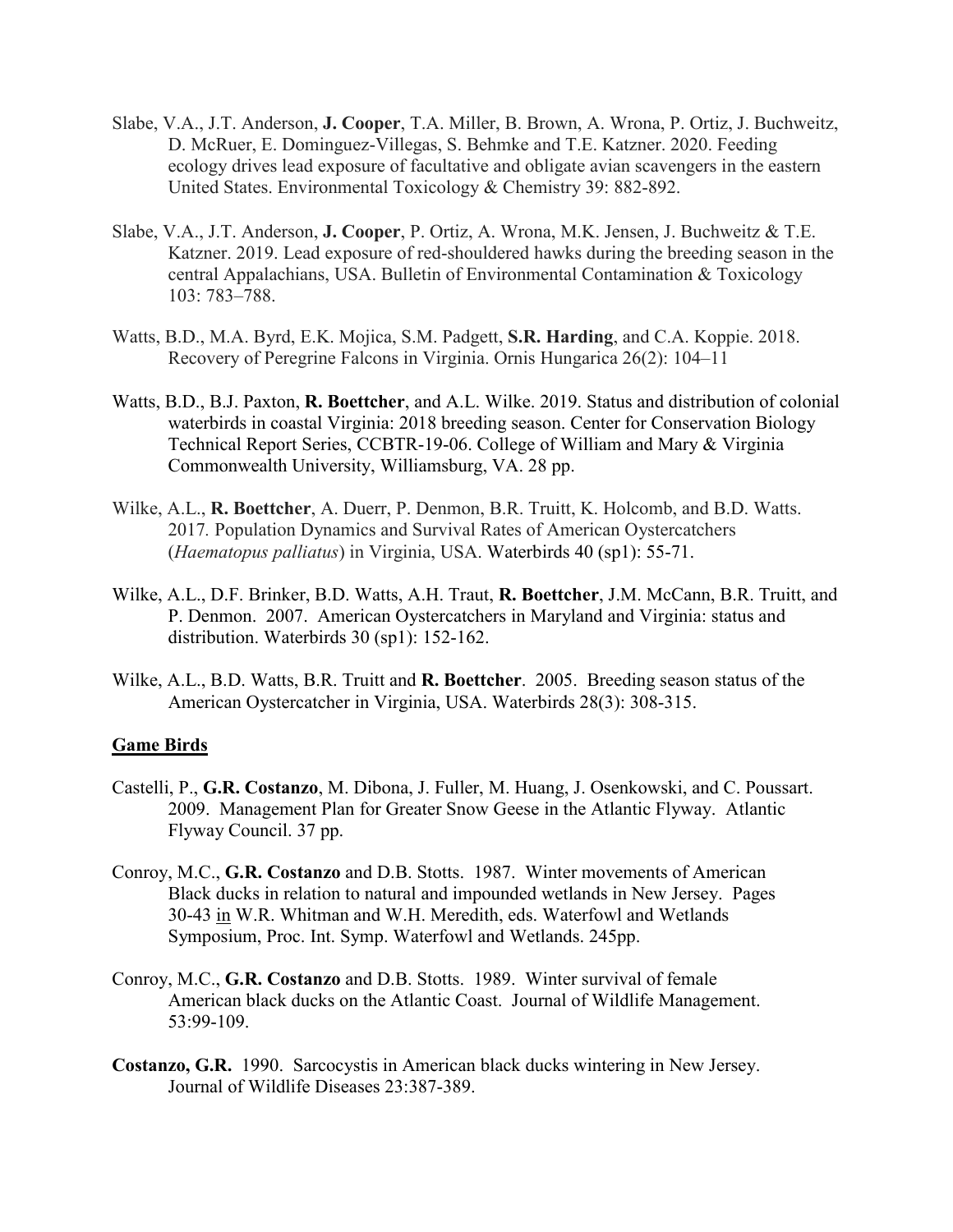- **Costanzo, G.R.** 1993. Birds of a feather don't always flock together. VA Wildlife 54(12):4-8.
- **Costanzo, G.R.** 1996. Fly North…Forget it! VA Wildlife 57 (9): 4-9.
- **Costanzo, G.R.** 2000. Black Duck nesting in the Virginia portion of the Chesapeake Bay. Proceedings from the Chesapeake Bay Black Duck Symposium.
- **Costanzo, G.R.** 2001. The mute swan in the Virginia. Proceedings from the Chesapeake Bay Mute Swan Symposium.
- **Costanzo, G. R.** and T.F. Bidrowski. 2004. Resident Canada goose colonization of Chesapeake Bay islands and implication of habitat degradation. Pages in 112-114 in T.J. Moser, R.D. Lien, K.C. VerCauteren, K.F. Abraham, D.E. Andersen, J.G. Bruggink, J.M. Coluccy, D. A. Graber, J.O. Leafloor, D.R. Luukkonen, and R.E. Trost, editors. Proceedings of the 2003 International Canada Goose Symposium, Madison, Wisconsin, USA.
- **Costanzo, G.R.** and L.J. Hindman. 2007. Chesapeake Bay Breeding Waterfowl Populations. Waterbirds 30 (Special Publication 1): 17-24, 2007
- **Costanzo, G.R.** and R. Malecki. 1989. Food habits of American black ducks wintering in New Jersey. Proc. Annu. Conf. Northeast. Assoc. Fish Wildl. Agencies 45:76-83.
- **Costanzo, G.R.**, R.A. Williamson, and D.E. Hayes. 1995. An efficient method for capturing flightless geese. Wildlife Society Bulletin 23(2): 201-203.
- Coster, S., A.B. Welsh, **G. Costanzo, J. Cooper, S. Harding**, J.T. Anderson, T.E. Katzner. 2015. Birds of a feather flock together? Investigating introgression in the king-clapper rail complex. Southeast Partners in Flight, Lafayette, LA (Oral Presentation).
- Coster, S.S., A.B. Welsh, **G.R. Costanzo, S.R. Harding**, J.T. Anderson, and T.E. Katzner. 2018. Gene flow connects coastal populations of a habitat specialist, the Clapper Rail *Rallus crepitans*. Ibis 161(2): 66–78.
- Coster, S., A. Welsh, **G. Costanzo, S. Harding,** J. Anderson, and T.E. Katzner. 2018. Genetic analyses reveal cryptic and asymmetric introgression in secretive marsh bird populations. Ecology and Evolution 8: 9870–9879.
- **Fies, M.L.**, I.L. Kenyon, Jr., and J.V. Gwynn. 1992. Effects of changing land use patterns on bobwhite quail habitat in Virginia. Virginia Journal of Science 23(1B): 143-155.
- **Fies, M.L. and K.M. Puckett**. 2000. Depredation patterns of northern bobwhite nest predators in Virginia. Pages 96-102 *in* L. A. Brennan. W. E. Palmer, L. W. Burger, Jr., and T. L. Pruden (eds.). Quail IV: Proceedings of the Fourth National Quail Symposium. Tall Timbers Research Station, Tallahassee, FL.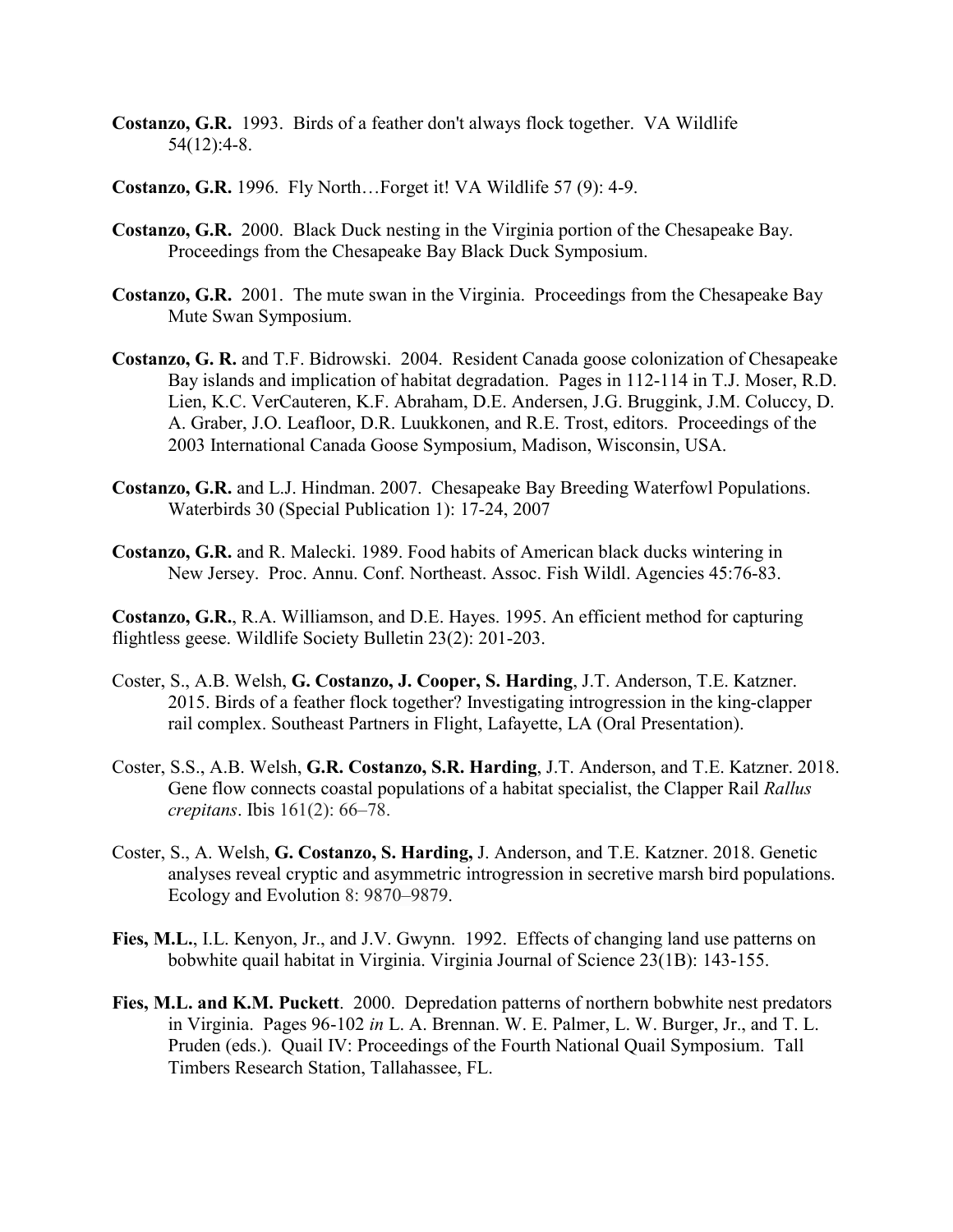- **Fies, M.L.**, J.E. Fischer, and D.E. Steffen. 2000. Survival of game farm, F1-wild progeny, and wild-relocated northern bobwhites using two release methods. Proc. Annu. Conf. Southeast. Assoc. Fish and Wildl. Agencies 54:350-364.
- **Fies, M.L. and K.M. Puckett**, and B. Larson-Brogdon. 2002. Breeding season movements and dispersal of northern bobwhites in fragmented habitats of Virginia. Pages 173-179 *in* S. J. Demaso, W. P. Kuvlesky, Jr., F. Hernández, and M. E. Berger (eds.). Quail V: Proceedings of the Fifth National Quail Symposium. Texas Parks and Wildlife Department, Austin, TX.
- Giroux, J., G. Gauthier, **G. Costanzo**, and A. Reed. 1998. Impacts of greater snow geese on natural habitats. Pages 32-58 in B.D.J. Batt, *ed*. The Greater Snow Goose: Report of the Arctic Goose Habitat Working Group. Arctic Goose Joint Venture Special Publication. U.S. Fish and Wildlife Service, Washington, D.C., and Canadian Wildlife Service, Ottawa, Ontario.
- Hindman, L.J., **G.R. Costanzo**, and G. Stein, Jr. 1998. Avian Cholera Epizootics on the Chesapeake Bay. Journal Field Ornithology.
- Hindman, L.J., W.F. Harvey, **G.R. Costanzo**, K.A. Converse, and G.Stein, Jr. 1997. Avian Cholera in Ospreys: First occurrence and possible mode of transmission. Journal of Field Ornithology.
- Humberg, D., T.W. Aldrich, S. Baker, **G. Costanzo**, J.H. Gammonley, M.A. Johnson, B. Swift, D. Yparraguirre. 2000. Adaptive Harvest Management: has anything really changed? Trans. No. American Wildlife and Natural Resource Conference 54: 496-511.
- Ladin, Z. S., **G.R. Costanzo, B. Lewis**, and C.K. Williams. 2020. Long-term Survival and Harvest of Resident Canada Geese in Virginia. The Journal of Wildlife Management, 84(4): pp.666 - 674.
- **Lewis B.S. Jr**., M.W. Echholz, J.M. Coluccy, and T. Yerkes. 2019. Food Resources for wintering and spring staging American black ducks. Journal of Fish and Wildlife Management 10(2):492-499.
- Lowney, M., P. Eggborn, **G.R. Costanzo**, and D. Patterson. 1997. Development of an integrated Canada goose management program in Virginia. Procee. 8th East. Wildlife Damage Management Conference 8:24-30.
- Ringelman, K.M., C.K. Williams, P.K. Devers, J.M. Coluccy, P.M. Castelli, K.A. Anderson, J.L. Bowman, **G.R. Costanzo**, D.M. Cramer, M.T. Dibona, M.W. Eichholz, M. Huang, **B. Lewis Jr.**, D.M. Plattner, and T. Yerkes. 2015. A Meta-Analysis of American Black Duck Winter Habitat Use Along the Atlantic Coast. Journal of Wildlife Management 79(8):1298-1307.
- Roberts, A.J., D. Howell, J. Homyack, **B.S. Lewis Jr.**, J. Stiller, and K. Sullivan. Design, Operation and Analysis of a Fecundity Survey for Sea Ducks. *In review.*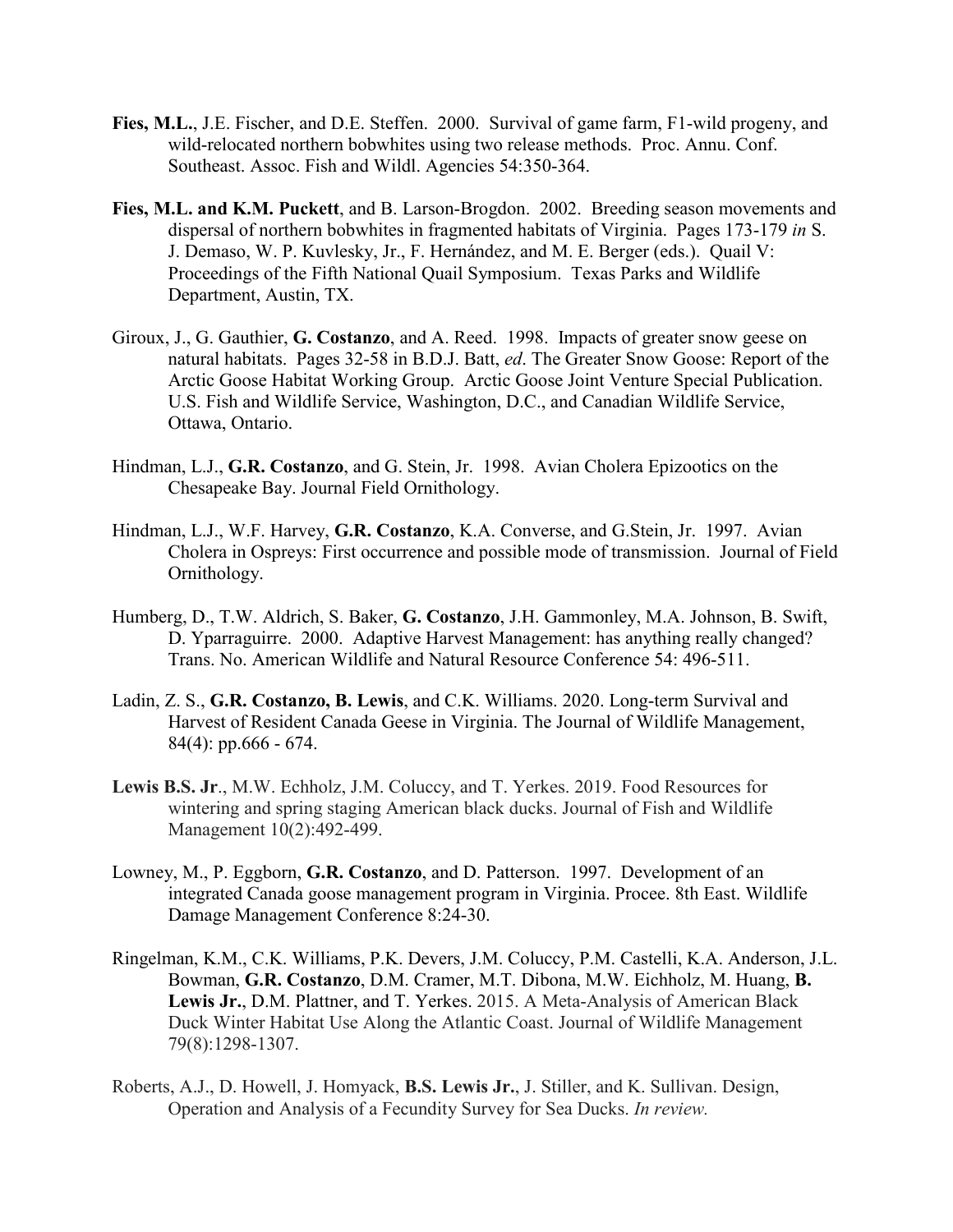- Schairer, G.L., R.H. Wynne, **M.L. Fies**, and S.D. Klopfer. 1999. Predicting landscape quality for northern bobwhite from classified Landsat imagery. Proc. Annu. Conf. Southeast. Assoc. Fish and Wildl. Agencies 53:243-256.
- Stiffler, L.L., J.T. Anderson, A.B. Welsh, **S.R. Harding, G.R. Costanzo**, and T.E. Katzner. 2017. Diel variation in detection and vocalization rates of King (*Rallus elegans*) and Clapper (*Rallus crepitans*) 86 in intracoastal waterways. Waterbirds 40: 263-271.
- Wilkins, K.A., R.A. Malecki, P.J. Sullivan, J.C. Fuller, J.P. Dunn, L.J. Hindman, **G.R. Costanzo**, S.A. Petrie, D. Luszcz. 2010. Population structure of tundra swans wintering in Eastern North America. Journal of Wildlife Management 74(5):1107-1111.
- Wilkins, K.A., R.A. Malecki, P.J. Sullivan, J.C. Fuller, J.P. Dunn, L.J. Hindman, **G.R. Costanzo**, S.A. Petrie, D. Luszcz. 2010. Migration routes and Bird Conservation Regions used by Eastern Population Tundra Swans *Cygnus columbianus columbianus* in North America. Wildfowl 60: 20-37.

#### **Nongame Mammals**

- Brack, V., **R.J. Reynolds**, W. Orndorff, and C. Zokaites. 2005. Bats of Skydusky Hollow, Bland County, Virginia. Virginia Journal of Science 56:93-106.
- Brack, V., C.W. Stihler, **R.J. Reynolds**, C.M. Butchkoski, and C.S. Hobson. 2002. Effect of Climate and Elevation on Distribution and Abundance in the Mideastern United States. Pp. 21-28 in A. Kurta and J. Kennedy(Eds.). The Indiana Bat: Biology and Management of an Endangered Species. Austin, Texas. 253 pp.
- Churchill, J.L., W.J. McShea, and **R.J. Reynolds**. 2003. A Classification Model for Identifying Virginia Bats by Search-phase Echolocation Calls using Discriminant Function Analysis. Unpublished report to Virginia Department of Game and Inland Fisheries, Richmond, Virginia. 41 pp.
- **Fies, M.L.** and J.F. Pagels. 1987. Preliminary results from a northern flying squirrel nest box study in Virginia. Virginia Journal of Science 38(2):80 (Abstract).
- **Fies, M.L.** and J.P. Pagels. 1991. Northern flying squirrel (*Glaucomys sabrinus fuscus*) Miller. Pages 583-584 *in* K. Terwilliger (ed). Virginia's Endangered Species. McDonald & Woodward Publishing Company, Blacksburg, VA.
- Langwig, K.E, W. F. Frick, **R. Reynolds**, K.L. Parise, K.P. Drees, J.R. Hoyt, T.L. Cheng, T.H. Kunz, J.T. Foster, and A.M. Kilpatrick. 2014. Host and pathogen ecology drive the seasonal dynamics of a fungal disease, White-nose Syndrome. Proceedings of the Royal Society B 282: 20142335. [http://dx.doi.org/10.1098/rspb.2014.2335.](http://dx.doi.org/10.1098/rspb.2014.2335)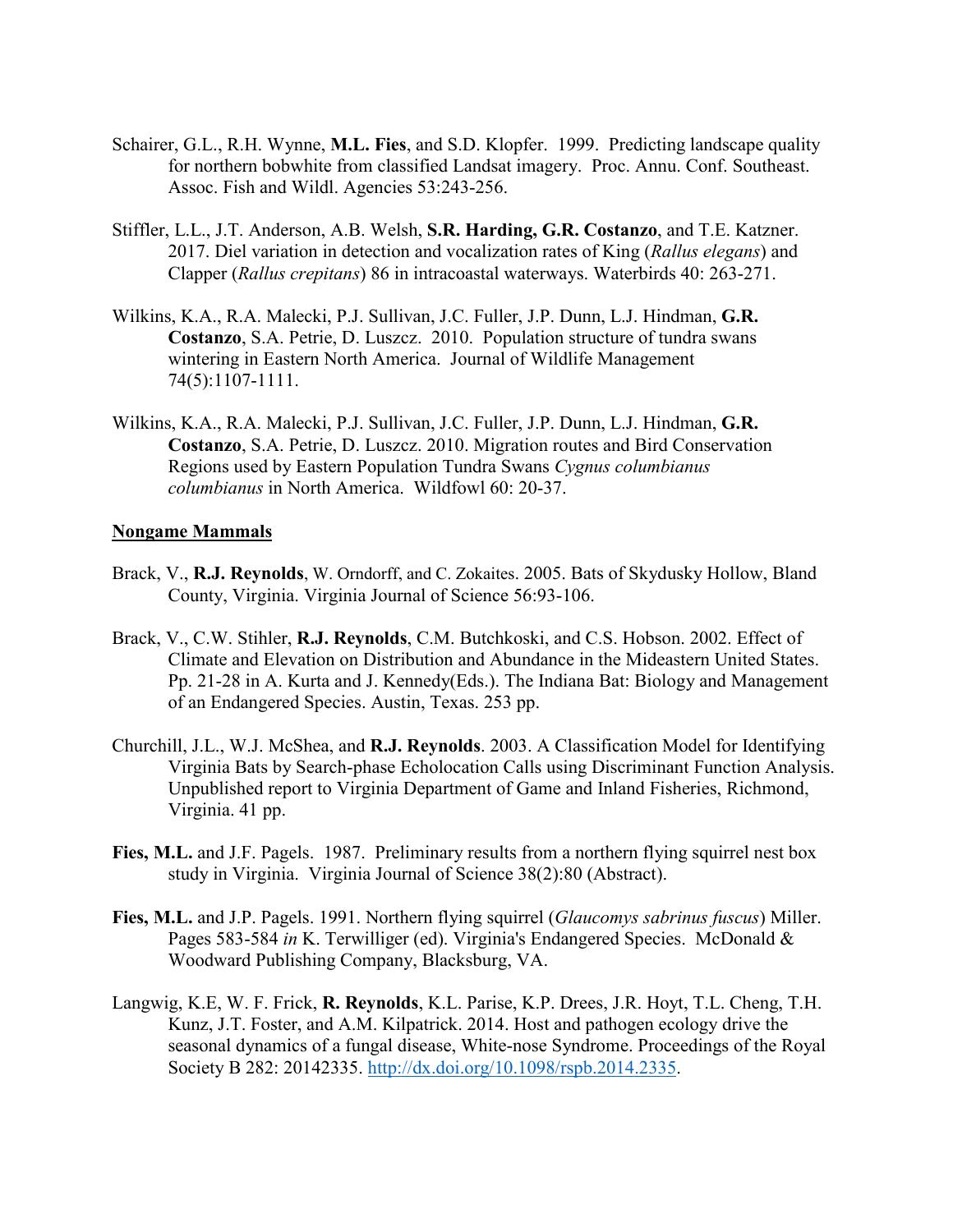- Miller, D.A., C.W. Stihler, D.B. Sasse, **R.J. Reynolds**, P. Van Deusen, and S.B. Castleberry. 2011. Conservation and Management of Eastern Big-eared Bats (Corynorhinus spp.) Pp. 53-61 in S.C. Loeb, M.J. Lacki, D.A. Miller (Eds.). Conservation and Management of Eastern Big-eared Bats: a Symposium. Gen. Tech. Rep. SRS-145. Asheville, NC. 157 pp.
- Moncrief, N.D. and **M.L. Fies**. 2020. Recent records and range expansion of *Erethizon dorsatum* (North American porcupine) in Virginia. Northeastern Naturalist 27(10).
- Moncrief, N.D. and **M.L. Fies**. 2015. Report of first specimens of *Pekania pennanti* (Fisher) from Virginia. Northeastern Naturalist 22(4).
- Moncrief, N.D., **M.L. Fies**, and S.D. Thompson. 2021. Recent records and range expansion of *Dasypus novemcinctus* (nine-banded armadillo) in Virginia. Southeastern Naturalist  $20(2)$ .
- Moosman, P.R., D.M. Marsh, E.K. Pody, M.P. Dannon, and **R.J. Reynolds**. 2020. Efficacy of visual surveys for monitoring populations of talus-roosting bats. Journal of Fish and Wildlife Management 11(2): 597-608.
- Pagels, J.F., R.P. Eckerlin, J R. Baker, and **M.L. Fies**. 1990. New records of the distribution and the intestinal parasites of the endangered Northern Flying Squirrel, *Glaucomys sabrinus* (Mammalia: Sciuridae), in Virginia. Brimleyana 16:73–78.
- Powers, K.E., **R.J. Reynolds**, W. Orndorff, W.M. Ford, and C.S. Hobson. 2015. Post-Whitenose Syndrome Trends in Virginia's Cave Bats, 2008-2013. Journal of Ecology and the Natural Environment 7(4):113-123.
- Powers, K.E., **R.J. Reynolds**, W. Orndorff, B.A. Hazy, C.S. Hobson, and W.M. Ford. 2016. Monitoring the Status of Gray Bats (Myotis grisescens) in Virginia, 2009-2014, and Potential Impacts of White-nose Syndrome. Southeastern Naturalist 15:127-137.
- **Reynolds, R.J**. 2009. 2009 Hibernacula and White-nose Syndrome Survey. Wildlife Diversity Technical Report TR2009.1 Virginia Department of Game and Inland Fisheries, Wildlife Diversity Division, Richmond, Virginia. Unpublished report submitted to U.S. Fish and Wildlife Service. 51 pp.
- **Reynolds, R.J**. **and R.T. Fernald**. 2015. A Guide to the Bats of Virginia. Bureau of Wildlife Resources Special Publication Number 5, Virginia Department of Game and Inland Fisheries. Richmond. 40 pp.
- **Reynolds, R.J. and R.T. Fernald**. 2021. A Guide to the Bats of Virginia. Bureau of Wildlife Resources Special Publication Number 5:2<sup>nd</sup> Edition, Virginia Department of Game and Inland Fisheries. Richmond. 40 pp.
- **Reynolds, R.J.**, **M.L. Fies**, and J.F. Pagels. 2009. Communal Nesting and Reproduction of the Southern Flying Squirrel, Glaucomys volans, in the Mountains of Virginia. Southeastern Naturalist 16(4):563-576.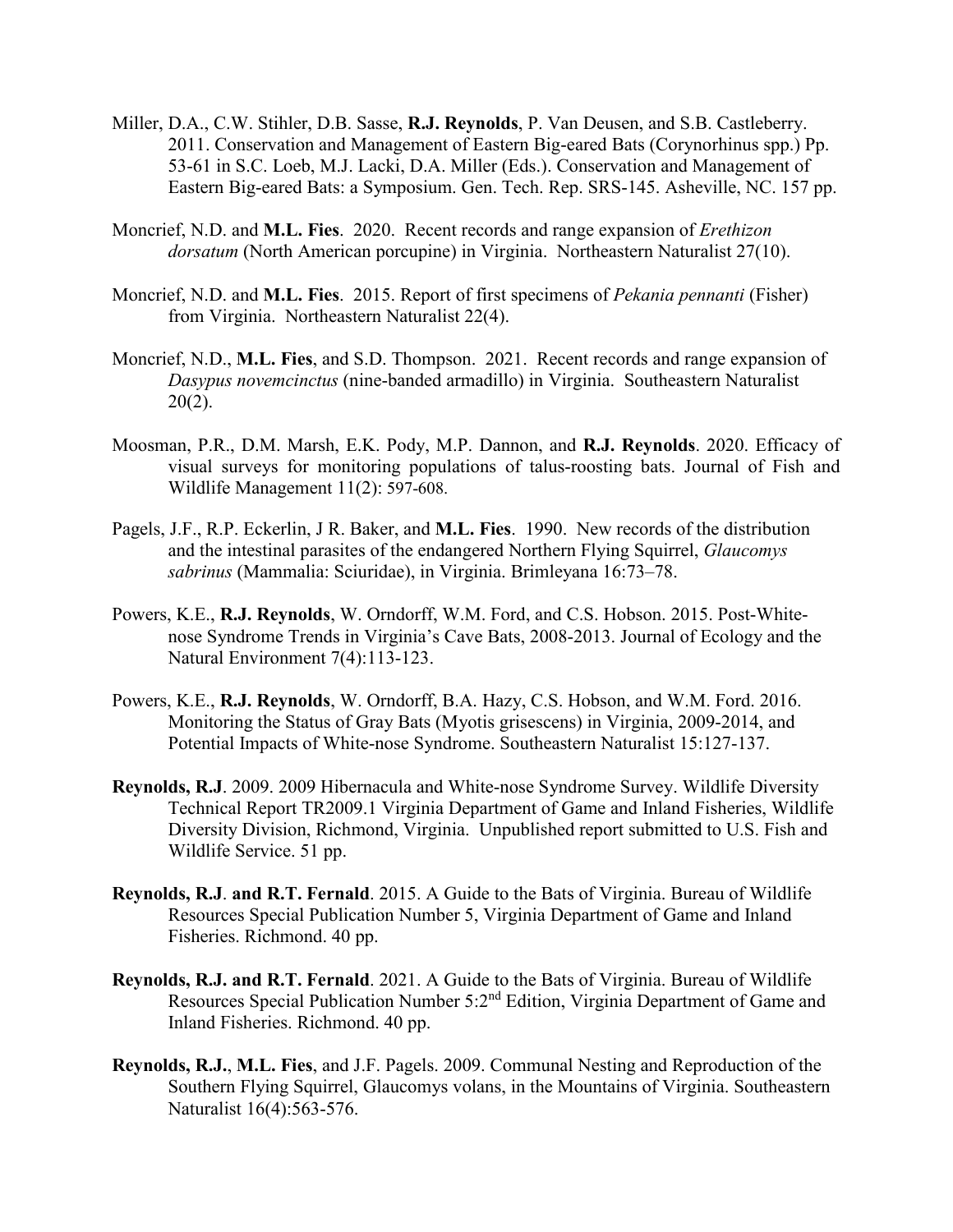- **Reynolds, R.J.**, J.F. Pagels, and **M.L. Fies**. 1999. Demography of Northern Flying Squirrels in Virginia. Proc. Annu. Conf. Southeast. Assoc. Fish and Wildl. Agencies 53:340-349.
- **Reynolds, R.J.**, K.E. Powers, W. Orndorff, W.M. Ford, and C.S. Hobson. 2016. Changes in Rates of Capture and Demographics of Myotis septentrionalis (Northern Long-eared Bat) in Western Virginia before and after Onset of White-nose syndrome. Northeastern Naturalist 23(2):195-204.
- **Reynolds, R.J.**, A.K. Zadnik, and J.F. Pagels. 1999. Observations on Small Mammals in the Maple Flats Sinkhole Pond Complex, Augusta County, Virginia. Banisteria 13:143-147.
- True, M.C., **R.J. Reynolds**, and W.M. Ford. 2021. Monitoring and Modeling Tree Bat (Genera: *Lasiurus*, *Lasionycteris*) Occurrence Using Acoustics on Structures off the Mid-Atlantic Coast-Implications for Offshore Wind Development. *Animals* 2021, 11, 3146. [https://doi.org/10.3390/ani11113146.](https://doi.org/10.3390/ani11113146)

#### **Game Mammals**

- **Fies, M.L.** 1985. New information on the distribution and status of the New England cottontail in Virginia. Transactions of the Northeastern Section of the Wildlife Society 42:185-192.
- **Fies, M.L.** 1993. Fox squirrels (*Sciurus niger*) in Virginia: a review of historical records and information from recent population surveys. Pages 37-49 *in* N. D. Moncrief, J. W. Edwards, and P. A. Tappe (eds.). Proceedings of the Second Symposium on Southeastern Fox Squirrels (*Sciurus niger*). Virginia Museum of Natural History Special Publication No. 1.
- **Fies, M.L.** 1991. Eastern cottontail *Sylvilagus floridanus hitchensi* Mearns. Pages 578-580 *in* K. Terwilliger (ed). Virginia's Endangered Species. McDonald & Woodward Publishing Company, Blacksburg, VA.
- **Fies, M.L.** and C.O. Handley, Jr. 1991. Marsh rabbit *Sylvilagus palustris palustris* Bachman. Pages 580-582 *in* K. Terwilliger (ed). Virginia's Endangered Species. McDonald & Woodward Publishing Company, Blacksburg, VA.
- **Fies, M.L.** 1991. Snowshoe hare *Lepus americanus virginianus* Harlan. Pages 576-578 *in* K. Terwilliger (ed). Virginia's Endangered Species. McDonald & Woodward Publishing Company, Blacksburg, VA.
- **Fies, M. L.** 1992. Survival and movements of relocated snowshoe hares (*Lepus americanus*) in western Virginia. Virginia Journal of Science 43(2):230 (Abstract).
- **Fies, M.L.**, D.D. Martin, and G.T. Blank, Jr. 1987. Movements and rates of return of translocated black bears in Virginia. International Conference on Bear Research and Management 7:369-372.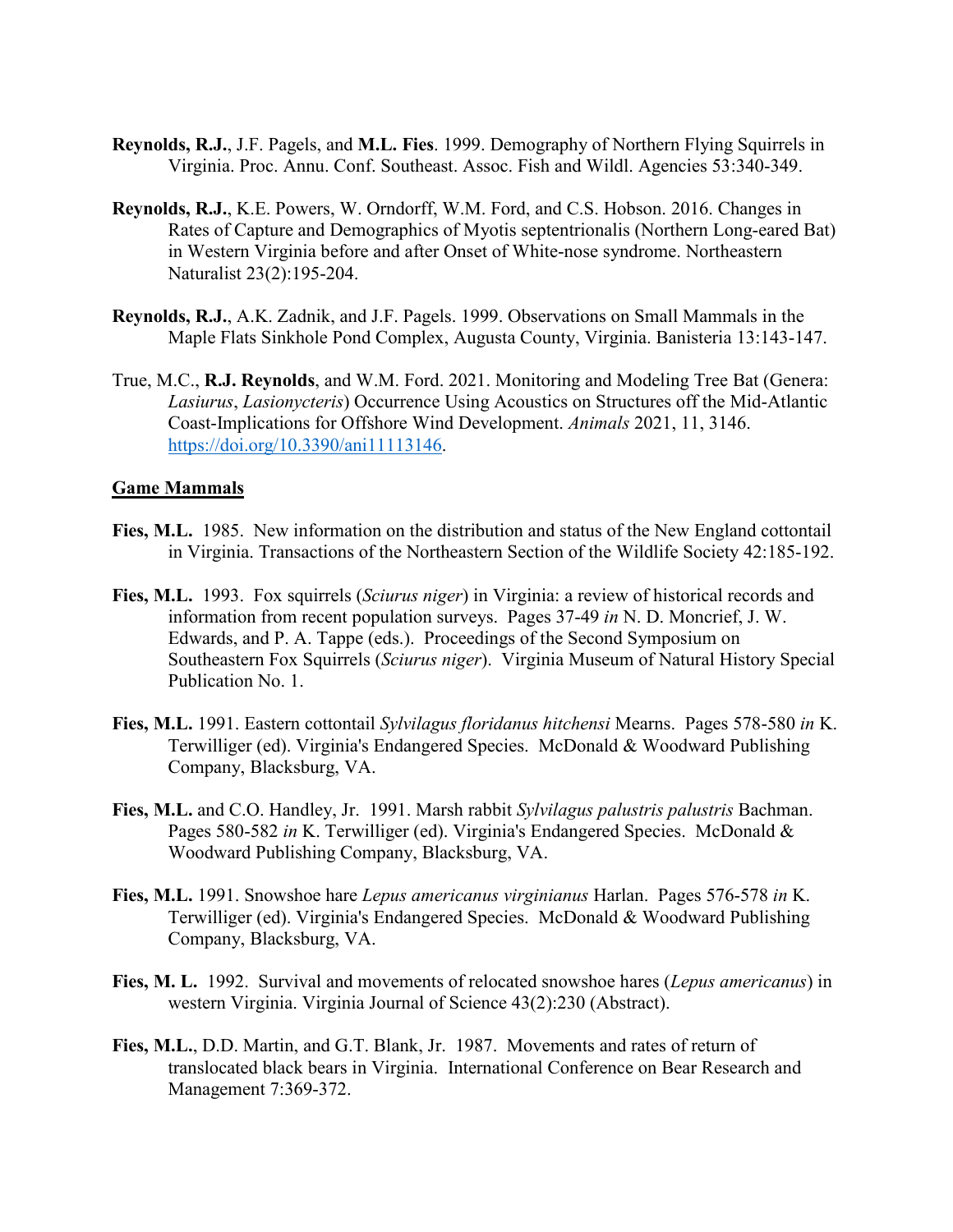- McNitt, D. C., R.S. Alonso, M.J. Cherry, **M.L. Fies**, and M.J. Kelly. 2020. Sex-specific effects of reproductive season on bobcat space use, movement, and resource selection in the Appalachian Mountains of Virginia. PLOS ONE. 15. e0225355. 10.1371/journal.pone.0225355.
- McNitt, D. C., R.S. Alonso, M.J. Cherry, **M.L. Fies**, and M.J. Kelly. 2020. Influence of forest disturbance on bobcat resource selection in the central Appalachians. Forest Ecology and Management 465(11):118066.
- Montague, D.M., R.D. Montague, **M.L. Fies**, and M.J. Kelly. 2017. Using distance sampling to estimate density of white-tailed deer in forested, mountainous landscapes in Virginia. Northeastern Naturalist 24(4):505-519.
- Morin, D.J., S.D. Higdon, J.L. Holub, D.M. Montague, **M.L. Fies**, L.P. Waits, and M.J. Kelly. 2016. Bias in carnivore diet analysis resulting from misclassification of predator scats based on field identification. Wildlife Society Bulletin 40(4):669-677.

#### **Nongame Fishes**

- Angermeier, P.L. and **M.J. Pinder***.* 2015.Viewing the status of Virginia's environment through the lens of freshwater fishes. Virginia Journal of Science 66(3): 147-165.
- Bugas, P.E., C.D. Hilling, V. Kells, **M.J. Pinder**, D.A. Wheaton and D.J. Orth. 2019. Field Guide to Freshwater Fishes of Virginia. Johns Hopkins University Press, Baltimore, MD. 193 pp.
- **Pinder, M.J**., and C.S. Garriock. 1998. New distributional record for *Orconectes virilis* Hagan, 1870, in the New River, Virginia, Banisteria 12:42-43.
- **Pinder, M.J., & J.W. Jones. 2001. Species composition and biotic condition of the fish** community of Indian Creek, Tazewell County, Virginia. Banisteria 16:2-18.
- **Pinder, M.J**., and R.P. Morgan II. 1995. Interactions of pH and habitat on cyprinid distributions in Appalachian streams of Maryland. Transactions of the American Fisheries Society 124:94-102.
- **Pinder, M.J**. and C.F. Saylor. 2017. Biotic condition and species composition of the fish community of Big Moccasin Creek, Scott and Russell counties, Virginia. Banisteria 49:3- 14.
- **Pinder, M.J**. and D. A. Wheaton. 2020. Species composition and habitat associations of the fishes of Flat Creek, Appomattox River drainage, Virginia. Banisteria 54:1–18.
- Smith, R.K., **M.J. Pinder**, and K.E. Walter. 2001. Distributional survey and assessment of habitat requirements of Blackbanded Sunfish (*Enneacanthus chaetodon*) in Virginia.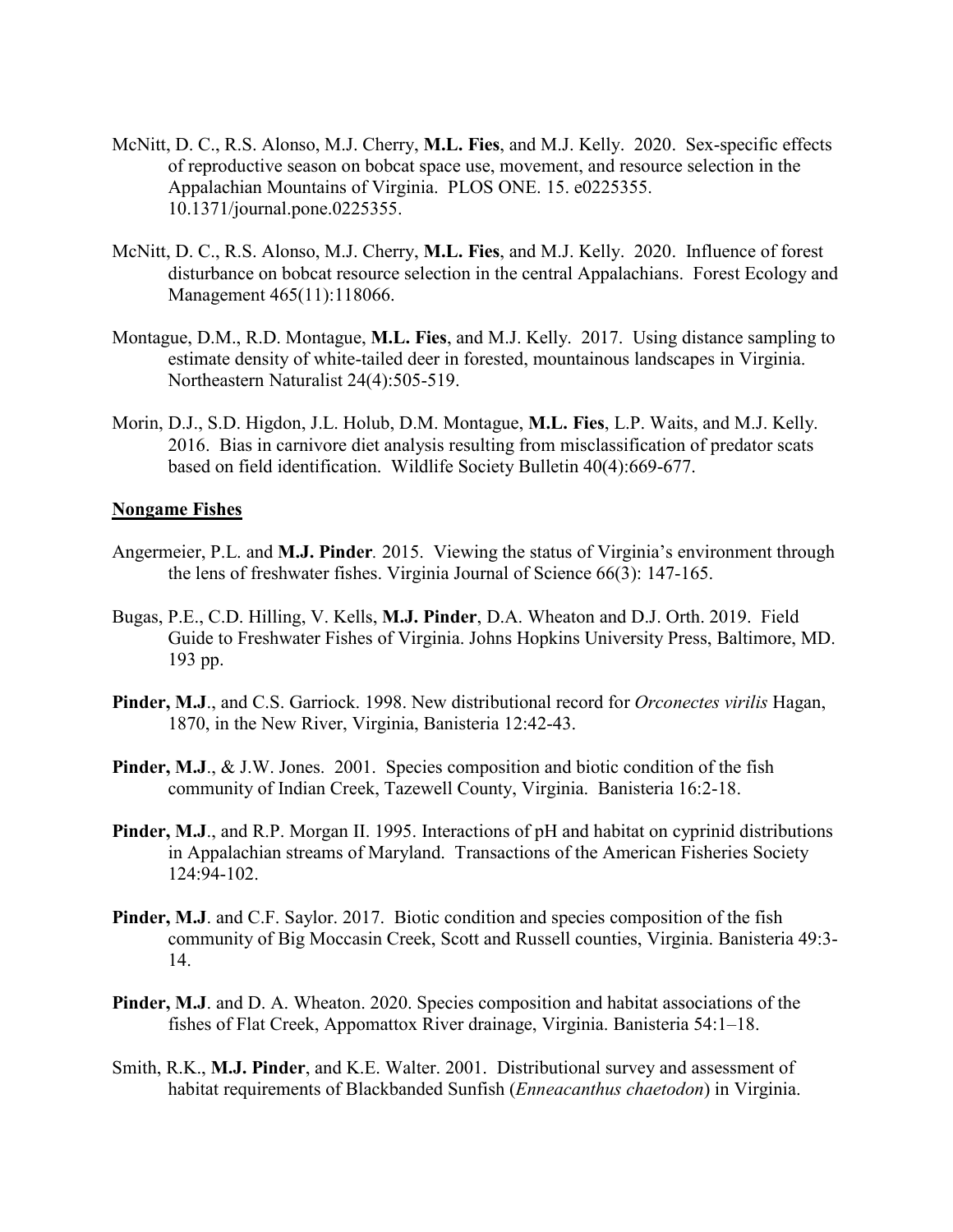Wildlife Diversity Technical Report Number 1. Virginia Department of Game and Inland Fisheries, Wildlife Diversity Division, Richmond, VA. 46 pp.

# **Game Fish**

- Belcher, S., T. Guillette, J. McCord, M. Guillette, M. Polera, K.T. Rachels, **C. Morgeson**, N. Kotlarz, D. Knappe, B. Reading, and M. Strynar. 2020. Elevated levels of per- and polyfluoroalkyl substances in Cape Fear River Striped Bass (*Morone saxatilis*) are associated with biomarkers of altered immune and liver function. Environmental International 136. https://doi.org/10.1016/j.envint.2019.105358.
- Bi, R., Y. Jiao, **L.A. Weaver, B. Greenlee**, G. McClair, J. Kipp, K. Wilke, C. Haas, and E. Smith. 2021. Environmental and anthropogenic influences on spatiotemporal dynamics of *Alosa* in Chesapeake Bay tributaries. Ecosphere 12(6):e03544. 10.1002/ecs2.3544
- Bushman, B., T. Widloe, J. Widloe, B. Caputo, L. Nelson, D. Wyffels, K. Irons, M. O'Hara, B. Ruebush, R. Haun, **C. Morgeson**, and R. Young. 2016. Barrier defense Asian Carp removal project. Pgs. 85-93 *in* 2015 Asian Carp monitoring and response plan interim summary reports. Asian Carp Regional Coordinating Committee Monitoring and Rapid Response Workgroup.
- Butler, S.E., M.J. Diana, S.F. Collins, D.H. Wahl, R.E. Colombo, and **C.W. Morgeson**. 2015. Larval fish monitoring in the Illinois Waterway. Pgs. 19-32 *in* 2014 Asian Carp monitoring and response plan interim summary reports. Asian Carp Regional Coordinating Committee Monitoring and Rapid Response Workgroup.
- Butler, S.E., M.J. Diana, S.F. Collins, D.H. Wahl, R.E. Colombo, and **C.W. Morgeson**. 2015. Evaluation of gear efficiency and Asian Carp detectability. Pgs. 190-196 *in* 2014 Asian Carp monitoring and response plan interim summary reports. Asian Carp Regional Coordinating Committee Monitoring and Rapid Response Workgroup.
- Caputo, B., **C. Morgeson**, T. Widloe, R. Haun, R. Young, J. Widloe, D. Wyffels, B. Bushman, L. Nelson, M. O'Hara, K. Irons, N. Bloomfield, J. Merry, M. Shanks, and N. Barkowski. 2016. Understanding surrogate fish movement with barriers. Pgs. 160-167 *in* 2015 Asian Carp monitoring and response plan interim summary reports. Asian Carp Regional Coordinating Committee Monitoring and Rapid Response Workgroup.
- Fisk, J.M. II, and **C. Morgeson**. 2016. Cape Fear River Striped Bass Survey 2015. North Carolina Wildlife Resources Commission. Federal Aid in Sport Fish Restoration, Project F-108, Final Report. Raleigh, NC.
- Fisk II, J.M., **C.W. Morgeson**, and M.E. Polera. 2018. Evaluation of recreational hand-crank electrofishing on introduced catfish species in southeastern North Carolina. North American Journal of Fisheries Management 39. 10.1002/nafm.10255.

Hilton, E. J., **L. A. Weaver**, **C. Morgeson**, and A. Galvan. 2021. American Shad Habitat Plan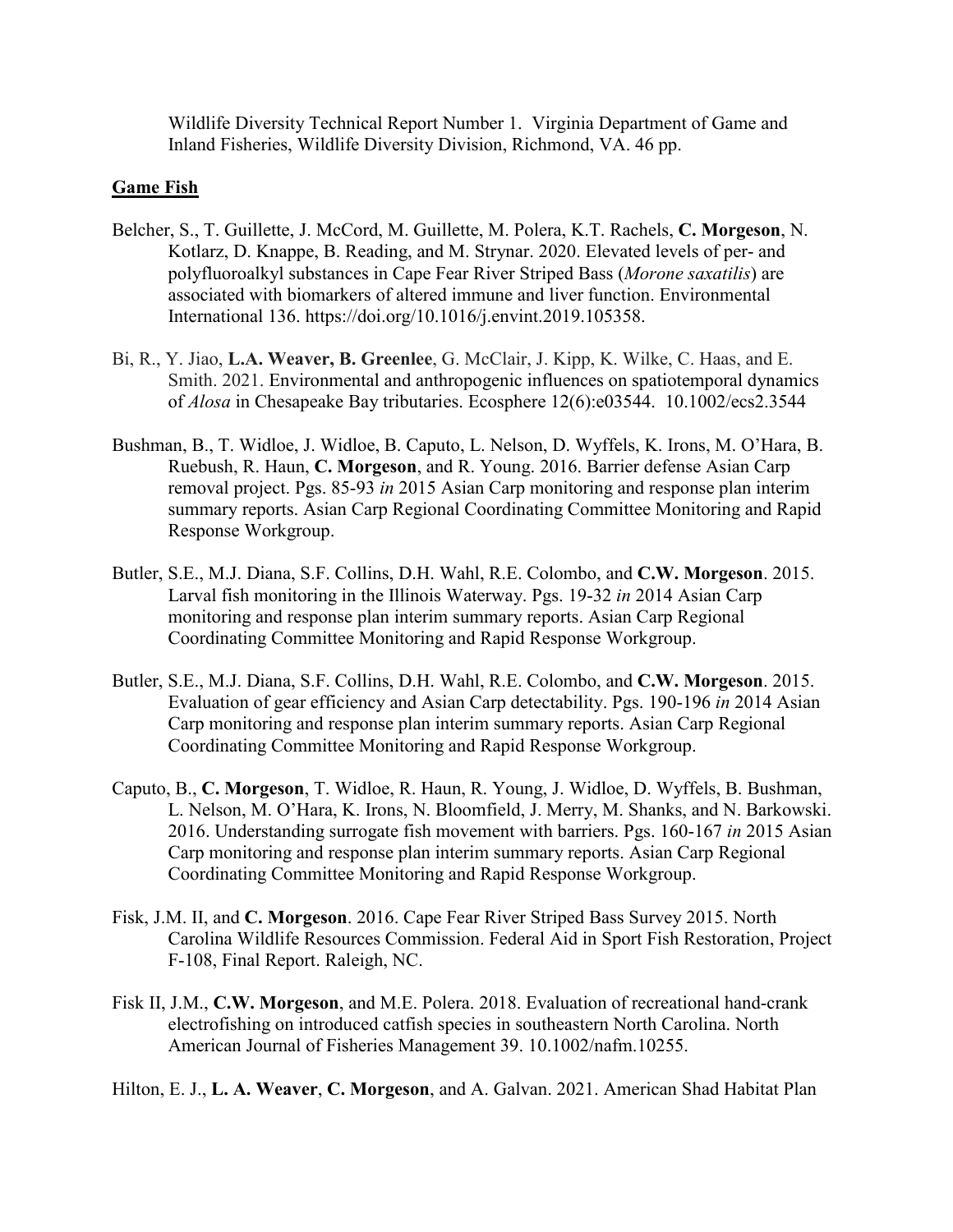for the James, York, and Rappahannock Rivers. Report submitted to Atlantic States Marine Fisheries Commission as required by Amendment 3 to the Interstate Management Plan for Shad and River Herring. 27 pp.

- **Morgeson, C.** 2020. Aquatic Invasive Fish Species Rapid Response Plan. Virginia Department of Wildlife Resources, Aquatic Wildlife Resources Division. Conservation Plan. Richmond, VA.
- **Morgeson, C.,** and K. T. Rachels. 2018. American Shad monitoring in the Cape Fear River 2016–2017. North Carolina Wildlife Resources Commission. Federal Aid in Sport Fish Restoration, Project F-108, Final Report. Raleigh, NC.
- **Morgeson, C.,** and J.M. Fisk II. 2018. Cape Fear River anadromous spawning activity survey 2016. North Carolina Wildlife Resources Commission. Federal Aid in Sport Fish Restoration, Project F-108, Final Report. Raleigh, NC.
- **Morgeson, C.,** and J.M. Fisk II. 2018. Sutton Lake Creel Survey, 2015–2016. North Carolina Wildlife Resources Commission. Federal Aid in Sport Fish Restoration, Project F-108, Final Report. Raleigh, NC.
- Olney, J.E., K.A. Delano, R.J. Letour, T.P. Gunter, Jr., **L.A. Weaver**. 2007. Status of American Shad stocks in Virginia. Atlantic States Marine Fisheries Commission Stock Assessment Report No. 07-01 (Supplement) 3: 198-250.
- Rachels, K. T., and **C. Morgeson.** 2018. Cape Fear River Striped Bass spawning stock survey 2016–2017. North Carolina Wildlife Resources Commission. Federal Aid in Sport Fish Restoration, Project F-108, Final Report. Raleigh, NC.
- Young, R., R. Haun, **C. Morgeson**, B. Bushman, B. Caputo, L. Nelson, J. Widloe, D. Wyffels, T. Widloe, M. O'Hara, and K. Irons. 2016. Monitoring efforts downstream of the electric dispersal barrier. Pgs. 58-72 *in* 2015 Asian Carp monitoring and response plan interim summary reports. Asian Carp Regional Coordinating Committee Monitoring and Rapid Response Workgroup.
- **Weaver, L.A**., M.T. Fisher, B.T. Bosher, M.C. Claud and L.J. Koth. 2003. Boshers Dam vertical slot fishway - A useful tool to evaluate American shad Recovery Efforts in the Upper James River. Pages 339-347 *in* K.E. Limburg and J.R. Waldman, editors. Biodiversity, Status, and Conservation of the World's Shads. American Fisheries Society, Symposium, 35.
- **Weaver, L.A**. and G.C. Garman. 1994. Urbanization of a watershed and historical changes in a stream fish assemblage. Transactions of the American Fisheries Society 123:162-172.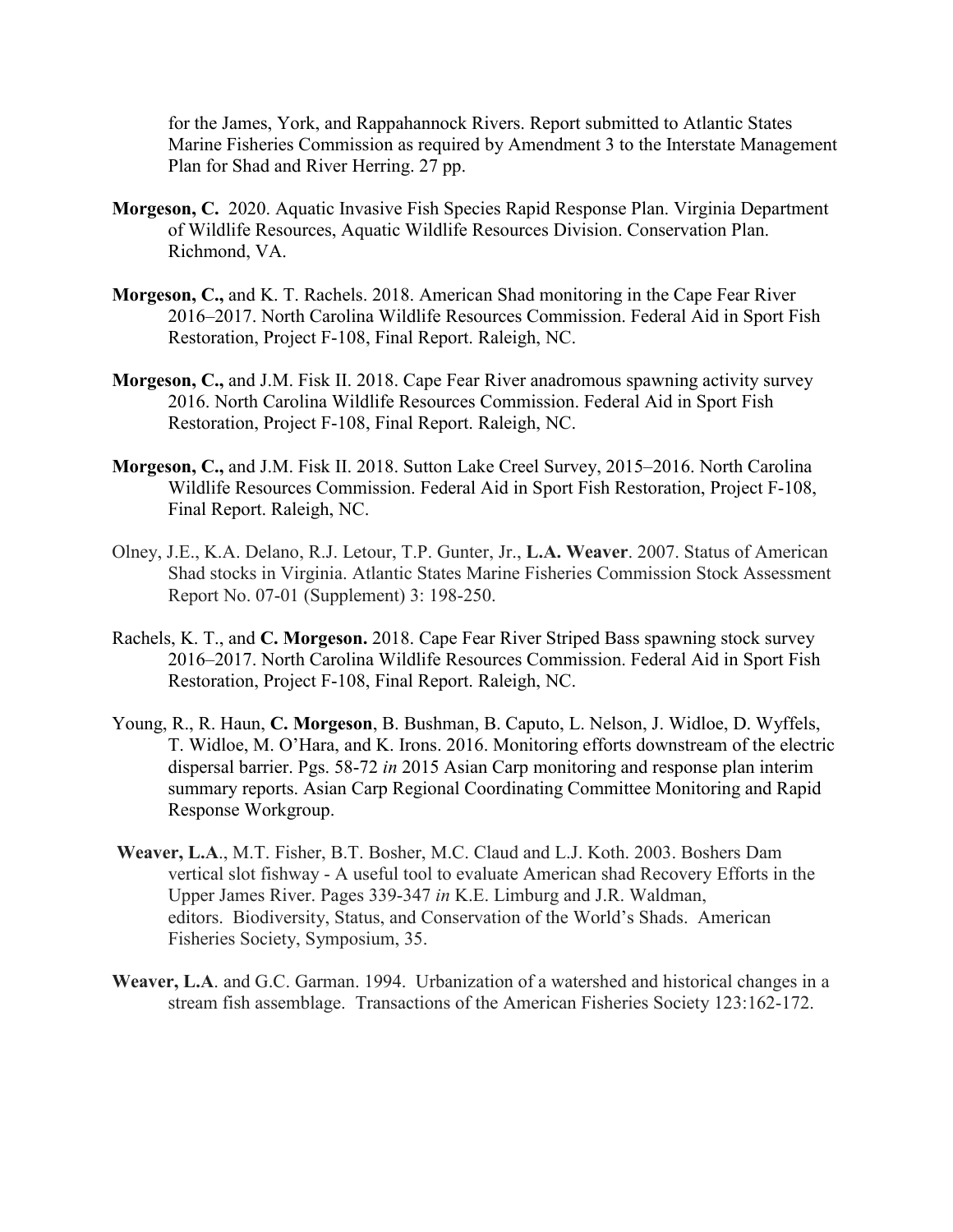**Weaver, L.A.** 2015. Final Performance Progress Report on Harvell Dam Removal to NOAA Restoration Center, Office of Habitat Conservation for the period covering July 1, 2010 to June 30, 2015. Grant NA10NMF4630188.

**Weaver, L.A.** 2019. Final Performance Report on Chandlers Mill Pond Dam Fish Passage to USFWS National Fish Passage Program for the period covering December 29, 2016 to September 30, 2019. Grant F17AP00108.

#### **Freshwater Gastropods and Mussels**

- Cabe, P.R., S.M. Henkanaththegedara, **B.T. Watson**, Z.J. Loughman and R.F. Thoma. 2021. An annotated checklist of the freshwater crayfish of Virginia. Journal Freshwater Crayfish, *In Press*.
- Dillon, R.T. P. Ashton, W. Reeves, T. Smith, T. Stewart, and **B. Watson**. 2019. The Freshwater Gastropods of North America, Volume 1: Atlantic Drainages, Georgia through Pennsylvania. Natural History Book Service. 212 pp.
- Eckert, N.L., J.J. Ferraro, **M.J. Pinder and B.T. Watson.** 2007. Freshwater Mussel and Spiny Riversnail Survey of SR 833 Bridge and Fletcher Ford, Powell River, Virginia: Augmentation Monitoring Sites – 2004. Virginia Department of Game and Inland Fisheries, Wildlife Diversity Division, Richmond, VA. 36 pp.
- Eckert, N.L., J.J. Ferraro, **M.J. Pinder and B.T. Watson**. 2008. Freshwater Mussel Survey of Slant, Clinch River, Virginia: Augmentation Monitoring Site: 2005. Virginia Department of Game and Inland Fisheries, Wildlife Diversity Division, Richmond, VA. 43 pp
- Eckert, N.L., J.J. Ferraro, **M.J. Pinder and B.T. Watson**. 2008. Freshwater Mussel Survey of Clinchport, Clinch River, Virginia: Augmentation Monitoring Site: 2006. Virginia Department of Game and Inland Fisheries, Wildlife Diversity Division, Richmond, VA. 39 pp.
- Eckert, N.L. and **M.J. Pinder** 2009. Freshwater Mussel Survey of Three Sites at Cedar Bluff, Clinch River, Virginia: Augmentation Monitoring Sites – 2007. Virginia Department of Game and Inland Fisheries, Wildlife Diversity Division, Richmond, VA. 41 pp.
- Eckert, N.L. and **M.J. Pinder.** 2010. Freshwater Mussel Survey of Cleveland Island, Clinch River, Virginia: Augmentation Monitoring Site: 2008. Virginia Department of Game and Inland Fisheries, Wildlife Diversity Division, Richmond, VA. 47 pp
- Fullerton, A.H and **B.T. Watson**. 2001. New distributional records for two nonindigenous and one native crayfish in North Carolina. Journal of the Elisha Mitchell Scientific Society 17(1): 66-70.
- Henley, W.F. **M.J. Pinder. B.T. Watson** and R.J. Neves. 2013. Status of freshwater mussels in the Middle Fork Holston River, Virginia. Walkerana 16(2): 68-80.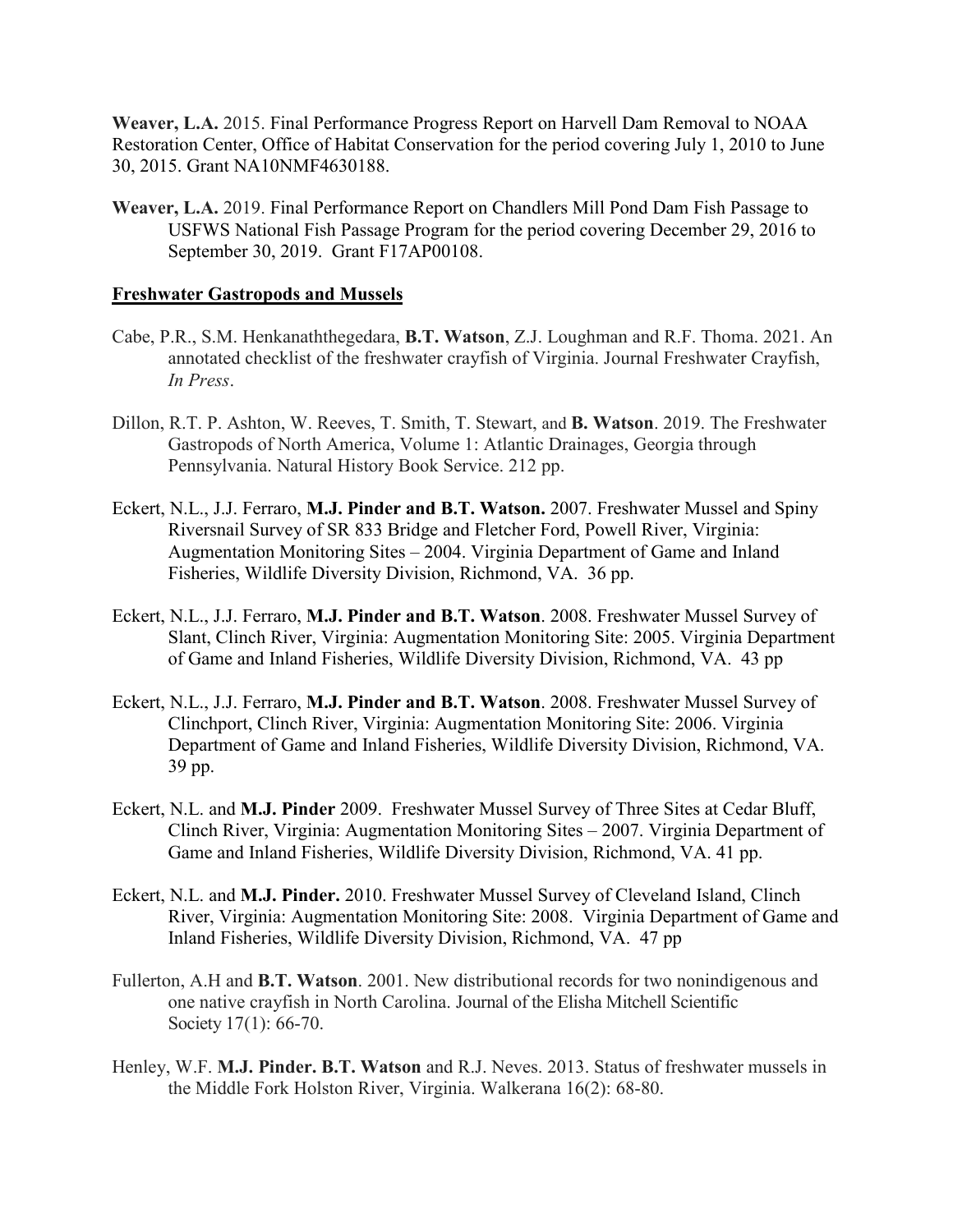- Hotopp, K.P., T.A. Pearce, J.C. Nekola, J. Slapcinsky, D.C. Dourson, M. Winslow, G. Kimber, and **B. Watson**. 2013. Land Snails and Slugs of the Mid-Atlantic and Northeastern United States. Carnegie Museum of Natural History, Pittsburgh, PA, USA. Online Resource: [http://www.carnegiemnh.org/science/mollusks/valandsnails.](http://www.carnegiemnh.org/science/mollusks/valandsnails)
- **Pinder, M. J.** and J.J. Ferraro 2012. Freshwater mussel declines in the upper South Fork Holston River, Virginia. Banisteria 39: 51-75.
- **Pinder, M.J**., E. Wilhelm, and J.W. Jones. 2002. Status survey of the freshwater mussels (Bivalvia: Unionidae) in the New River drainage, Virginia. Walkerana 13(29/30): 189- 223.
- Rogers, S.O., **B.T. Watson** and R.J. Neves. 2001. Life history and population biology of the endangered tan riffleshell (Epioblasma florentina walkeri) (Bivalvia: Unionidae). Journal of the North American Benthological Society 20(4): 582-594.
- Sterrett, S., A. Roy, P. Hazelton, **B. Watson**, B. Swartz, T.R. Russ, L. Holst, M. Marchand, J. Wisniewski, M. Ashton, and B. Wicklow. 2018. Brook Floater Rapid Assessment Monitoring Protocol. Cooperator Science Series CSS # 132-2018. US Fish and Wildlife Service. 26 pp.

# **Herpetofauna**

- Apperson, M., **S.A. Living,** and Christensen, T.P. 2007. *Kinosternon subrubrum* (Eastern Mud Turtle). Catesbeiana 27(1): 45-46.
- Carpenter, A., **M. Thomas**, and K. Cecala. 2020. Effect of bait type and conspecific attraction on diamondback terrapins (*Malaclemys terrapin*) entrapment. Journal of Young Investigators 38(1): 1-7.
- Emma K.B., O.J. Hyman, A.H. Loudon, R.N. Harris, G. Lipps, E.Chapman, K. Roblee, **J.D. Kleopfer**, and K.A. Terrell. 2015. Pathogenic Chytrid Fungus Batrachochytrium dendrobatidis, but Not B. salamandrivorans, Detected on Eastern Hellbenders. PLOS ONE | DOI:10.1371/journal.pone.0116405 February 19, 2015. Pg. 1-9.
- Garriock, S. and **R.J. Reynolds**. 2005. Results of a Herpetofaunal Survey of the Radford Army Ammunition Plant (RFAAP) in Southwest Virginia. Banisteria 25:3-22.
- Goetz S.G., C.E. Petersen, R. K. Rose, **J.D. Kleopfer**, A.H. Savitzky. 2016. Diet and Foraging Behavior of Timber Rattlesnakes, *Crotalus horridus*, in Eastern Virginia. Journal of Herpetology. Vol. 51: No. 2.
- Gross, I., and **M. Thomas**, C. Carter and A. Durso. 2014. Coluber (= Masticophis) flagellum (Coachwhip) Nocturnal activity. Herpetological Review. 45:336-337.
- Johnson, E., B. Bowerman, **M. Thomas**, and K. Grayson. 2017. The influence of environmental factors on pond activity of aquatic red-spotted newts (*Notophthalmus viridescens*).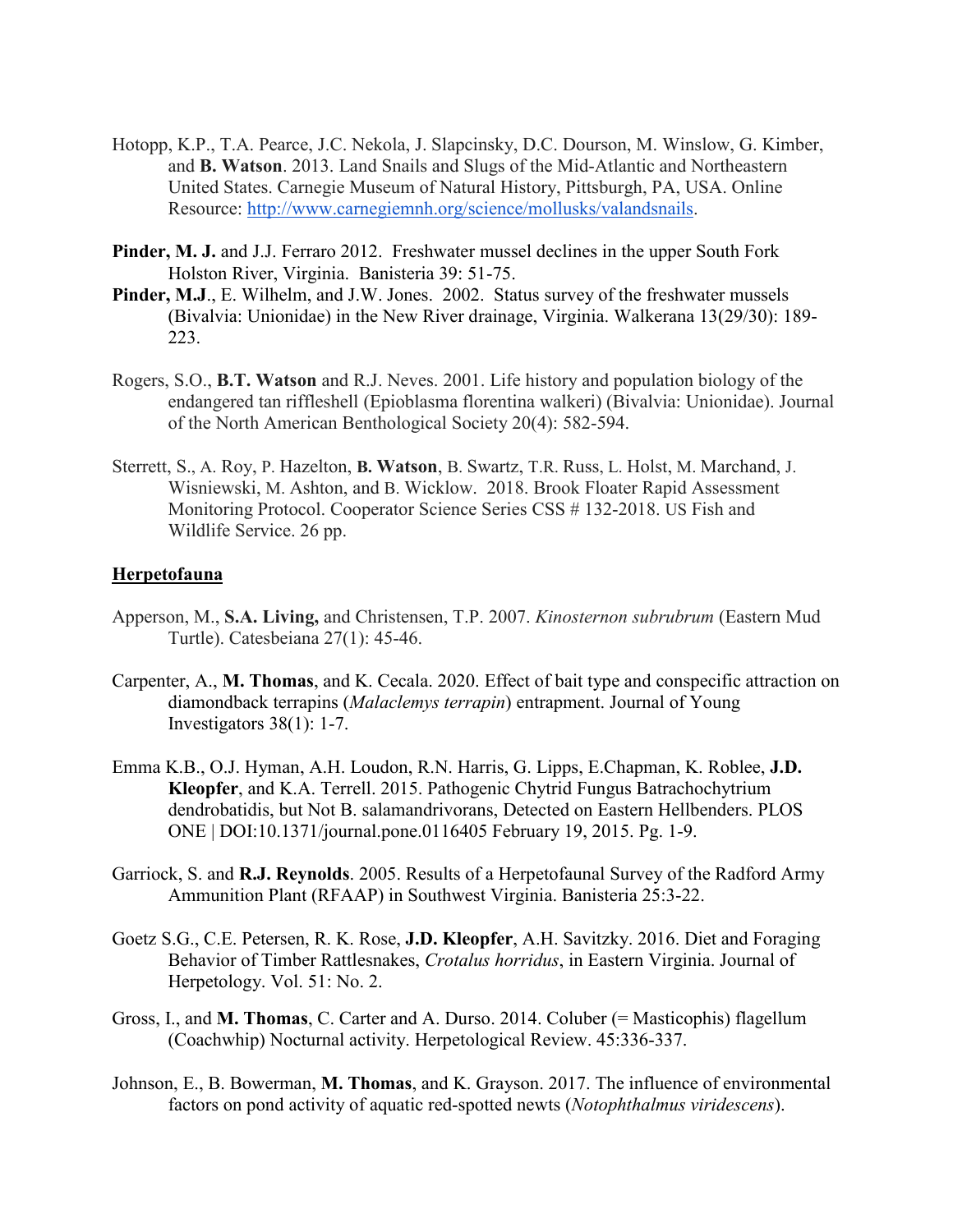Journal of Freshwater Ecology 32(1): 711-720.

**Kleopfer. J.D.** 2005. Field Notes: *Eumeces fasciatus* (Five-lined Skink). Catesbeiana. 25(2): 81.

- **Kleopfer. J.D.** 2006. Field Notes: *Trachemys scripta scripta* (Yellow-bellied slider). Catesbeiana. 26(2): 74.
- **Kleopfer, J.D.** 2016. Field Notes. *Ambystoma tigrinum tigrinum* (Eastern Tiger Salamander)*.* Catesbeiana.
- **Kleopfer, J.D.** and **T. Bidrowski**. 2009. Field Notes: *Pseudemys concinna floridana* (Florida Cooter). Catesbeiana. 29(2): 95.
- **Kleopfer, J.D. and C. Boyce**. 2015. Natural History Notes. *Nerodia taxispilota* (Brown Watersnake). Herpetological Review.
- **Kleopfer. J.D.,** and A.C. Chazal. 2006. Field Notes: *Hyla gratiosa* (Barking Treefrog). Catesbeiana 26(2): 70.
- **Kleopfer, J.D.**, and R.B. Cloontz. 2007. Field Notes: *Bufo quercicus* (Oak Toad). Catesbeiana 27(2): 95.
- **Kleopfer, J.D.**, and R.B. Cloontz. 2007. Field Notes: *Farancia abacura abacura* (Eastern Mudsnake). Catesbeiana 27(2): 101.
- **Kleopfer, J.D.**, J. Gallegos, D. Stolley and J.C. Mitchell. 2007. Natural History Notes. *Chelonia mydas* (Green Sea turtle). Herpetological Review 37: 453.
- **Kleopfer. J.D.** and J.C. Mitchell. 2006. Shorter Contributions: Notes on Basking Behavior of the Stinkpot (*Sternotherus odoratus*) and its Implications for Predation Risk. Banisteria 28.
- **Kleopfer, J.D**., J.C. Mitchell, **M.J. Pinder**, and **S.H. Watson**. 2017. A Guide to the Snakes and Lizards of Virginia. Special Publication Number 6, Virginia Department of Game and Inland Fisheries. Richmond, VA. 72 pp.
- **Kleopfer, J.D.**, and J.R. Niccoli. 2009. Field Notes: *Lampropeltis calligaster rhombomaculata* (Mole Kingsnake). Catesbeiana. 29(2): 93.
- **Kleopfer, J.D.** and J.R. Niccoli. 2009. Field Notes: *Lampropeltis getula getula* (Eastern Kingsnake). Catesbeiana. 29(2): 93.
- **Kleopfer, J.D.**, and A. Roberts 2016. Geographical Distribution. *Trachemys scripta troostii.* Herpetological Review.
- **Kleopfer, J.D.**, and P.J. Semtner. 2007. Field Notes*: Hyla gratiosa* (Barking Treefrog).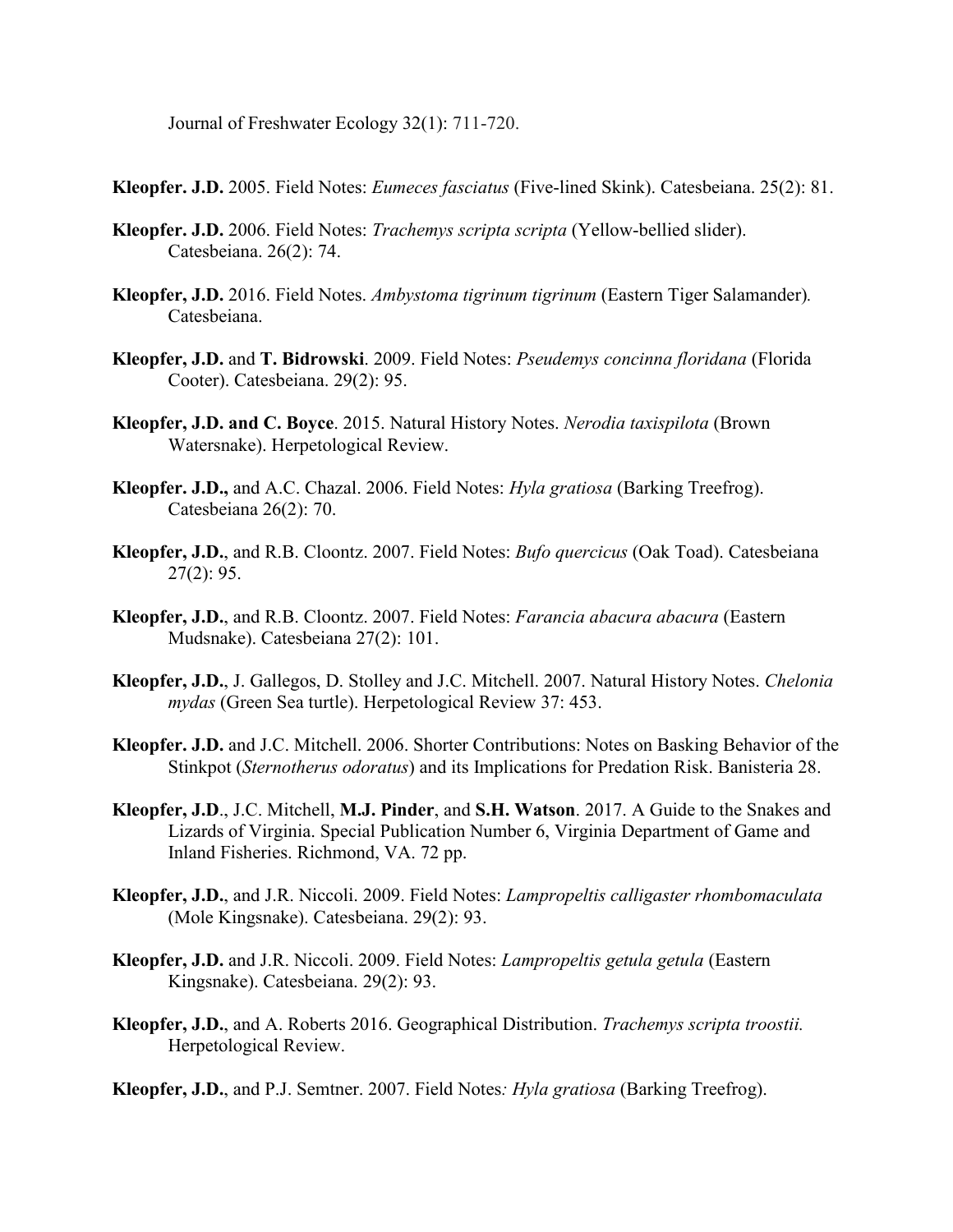Catesbeiana 27(2): 98-99.

- **Kleopfer, J.D.** and **S. Watson**. 2009. Field Notes: *Farancia abacura abacura* (Eastern Mudsnake). Catesbeiana. 29(2): 94.
- **Kleopfer, J.D., S.H. Watson**, and J.C. Mitchell. 2006. Geographical Distribution. *Hemidactyluc turcicus.* Herpetological Review 37: 106-107.
- Lovich, J., **M. Thomas**, K. Ironside, C. Yackulic, and S. Puffer. 2018. Spatial distribution of diamond-backed terrapins (*Malaclemys terrapin*) and risk analysis from blue crab (*Callinectes sapidus*) trapping at the Savannah Coastal Refuges Complex, USA. Ocean & Coastal Management 157: 160-167.
- Pinder, M.J. and J.C. Mitchell. 2002. A Guide to the Snakes of Virginia. Wildlife Diversity Special Publication Number 2.1, Virginia Department of Game and Inland Fisheries, Richmond, VA. 32 pp.
- Rabon, D.R., Jr., S.A. Johnson, R**. Boettcher**, M. Dodd, M. Lyons, S. Murphy, S. Ramsey, S. Roff, and K. Stewart. 2003. Confirmed leatherback turtle (*Dermochelys coriacea*) nests from North Carolina, with a summary of leatherback nesting activities north of Florida, USA. Marine Turtle Newsletter 101:4-8.
- Roberts, A.A., **M.J. Pinder** and M.T. Baisey 2010. Assessment of Bog Turtle (*Glyptemys mulhenbergii*) presence and habitat quality in Carroll County, Virginia. Virginia Department of Game and Inland Fisheries, Wildlife Diversity Division, Blacksburg, VA. 20 pp.
- Shamblin, B.M., M.G. Dodd, S.M. Pate, M.H. Godfrey, J.B. Pfaller, K.L. Williams, B.L. Ondich, D.A. Steen, E.S. Darrow, P. Hillbrand, **R. Boettcher**, M.S. Coyne, and C.J. Nairn. 2021. In search of the "missing majority" of nesting loggerhead turtles: improved inter-seasonal recapture rates through subpopulation-scale genetic tagging. 2021. Marine Biology. 168(16):1-14.
- Sisson, G., **M. Thomas**, T. Richards-Dimitrie, and R. Seigel. 2012. Habitat Use and Status of Northern Map Turtles (*Graptemys geographica*) on the Garrett Island Division of Blackwater National Wildlife Refuge. Report to the US Fish and Wildlife Service.
- Steele. K. and **J.D. Kleopfer**. 2005. Field Notes: *Rana virgatipes* (Carpenter Frog). Catesbeiana 25(2): 77.
- Terrell, K.A., R.P. Quintero, S. Murray, **J.D. Kleopfer**, J.B. Murphy, M.J. Evans, B.D. Nissen and B. Gratwicke. 2013. Cryptic impacts of temperature variability on amphibian immune function. Journal of Experimental Biology 216: 4204-4211.
- **Thomas, M.** and Steven Follum. 2016. *Anaxyrus americanus*. Partial leucism. Herpetological Review. 47:102-103.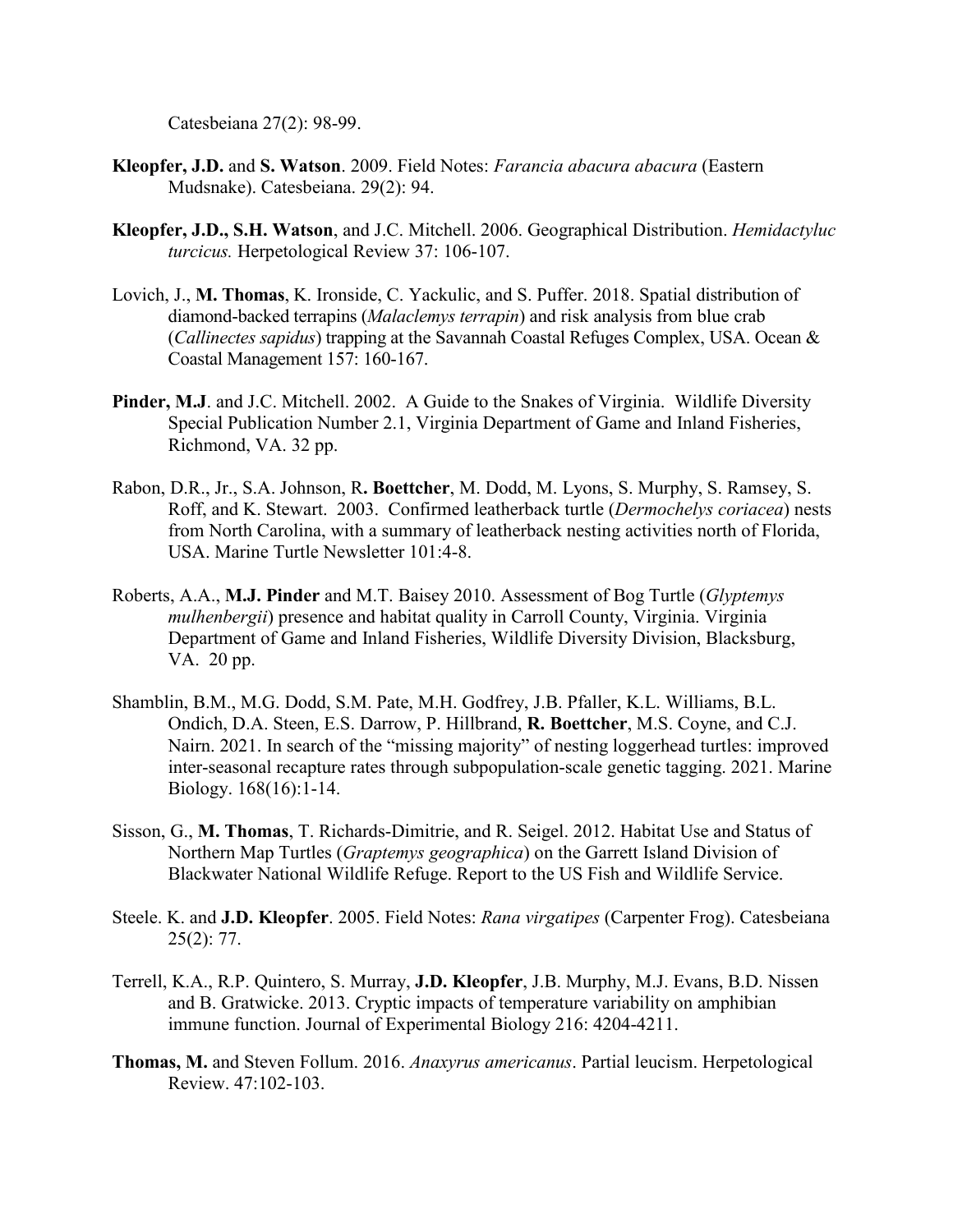- Tutterow, A., and **M. Thomas**. 2017. The Carolina Herp Atlas: Final Report to the South Carolina Department of Natural Resources. Report to the South Carolina Department of Natural Resources.
- Ware, J.L., C. Viverette, **J.D. Kleopfer**, L. Pletcher, D. Massey, and A. Wright. 2008. Infection of spotted salamanders (*Ambystoma maculatum*) with Icthyophonus-like organisms in Virginia. Shorter Communications. Journal of Wildlife Diseases 44(1): 174-176.
- Welsh, H. and **R.J. Reynolds.** 1986. *Ascaphus truei* (Tailed Frog) Behavior. Herp Review 17(1):19.
- Willson, J.D., J. Guzy, and **M. Thomas.** 2017. Survey Protocol for Monitoring and Management of Eastern Diamondback Rattlesnakes on National Wildlife Refuges in Georgia and South Carolina. Report to the US Fish and Wildlife Service.
- Willson, J.D., J. Guzy, and **M. Thomas.** 2017. Inventory and Risk Assessment of Eastern Diamondback Rattlesnakes on National Wildlife Refuges in Georgia and South Carolina. Report to the US Fish and Wildlife Service.

# **Examples of Popular Articles Generated by Staff and Published in the DWR Virginia Wildlife Magazine and on its Website (https://dwr.virginia.gov)**

- **Fies, M.L.** 1984. A different kind of rabbit. Virginia Wildlife Magazine 45(10):7-9.
- **Fies, M.L.** 1986. Night gliders. Virginia Wildlife Magazine 47(12):23-25.
- **Fies, M.L.** 1990. Bigfoot. Virginia Wildlife Magazine 51(2):8-11.
- Fies, M.L. 1990. The numbers game: small game population management. Virginia Wildlife Magazine 51(5):4-10.
- **Fies, M.L.** 1992. Here today and gone tomorrow. Virginia Wildlife 53(11):8-13.
- **Fies, M.L.** 1997. Virginia's bobwhite legacy. Virginia Wildlife Magazine 58(3):7-11.
- **Pinder, M.J.** 2000. Turtles from a Distance. Virginia Wildlife Magazine 61(6): 4-9.
- **Pinder, M.J**. 2000. The Clinch River: A Biological Treasure. Virginia Wildlife Magazine 61(12):8-11.
- Pinder, M.J. 2004. The Eastern Hellbender: Giant of the Alleghenies. Virginia Wildlife Magazine 65(7): 4-8.
- **Pinder, M.J**. 2003. Regaining Virginia's Freshwater Mussel Heritage. Virginia Wildlife Magazine 65(7): 15-22.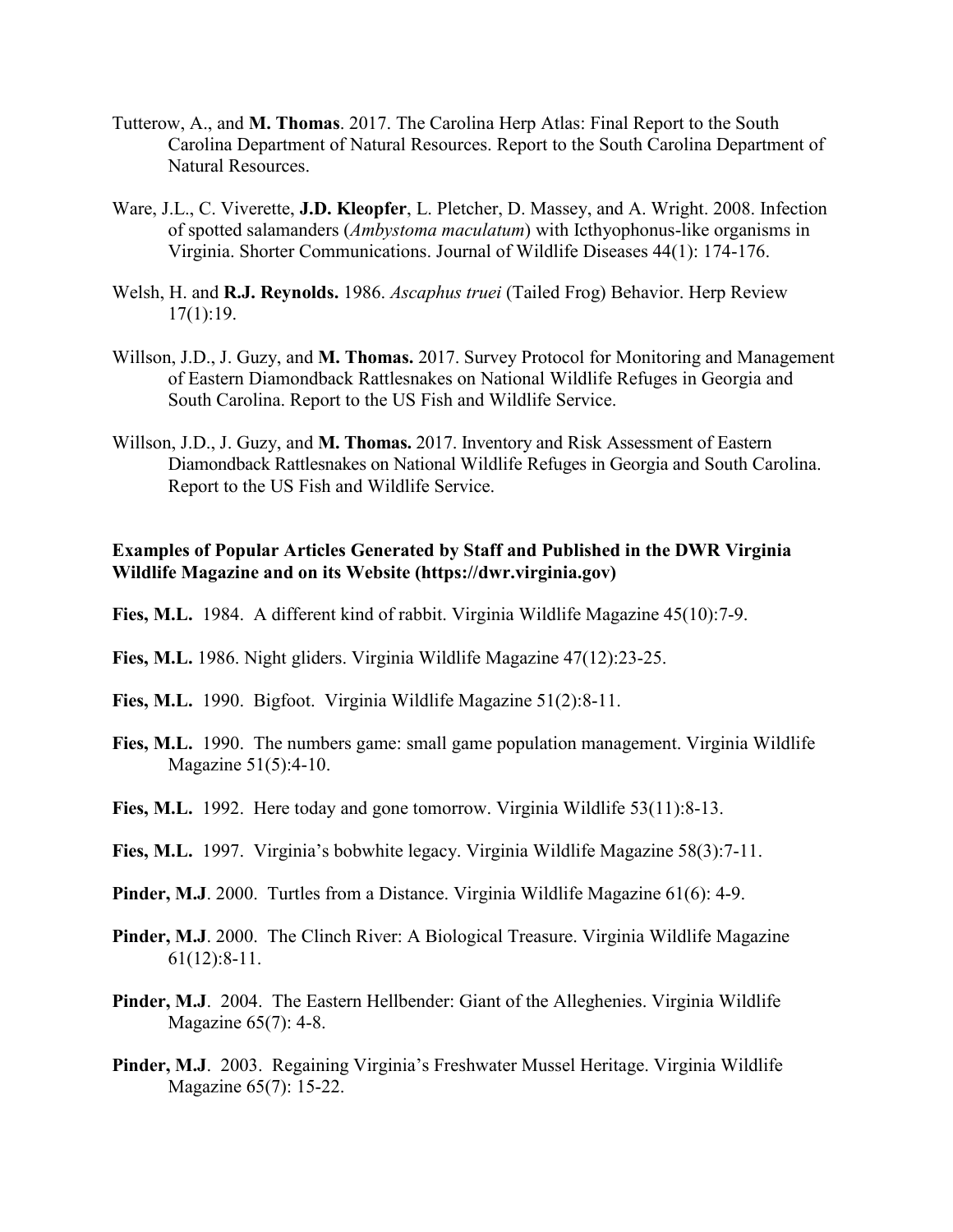- **Pinder, M.J.** 2008. Northern Pinesnake: Virginia's Mystery Serpent. Virginia Wildlife Magazine 69(5): 9-13.
- **Pinder, M.J.** 2014. The Master Mound Builder. Virginia Wildlife Magazine 75(1):34-38.
- **Pinder, M.J.** 2016. Fallfish: Little Tarpon of the Commonwealth. Virginia Wildlife Magazine 77(5): 9-11.
- **Pinder, M.J.** and D.W. Garst. 2007. Rattles in the Wilderness. Virginia Wildlife Magazine 68(5):31-35.

**Ruthenberg, J.** November 8, 2018. [Less is More! Easy Ways to Improve Habitat this](https://dwr.virginia.gov/blog/less-is-more-easy-ways-to-improve-habitat-for-birds-this-fall/)  [Fall.](https://dwr.virginia.gov/blog/less-is-more-easy-ways-to-improve-habitat-for-birds-this-fall/) Virginia Department of Wildlife Resources.

**Ruthenberg, J. and R. Boettcher.** July 12, 2018. [Virginia's Barrier Islands: A Vital Refuge for](https://dwr.virginia.gov/blog/virginias-barrier-islands-a-vital-refuge-for-shorebirds-and-seabirds/)  [Shorebirds and Seabirds.](https://dwr.virginia.gov/blog/virginias-barrier-islands-a-vital-refuge-for-shorebirds-and-seabirds/) Virginia Department of Wildlife Resources.

**Ruthenberg, J.** June 17, 2021. [20 Top Places to See Royal Terns and Other Seabirds this](https://dwr.virginia.gov/blog/20-top-places-to-see-royal-terns-and-other-seabirds-this-summer/)  [Summer.](https://dwr.virginia.gov/blog/20-top-places-to-see-royal-terns-and-other-seabirds-this-summer/) Virginia Department of Wildlife Resources.

**Ruthenberg, J.** March 26, 2018. [Beyond the Bird Feeder: Attract and Support Birds with Native](https://dwr.virginia.gov/blog/beyond-the-bird-feeder-attract-and-support-birds-with-native-plants/)  [Plants.](https://dwr.virginia.gov/blog/beyond-the-bird-feeder-attract-and-support-birds-with-native-plants/) Virginia Department of Wildlife Resources.

**Ruthenberg, J.** 2019. The Big Return to Big Woods WMA! Virginia Wildlife Magazine 80(3): 44-45. Virginia Department of Wildlife Resources.

**Ruthenberg, J., J.D. Kleopfer**, T. Akre, J.H. VanDoren, and J. Meck August 17, 2021. [Wood](https://dwr.virginia.gov/wildlife/information/wood-turtle/)  [Turtle.](https://dwr.virginia.gov/wildlife/information/wood-turtle/) Virginia Department of Wildlife Resources.

**Ruthenberg, J.**, C. Vuocolo, T. Roulston, and E. Orcutt. September 10, 2020. [Rusty Patched](https://dwr.virginia.gov/wildlife/information/rusty-patched-bumble-bee/)  [Bumble Bee.](https://dwr.virginia.gov/wildlife/information/rusty-patched-bumble-bee/) Virginia Department of Wildlife Resources.

**Thomas, M.** 2021. [The Birds are Back in Town,](https://dwr.virginia.gov/blog/hrbt-may-update-the-birds-are-back-in-town/) Virginia Department of Wildlife Resources.

**Thomas, M.** 2021. [On the Crèche of Greatness,](https://dwr.virginia.gov/blog/hrbt-june-update-creche-greatness/) Virginia Department of Wildlife Resources.

**Thomas, M.** 2021. [Empty Nest Syndrome,](https://dwr.virginia.gov/blog/hrbt-august-update-empty-nest-syndrome/) Virginia Department of Wildlife Resources.

**Weaver, L.A**. 1995. If We Build Them, They Will Come. Virginia Wildlife Magazine January pp. 22-28.

**Weaver, L.A**. 2000. Boshers Dam Fishway. Virginia Wildlife Magazine April pp. 25-29.

**Weaver, L.A**. 2008. Clearing the Way to Rebuild Fisheries. Virginia Wildlife Magazine May pp.20-23.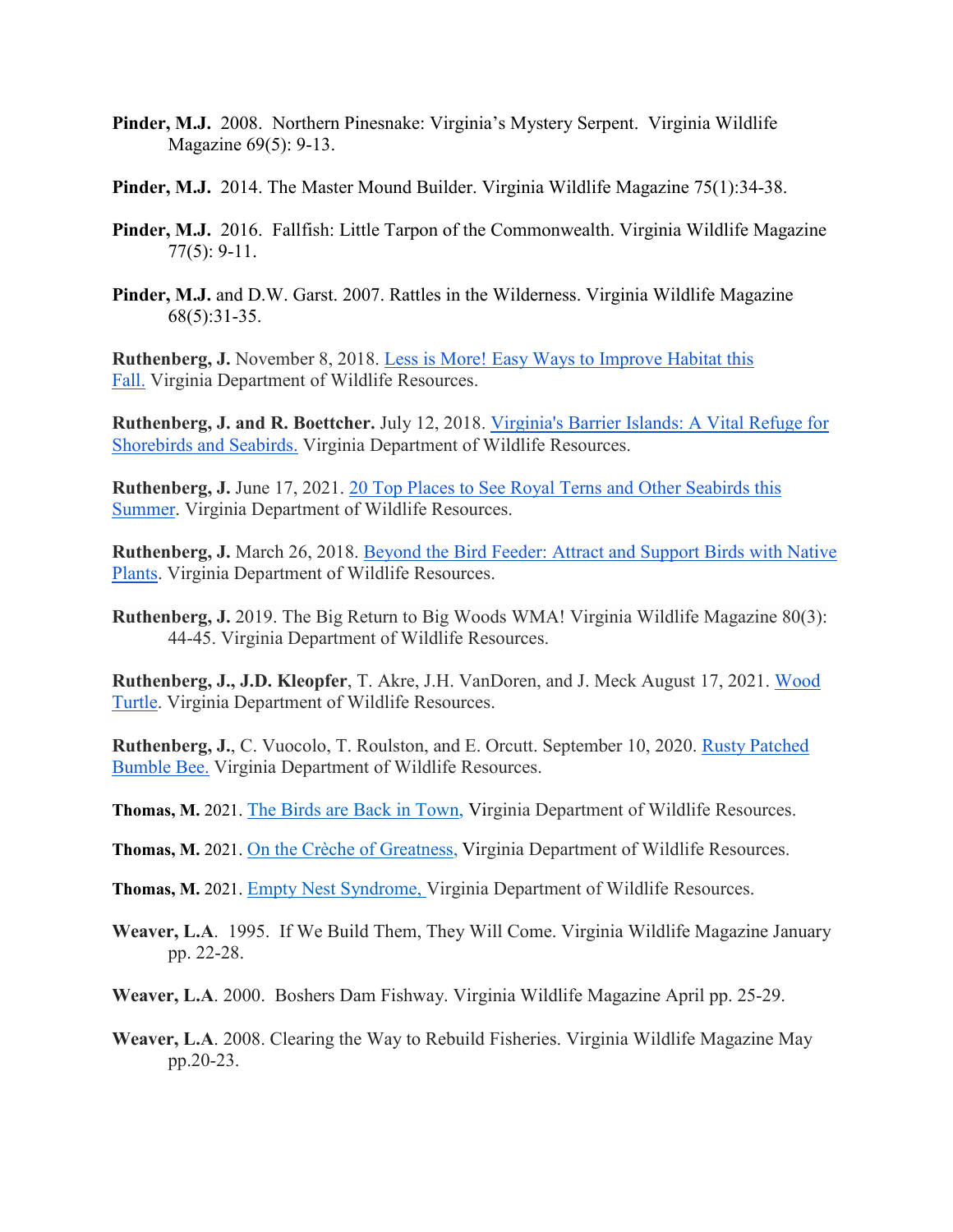

# United States Department of the Interior

FISH AND WILDLIFE SERVICE 300 Westgate Center Drive Hadley, MA 01035-9589



December 14, 2021

Becky Gwynn, Deputy Director Virginia Department of Wildlife Resources 7870 Villa Park Drive P.O. Box 90778 Henrico, VA 23228-0778

Dear Ms. Gwynn,

The purpose of this letter is to inform you of a funding mechanism the U.S. Fish and Wildlife Service (Service) uses to partner with State Wildlife and Natural Resources agencies throughout the United States, and to invite Virginia to participate. There are times when the Service could fund and use the support of your fish and wildlife agency to assist us in meeting mutual goals more efficiently than is the case using other mechanisms that are currently available to our agencies. At times it can be somewhat difficult and time consuming to arrange partnerships or negotiations in a timely manner using current methods.

The Service would like to request that your agency consider joining the Cooperative Ecosystem Studies Unit (CESU) Network. As a member this network provides an avenue for the Service to request assistance and provide funding to the Department of Wildlife Resources to help accomplish mutual goals. Additionally, membership will allow your state to partner with more than 440 nonfederal partners and 16 federal agencies across 17 CESU s representing biogeographic regions encompassing all 50 states and U.S. territories in the event your State needs assistance to complete certain specific projects and/or address challenges.

Membership in the CESU network provides scientific research, technical assistance, and education resources to federal land management, environmental, and research agencies and our partners. The network is coordinated by a council that includes representatives of other federal agency partners in accordance with a Memorandum of Understanding (MOU). The Network is led by a National Coordinator appointed by the Council and is supported by a small national office staff. More information can be found at the following CESU website including instructions to apply. http://www.cesu.psu.edu/default.htm

Although the Service does not promise or commit to sending funds or request projects to be completed by your Department, membership allows us to plan and/or program funds for future projects if the need arises. We sincerely hope that your Department will consider joining this network. Also, the CESU requires an endorsement to join, which the Service will happily provide.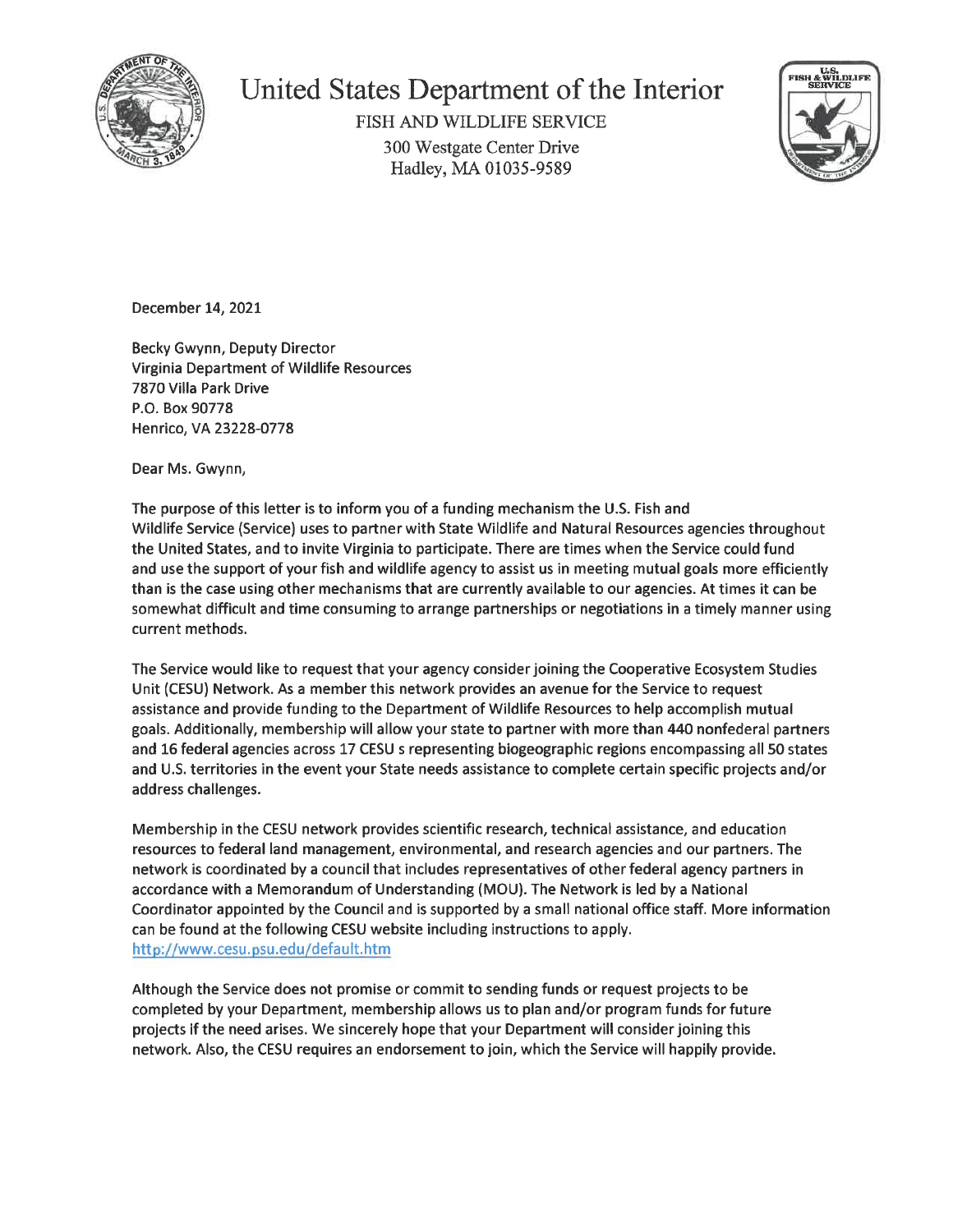

# United States Department of the Interior

FISH AND WILDLIFE SERVICE 300 Westgate Center Drive Hadley, MA 01035-9589



Please let us know if your agency is willing to participate. Direct any additional questions and/or comments regarding this request to Genevieve LaRouche, (410) 573-4573 or genevieve larouche@fws.gov.

Sincerely, **MICHAEL SLATTERY** Michael E. Slattery

Digitally signed by MICHAEL SLATTERY Date: 2021.12.14 16:14:24 -05'00'

Mike Slattery (he/him), Landscape Conservation Coordinator Science Applications, North Atlantic - Appalachian Region U.S. Fish and Wildlife Service 177 Admiral Cochrane Drive Annapolis, MD 21401

(410) 573-4571 - office (not in use during COVID restrictions) (202) 870-1072 - mobile michael\_slattery@fws.gov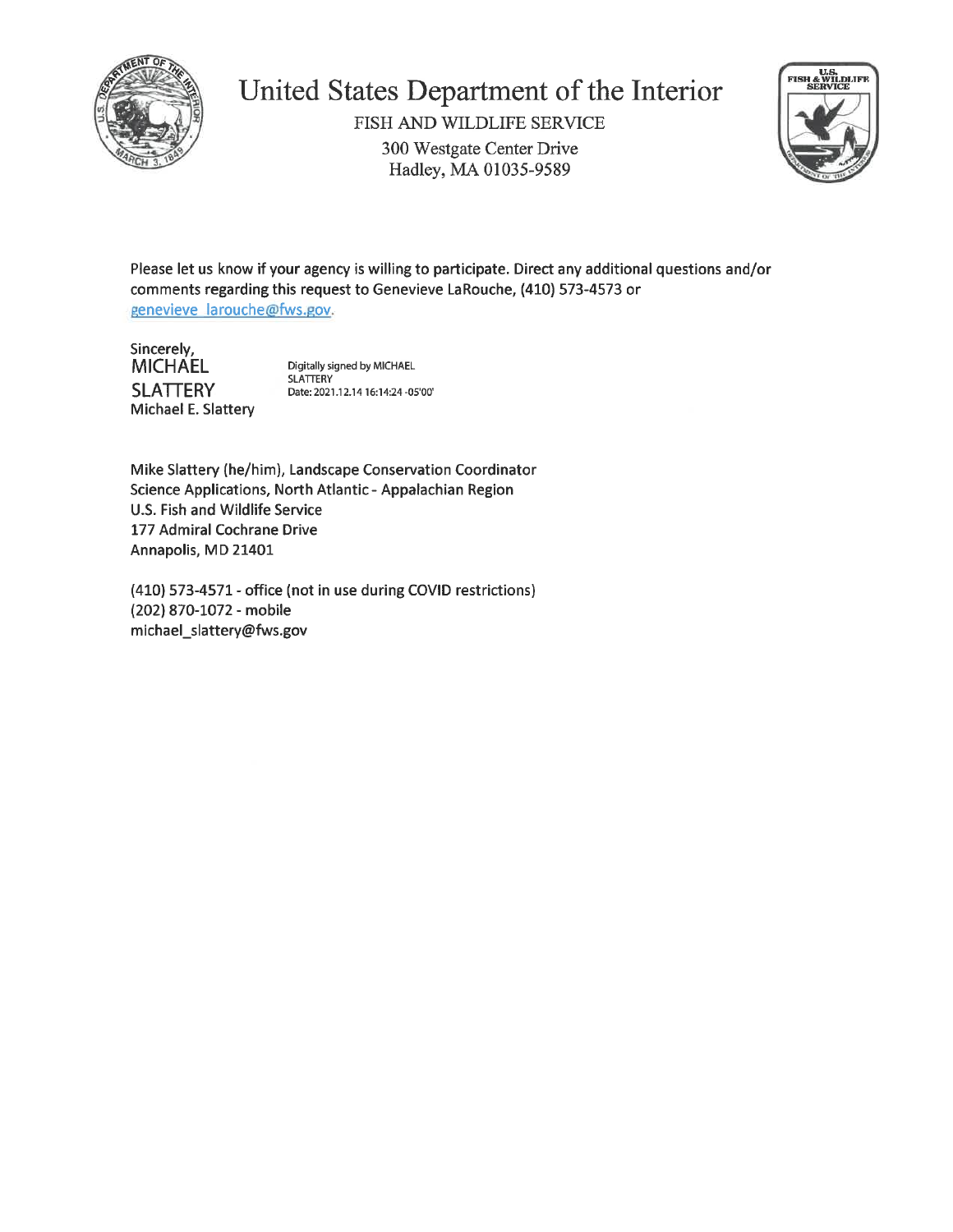

**DEPARTMENT OF THE AIR FORCE** AIR FORCE CIVIL ENGINEER CENTER JOINT BASE SAN ANTONIO LACKLAND TEXAS

18 SEP 2019

Keith L. Kellner Chief, Compliance Division Air Force Civil Engineer Center 3515 S. General McMullen San Antonio, TX 78226-1710

**Gary Martel** Virginia Department of Game and Inland Fisheries P.O. Box 90778 Henrico, Virginia 23228

Dear Mr. Martel

The purpose of this letter is to inform you of a method the Air Force uses to partner with State Wildlife and Natural Resources agencies throughout the United States, and to invite Virginia to participate. Currently, the Air Force (AF) manages the natural and cultural resources found in over 9 million acres of land within its military installations as required by the Sikes Act of 2014 (amended). Some of these acres are found within Virginia, specifically Joint Base Langley-Eustis (Langley Air Force Base and Fort Eustis). Occasionally, there are times when the AF could fund and use the support of your fish and wildlife agency to assist us in meeting mutual goals. However, without a mechanism or agreement in place to transfer funding, it can prove difficult and time consuming to arrange partnerships or negotiations in a timely manner.

The AF would like to request that your State consider joining the Cooperative Ecosystem Studies Unit (CESU) Network. As a member, this network provides an avenue for the AF to request assistance and provide funding for your Game and Inland Fisheries Department to aid us in completing our mutual goals. Additionally, membership will allow your state to partner with more than 440 nonfederal partners and 16 federal agencies across 17 CESUs representing biogeographic regions encompassing all 50 states and U.S. territories in the event your State needs assistance in completing your specific projects and/or challenges.

Membership in the CESU network can provide scientific research, technical assistance, and education to federal land management, environmental, and research agencies and their partners. It is coordinated by a council that includes representatives of other federal agency partners that have signed a Memorandum of Understanding (MOU). The Network is led by a National Coordinator, appointed by the Council, and a small national office staff. More information can be found at the following CESU website including instructions to apply. http://www.cesu.psu.edu/default.htm

Although the AF does not promise or commit to sending funds or request projects to be completed by your Department, membership allows us to plan and/or program funds for future projects if the need arises. We sincerely hope that your Department will utilize this network. Also,